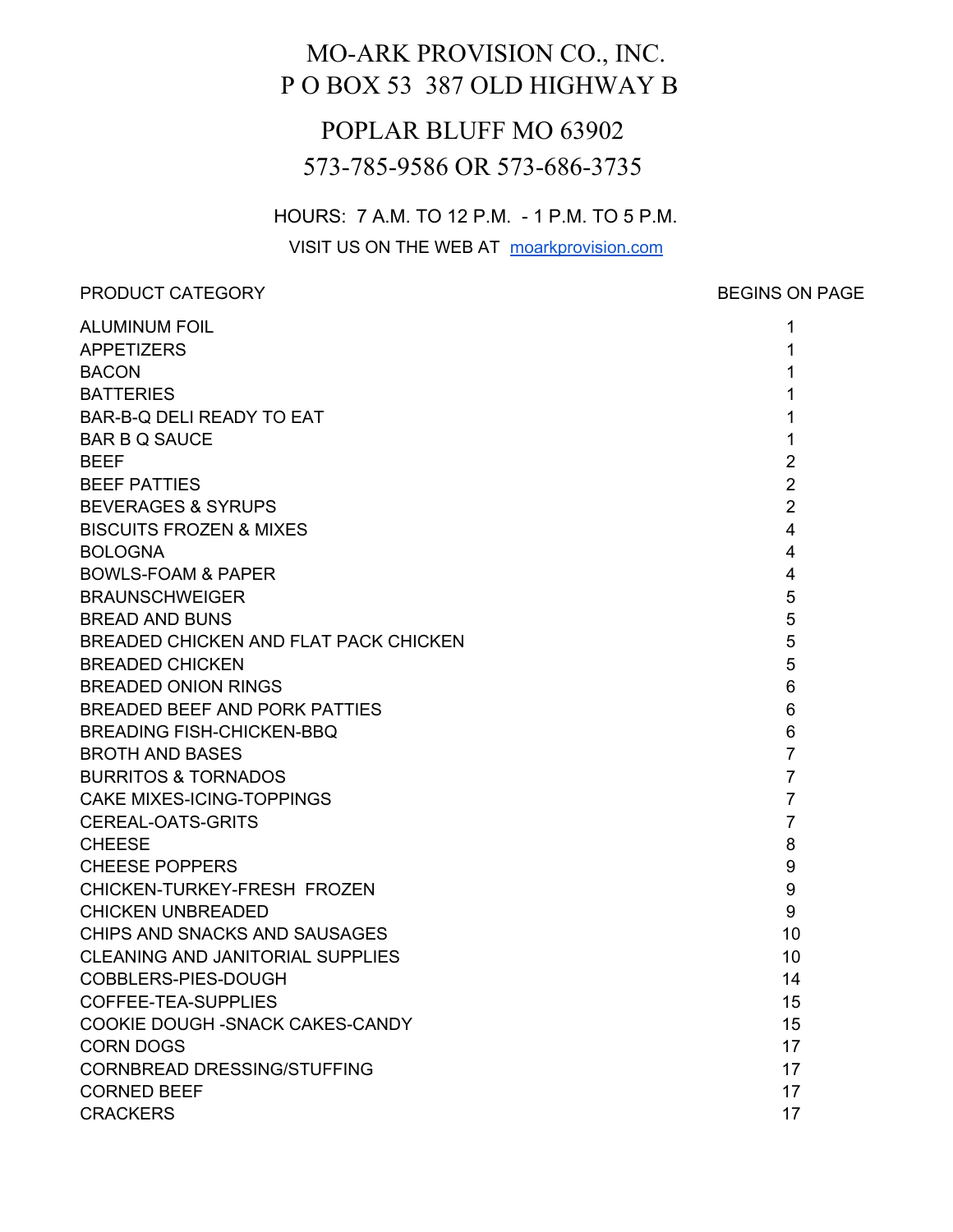| <b>CUPS TRANSLUCENT PLASTIC</b>                       | 17 |
|-------------------------------------------------------|----|
| DART LIDS FOR CUPS AND FOOD CONTAINERS                | 18 |
| <b>DELI WAX PAPER</b>                                 | 18 |
| <b>DISPENSER SOAP</b>                                 | 18 |
| <b>DONUTS</b>                                         | 19 |
| DRESSING-SALAD-COLESLAW-MAYONNAISE                    | 19 |
| <b>DRINK CUP CARRIERS-PAPER</b>                       | 20 |
| DRY BEANS-BLACK EYED PEAS                             | 20 |
| <b>EGG ROLLS &amp; TACOS</b>                          | 20 |
| <b>EGGS-FRESH &amp; FROZEN</b>                        | 20 |
| <b>FACIAL TISSUE</b>                                  | 20 |
| <b>FILM PLASTIC AND WRAP</b>                          | 20 |
| <b>FILTERS COFFEE AND OIL</b>                         | 20 |
| <b>FISH-FROG LEGS</b>                                 | 20 |
| FLOUR-CORNMEAL-CORNSTARCH                             | 21 |
| <b>FOAM DRINKING CUPS</b>                             | 21 |
| FOIL FOR POTATO-RIB-CHICKEN-SANDWICH                  | 22 |
| FOOD CONTAINERS-FOAM-PLASTIC                          | 22 |
| FORK-KNIFE-SPOON-PLACEMATS                            | 22 |
| <b>FRANKS &amp; BRATWURST</b>                         | 23 |
| <b>FRENCH FRIES &amp; FROZEN POTATOES</b>             | 23 |
| <b>FRENCH TOAST STICKS-PANCAKES</b>                   | 23 |
| <b>FROZEN VEGETABLES</b>                              | 24 |
| <b>FRUIT-CANNED AND FROZEN</b>                        | 24 |
| <b>GLOVES-VINYL</b>                                   | 24 |
| <b>GRAVY CANNED AND DRY MIX</b>                       | 25 |
| <b>GREEN MOUNTAIN PELLET GRILLS &amp; ACCESSORIES</b> | 25 |
| <b>GRILL BRICKS-SCREENS AND MISCELLANEOUS</b>         | 26 |
| <b>GROUND BEEF</b>                                    | 26 |
| <b>GUEST CHECKS</b>                                   | 26 |
| <b>HAM STEAKS</b>                                     | 26 |
| HAM & CHEESE LOAF-SPICED LUNCHEON LOAF                | 26 |
| HAME BONELESS AND BONE IN                             | 27 |
| <b>HASHBROWN POTATOES</b>                             | 27 |
| <b>HEAD CHEESE</b>                                    | 27 |
| <b>HOT SAUCE</b>                                      | 27 |
| <b>HUSHPUPPIES</b>                                    | 27 |
| INDIVIDUAL PACKETS-ASSORTED                           | 28 |
| <b>JOWLS</b>                                          | 28 |
| <b>JUICE AND DRINK MIXERS</b>                         | 28 |
| <b>KETCHUP</b>                                        | 29 |
| <b>KITCHEN UTENSILS</b>                               | 29 |
| <b>LEMONADE AND DRINK MIXES</b>                       | 29 |
| <b>LIDS</b>                                           | 29 |
| <b>LIQUID SMOKE</b>                                   | 29 |
| <b>LIVER CHEESE</b>                                   | 29 |
| MAC & CHEESE-STUFFED PEPPERS FROZEN ENTREE            | 29 |
|                                                       |    |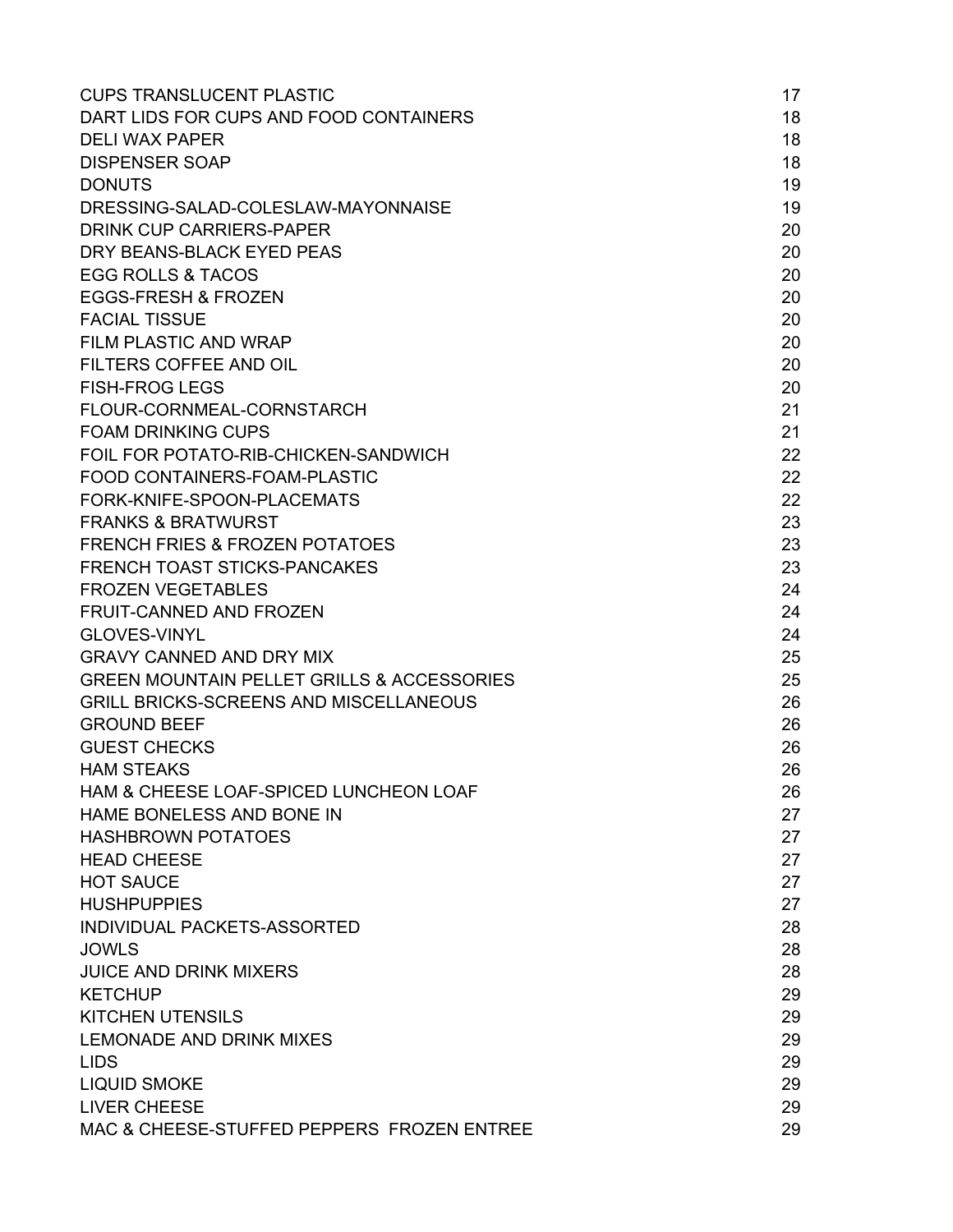| MARASCHINO CHERRIES-FLAVORED SYRUP-TOPPINGS | 30 |
|---------------------------------------------|----|
| MARGARINE AND PAN SPRAY                     | 29 |
| <b>MEATBALLS</b>                            | 30 |
| <b>MENU TISSUE</b>                          | 30 |
| MILK-ORANGE JUICE-COTTAGE CHEESE-SOUR CREAM | 30 |
| <b>MISCELLANEOUS</b>                        | 31 |
| <b>NAPKINS</b>                              | 31 |
| <b>NOODLES &amp; MACARONI</b>               | 32 |
| OIL-COOKING & SALAD-SOLID SHORTENING        | 32 |
| <b>PADS FOR MEAT TRAYS</b>                  | 32 |
| <b>PALLET WRAP</b>                          | 32 |
| PANCAKE SYRUP AND MIXES                     | 32 |
| PAPER BAGS-DELI POUCHES - DELI RACKS        | 32 |
| PAPER ROLL-KOLD LOC-BROWN-WHITE             | 33 |
| <b>PASTRAMI</b>                             | 33 |
| <b>PATTY PAPER</b>                          | 33 |
| <b>PEANUT BUTTER</b>                        | 33 |
| PHILLY STEAK MEAT                           | 33 |
| PICANTE- SALSA-ENCHILADA SAUCE              | 34 |
| PICKLE LOAF-OLIVE LOAF-PEPPER LOAF          | 34 |
| <b>PICKLES</b>                              | 34 |
| PIES-PIE SHELLS-GRAHAM CRACKER-PIE SHELLS   | 34 |
| PIZZAS-PREMADE AND PIZZA SUPPLIES           | 34 |
| <b>PIZZA STICKS</b>                         | 35 |
| <b>PIZZA SUPPLIES</b>                       | 35 |
| <b>PLATES</b>                               | 36 |
| POPCORN AND POPCORN SUPPLIES                | 36 |
| <b>PORK</b>                                 | 36 |
| POTATOES-INSTANT                            | 37 |
| PRETZELS-FROZEN                             | 37 |
| <b>PRODUCE</b>                              | 37 |
| <b>PUDDING IN CANS</b>                      | 39 |
| <b>RICE</b>                                 | 39 |
| ROAST BEEF-POT ROAST                        | 39 |
| ROLLS-MINI LOAFS-PANCAKES                   | 39 |
| SALADS-POTATO - CHICKEN-TUNA                | 39 |
| SALAMI-HARD SALAMI-BEER SALAMI              | 40 |
| <b>SALT &amp; PEPPER</b>                    | 40 |
| SANDWICHES-FROZEN                           | 40 |
| <b>SANDWICH WRAP</b>                        | 40 |
| SAUSAGE ROLL & PATTY & SEASONING            | 40 |
| <b>SHRIMP</b>                               | 41 |
| SILVERWARE BAGS-PAPER & PLASTIC             | 41 |
| <b>SMOKED HAM SHANKS</b>                    | 41 |
| SMOKED AND POLISH SAUSAGE                   | 41 |
| SNACK BOXES-PAN LINERS-PARTY TRAYS          | 41 |
| SOAP BAR AND LIQUID                         | 42 |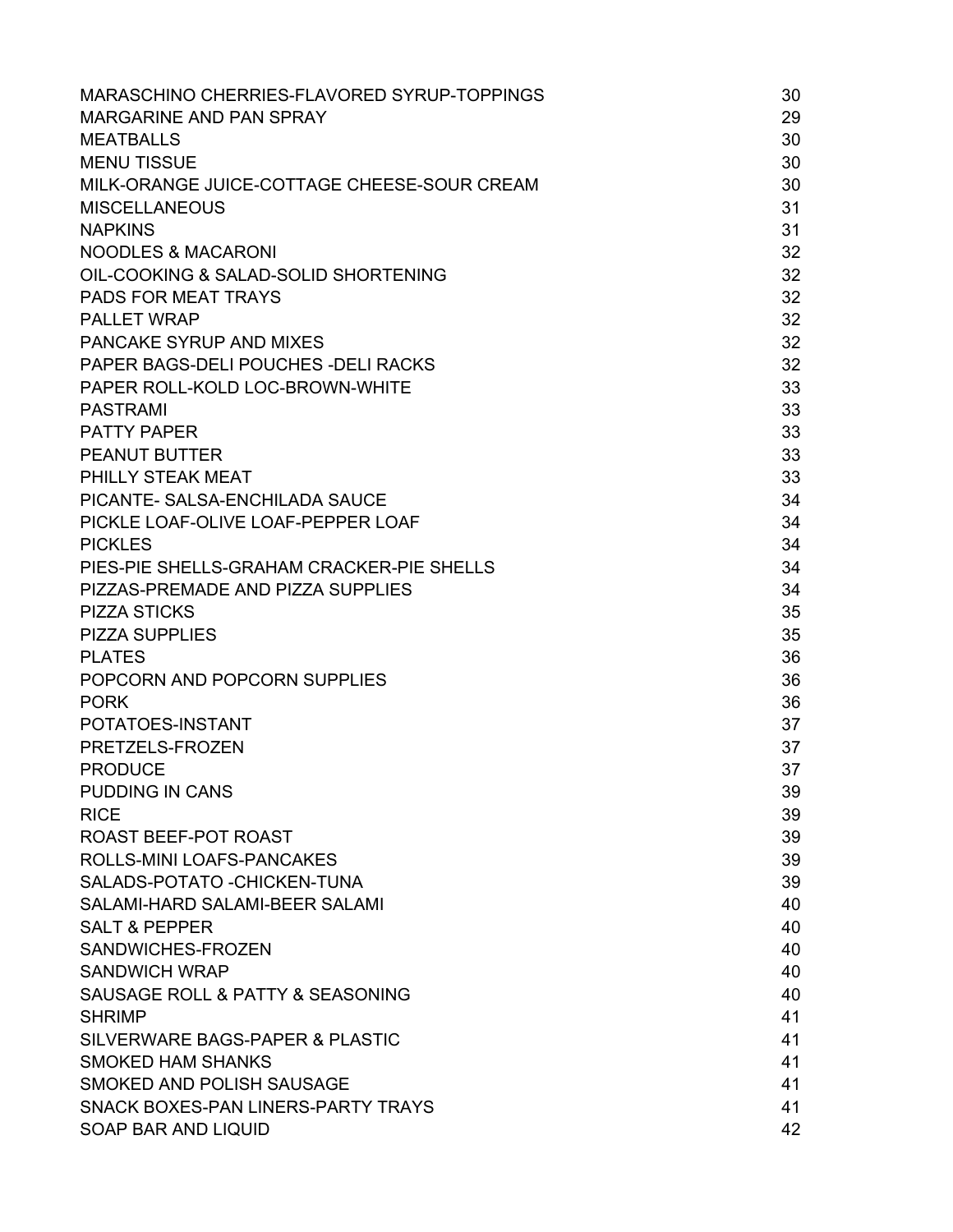| SOUFFLE CUPS AND LIDS                       | 42 |
|---------------------------------------------|----|
| SOUP AND CHILI FROZEN AND CANNED            | 42 |
| <b>SOUSE</b>                                | 42 |
| SPICES-YEAST-SEASONINGS                     | 42 |
| <b>STEAK SAUCE</b>                          | 44 |
| STEAM TABLE PANS & LIDS                     | 44 |
| <b>STRAWS &amp; STIRRERS</b>                | 44 |
| SUGAR-GRANULATED-POWDER-BROWN               | 45 |
| <b>SWEETENER</b>                            | 45 |
| <b>TABLE COVERS</b>                         | 45 |
| <b>TOILET PAPER</b>                         | 45 |
| <b>TOPPINGS</b>                             | 45 |
| <b>TORTILLA &amp; TACO SHELLS AND CHIPS</b> | 45 |
| <b>TOWELS PAPER AND DISPENSERS</b>          | 45 |
| <b>TRASH BAGS</b>                           | 46 |
| <b>TRAYS-FOAM-CARRY OUT-MEAT</b>            | 46 |
| TURKEY BREAST DELI                          | 47 |
| <b>VEGETABLES #10 CANS</b>                  | 48 |
| <b>WATER-DRINKING</b>                       | 49 |
| WEINERS-RETAIL PACKAGED                     | 49 |
| YELLOW MUSTARD-HONEY MUSTARD-VINEGAR        | 50 |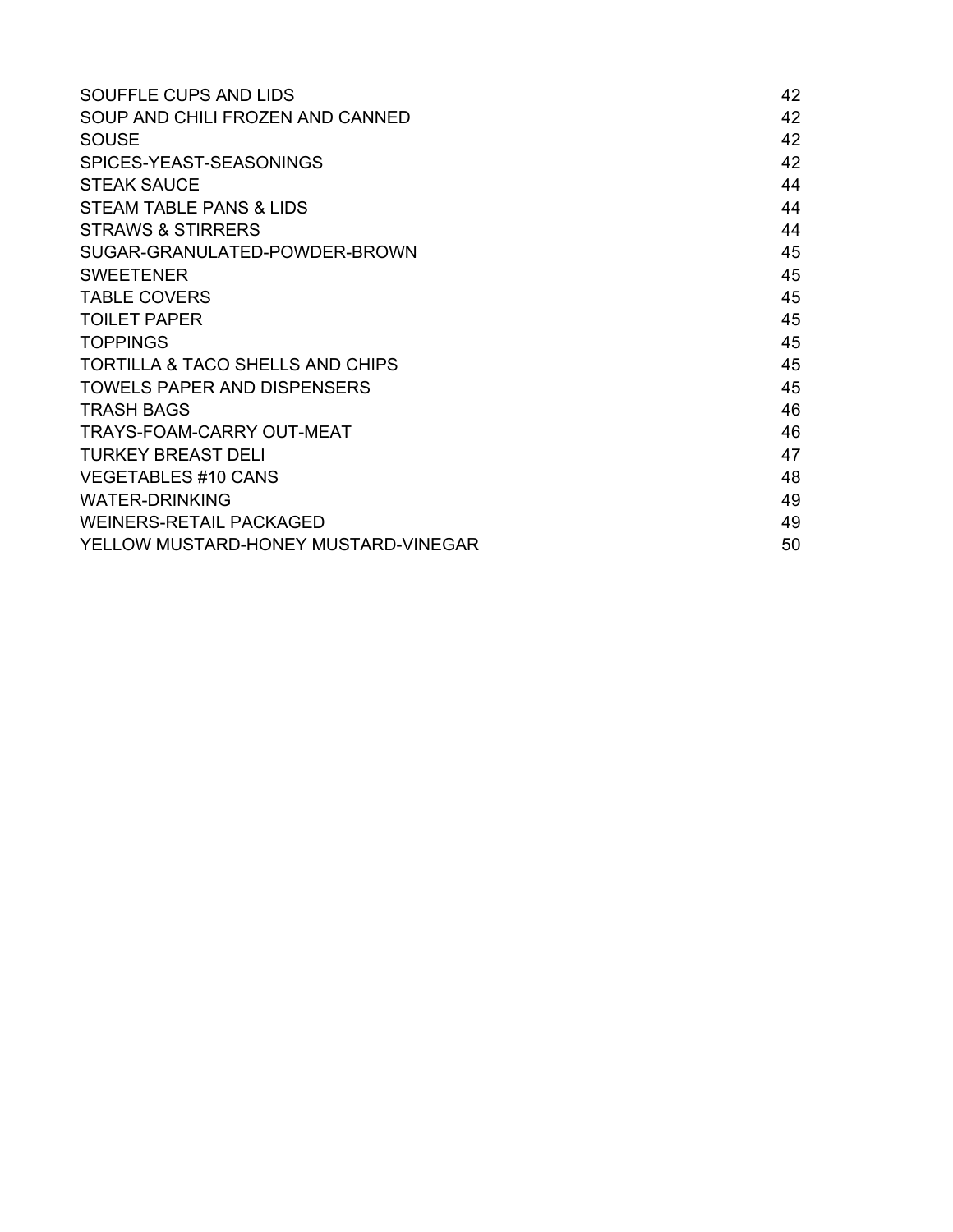# MO-ARK PROVISION CO., INC. 573-785-9586 OR 573-686-3735 VISIT US ON THE WEB AT moarkprovision.com

# **ALUMINUM FOIL**

|                                  | 760 Foil Heavy Duty 18"X1000'<br>762 Foil Heavy Duty 18"X500'<br>764 Foil Extra Heavy Duty 24"X500'<br>765 Case Refill Foil Rolls 18"X500' Heavy 2 Ct.                                                                                                                                                                                                                                                                                                                                                                                                                                                                                                                                                                                                                                                                                                       |
|----------------------------------|--------------------------------------------------------------------------------------------------------------------------------------------------------------------------------------------------------------------------------------------------------------------------------------------------------------------------------------------------------------------------------------------------------------------------------------------------------------------------------------------------------------------------------------------------------------------------------------------------------------------------------------------------------------------------------------------------------------------------------------------------------------------------------------------------------------------------------------------------------------|
| <b>APPETIZERS</b>                | 11982 CASE Super Samplers Wisconsin Veggies 12/16 oz. F3150<br>CONTAINS: Battered Cheddar Snaps, Mozarella Sticks, Onion Rings, Mushrooms, Cauliflower, Broccoli<br>11983 CASE Super Samplers Brew House 12/16 oz. F3100<br>CONTAINS: Onion Rings, Mozarella Sticks, Shrimp, Mushrooms, Breaded Cream Cheese Jalapeno Snappers, Chicken Strips<br>11984 CASE Super Samplers Tavern Mix 12/16 oz. F3000                                                                                                                                                                                                                                                                                                                                                                                                                                                       |
| <b>BACON</b>                     | 174 BOX Indiana Sliced Slab Bacon 12/14 count 30#<br>175 CASE Farmers Pride Sliced Slab Bacon 14/16 count 5-5# Vac Pac<br>177 PACKAGE Farmers Pride Sliced Slab Bacon 14/16 count 5# Vac Pac<br>180 BOX Pre-Cooked Bacon Slices 300 Count #6054<br>183 BOX Pre-Cooked Bacon Round 192 Count #6050<br>184 BOX Excel Sliced Slab Bacon 10/12 30#<br>1594 Real Bacon Bits 1#<br>1595 Bacon Bits Imitation 13 oz.                                                                                                                                                                                                                                                                                                                                                                                                                                                |
| <b>BATTERIES</b>                 | 4431 EN93 Pro Cell Industrial Batteries C-12 ct.<br>4432 EN92 Pro Cell Industrial Batteries AAA-24 ct.<br>4433 EN91 Pro Cell Industrial Batteries AA-24 ct.<br>4434 EN22 Pro Cell Industrial Batteries 9V 12 ct.<br>4435 EN95 Pro Cell Industrial Batteries D 12 ct.                                                                                                                                                                                                                                                                                                                                                                                                                                                                                                                                                                                         |
| <b>BAR-B-Q DELI-READY TO EAT</b> | 534 BOX Starnes Pulled Pork 5/2# (NO SAUCE)<br>535 FULL CASE" 4/5# Richs BBQ Pork in Sauce<br>536 SINGLE BUCKET 5# Richs BBQ Pork Pulled in Sauce<br>4702 Holly BBQ Loaf 8# R/W<br>11282 CASE Byrons Chopped BBQ Pork W/Cowboy Sauce 4-5#                                                                                                                                                                                                                                                                                                                                                                                                                                                                                                                                                                                                                    |
| <b>BAR B QUE SAUCE</b>           | 1524 Case Little Pig BBQ Sauce 4/1Gallon<br>1525 SINGLE GALLON Little Pig BBQ Sauce<br>1526 SINGLE GALLON Sweet Baby Ray's BBQ Sauce<br>1527 CASE Cattlemans Kansas City Classic BBQ Sauce 4/1 Gallon<br>1528 SINGLE GALLON Cattlemans Kansas City Classic BBQ Sauce<br>1529 CASE Sweet Baby Ray's BBQ Sauce 4/1 Gallon<br>1531 CASE K.C. Masterpiece BBQ Sauce 4/1 Gallon<br>1532 SINGLE GALLON K.C. Masterpiece BBQ Sauce<br>1536 CASE Wickers MARINADE & BASTE 4/1 Gallon<br>1537 SINGLE GALLON Wickers MARINADE & BASTE<br>1538 CASE Garden Club BBQ Sauce SWEET 4/1 Gallon<br>1539 SINGLE GALLON Garden Club Sweet BBQ Sauce<br>1540 SINGLE GALLON Kraft BBQ Sauce<br>1541 CASE Kraft Original BBQ Sauce 4/1 Gallon<br>1542 CASE Otts BBQ Sauce 4/1 Gallon<br>1543 SINGLE GALLON Otts BBQ Sauce<br>1544 SINGLE GALLON Sweet Baby Ray Buffalo Wing Sauce |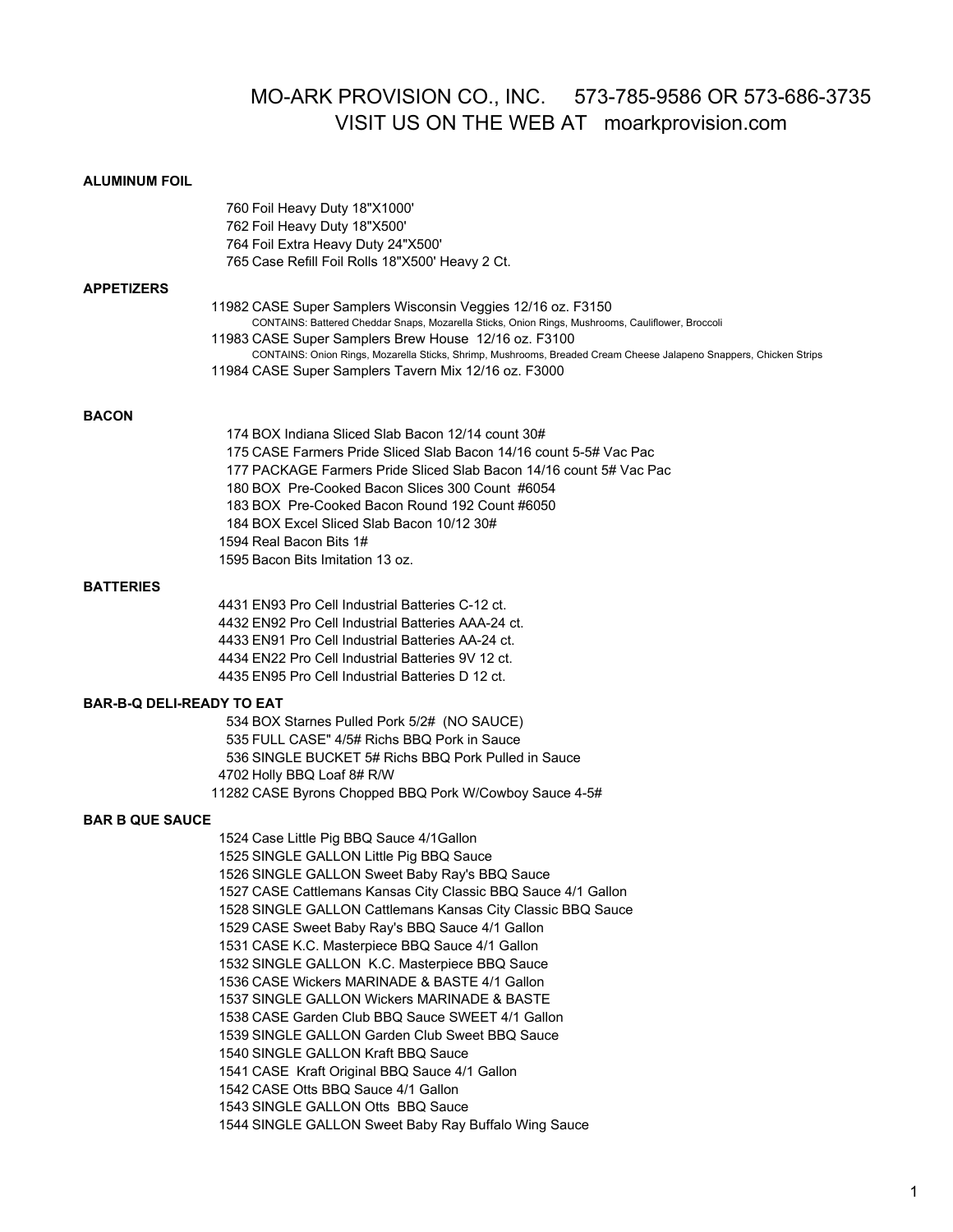|               | 7684 SINGLE GALLON Franks Buffalo Wing Sauce                     |
|---------------|------------------------------------------------------------------|
|               | 8422 CASE Dukes Gourmet Sweet BBQ Sauce 4/1 Gallon               |
|               | 8423 SINGLE GALLON Dukes Gourmet Sweet BBQ Sauce                 |
|               | 12001 SINGLE GALLON Corky's BBQ Sauce                            |
|               |                                                                  |
|               | 1 PC Beef Chuck Roll 20# R/W                                     |
|               |                                                                  |
|               | 2 BOX Beef Chuck Rolls 70# R/W                                   |
|               | 3 BOX Beef Shoulder Clods 3 in 25# R/W                           |
|               | 4 PC. Beef Inside Round R/W 22#                                  |
|               | 5 BOX Beef Inside Round 69# R/W                                  |
|               | 6 PC Beef Gooseneck Round 22# R/W                                |
|               | 7 BOX Beef Gooseneck Round 68# R/W                               |
|               | 8 PC. Beef Short Loin Choice Sliced 22# R/W (SPECIAL ORDER)      |
|               | 9 PC. Beef Short Loins 22# R/W 1x0 (SPECIAL ORDER)               |
|               | 10 BOX Beef Short loin 56# R/W (SPECIAL ORDER)                   |
|               | 13 PC. Boneless Beef Chuck Roast R/W (CUT TO ORDER)              |
|               | 15 PC. Beef Brisket 12# & UP R/W Beef                            |
|               | 16 BOX Beef Briskets 70# R/W                                     |
|               | 17 PC. Beef Knuckle R/W 12#                                      |
|               | 18 BOX Beef Knuckle Peeled 69# R/W                               |
|               | 19 PC. Whole Sliced Beef Ribeye Select 16# R/W                   |
|               | 20 PC. Whole Beef Ribeye No Roll 16# "R/W                        |
|               | 21 BOX Whole Beef Ribeye No Roll 72# R/W                         |
|               | 23 PC. Whole Sliced Beef No Roll Ribeye 16# R/W                  |
|               | 24 PC. Whole Beef Top Butt Sliced 11#                            |
|               | 25 PC. Beef Top Sirloin Butt 12#/RW                              |
|               | 26 BOX Beef Top Sirloin Butts 75# R/W                            |
|               | 28 PC. Whole House Choice Beef Strip Sliced 16# R/W              |
|               | 29 PC. Whole House Choice Beef Strip 13# R/W                     |
|               | 30 BOX House Choice Beef Strip 75# R/W                           |
|               | 32 POUNDS of Beef Stew Meat                                      |
|               | 50 PC. Beef Cube Steak                                           |
|               | 51 POUNDS Beef Cube Steak                                        |
|               | 52 BOX Beef Liver Sliced 40-4 OZ. 10#                            |
|               | 53 CASE John Morrell Precooked Beef Pot Roast 2/17# R/W          |
|               | 55 BOX Beef Bottom Round Flats 55#R/W                            |
|               | 56 BOX 50% Beef Trimmings 60#                                    |
|               | 59 PC. Ribeye Whole House Choice                                 |
|               | 64 CASE Select Ribeye 14 UP 80# R/W                              |
|               | 3731 PC. John Morrell Precooked Pot Roast 17#RW                  |
|               | 6852 PC. John Morrell Precooked Pot Roast (CUT IN PIECES)        |
|               |                                                                  |
| <b>\TTIES</b> |                                                                  |
|               | 331 BOX Cardinal Beef Patties 80/4 oz. 20#                       |
|               | 383 BOX Maverick Patties Beef 2-1 20ct (Thin+Flat) 10# BOX       |
|               | 384 BOX Maverick Patties Beef 3-1 30 In Box 10#                  |
|               | 385 BOX Holten 4-1 Beef Patties 6# 24-4 oz.                      |
|               | 386 BOX Quick to Fix Cooked Pub Beef Char Broil Burgers 40/4 oz. |
|               | 393 BOX Cloud Beef Patties 60-4 oz. 15#                          |
|               | 472 BOX Beef Fajita Strips 160-1 oz. 10#                         |

# **BEEF**

# **BEEF PA**

 BOX Advance Flame Broiled Pub Burger 50-4 oz. BOX Tasty N Tender Beef Patties 75/25 100-3.2 oz. BOX Tasty N Tender Beef Patties 75/25 60-5.3 oz. BOX Tasty N Tender Beef Patties 75/25 64-5 oz.

# **BEVERAGES & SYRUPS**

CASE Coke Classic 2/12 PK CAN

- Barqs Root Beer 5 Gallon BIB
- Lemonade 2.5 Gallon BIB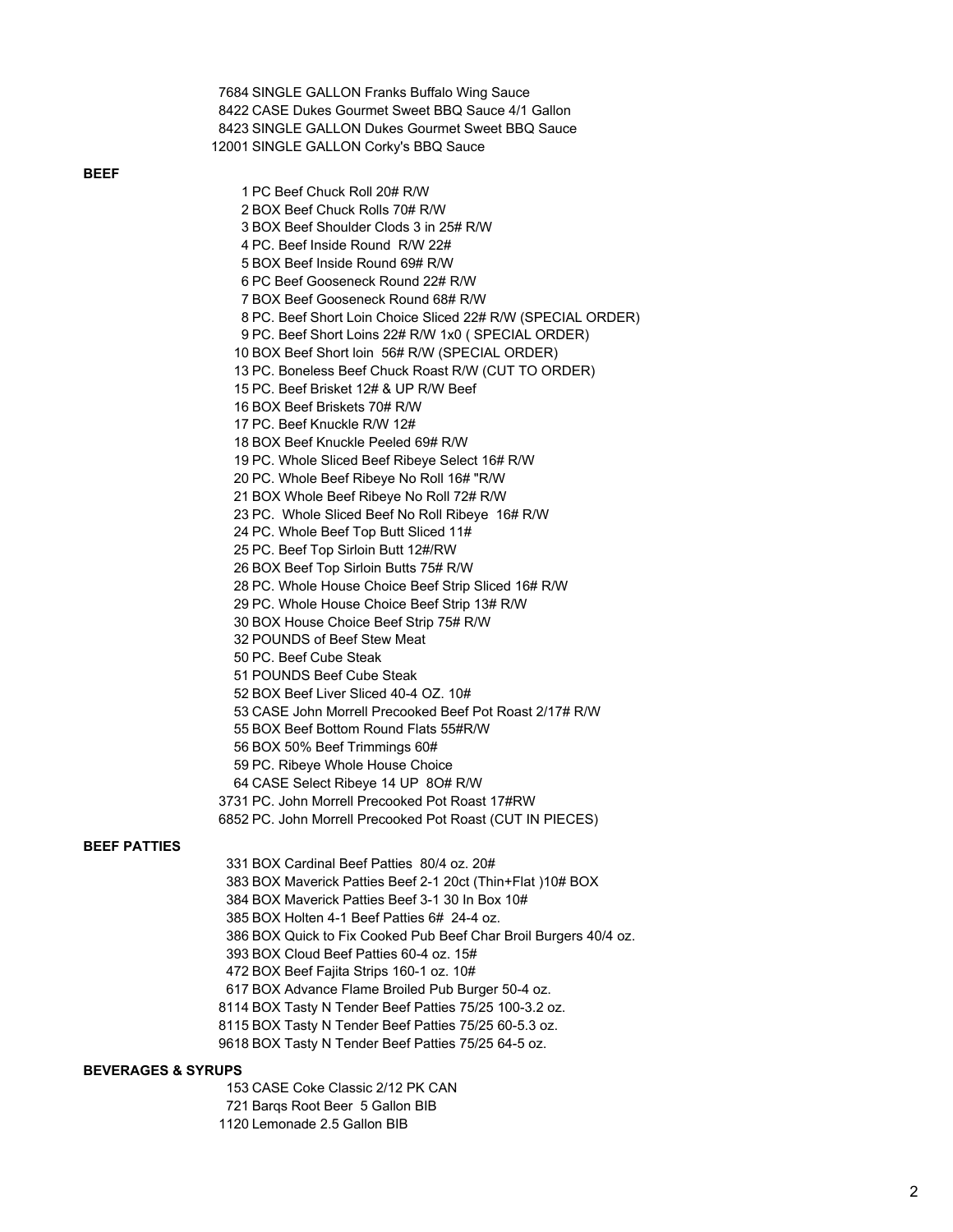CASE Hungerford Root Beer Syrup CONCENTRATE 4/1 Gallon Fanta Orange 2.5 Gallon BIB CASE Coke Diet 2/12 PK CAN CASE Diet Coke 5 Gallon BIB Dr Pepper 5 Gallon BIB CASE Coke Zero 2/12 PK CAN CASE Sprite 2/12 PK CAN CASE Coke Classic 24/20 oz. Bottle CASE Coke Diet 24/20 oz. Bottle CASE Sprite 24/20 oz. Bottle CASE Coke Classic 2 LT 8 IN CASE Diet coke 2 LT 8 IN CASE Sprite 2 LT 8 IN Cherry Coke 5 Gallon BIB Monster Assault 24/16 oz. Monster Ripper 24/16 oz. Monster Green Energy 24/16 oz. Monster Java Irish 12/15 oz. Monster Java Loca Moca 12/15 oz. Monster Java Mean Bean 12/15 oz. Monster Java Kona Blend 12/15 oz. Monster Khaos 24/16 oz. Monster Ultra Red 24/16 oz. Monster Zero Ultra 24/16 oz. Monster Absolute Zero 24/16 oz. Monster Salted Caramel 12/15 oz. Monster Rehab Lemonade Yellow 24/15.5 oz. Monster Rehab Pink Lemonade 24/15.5 oz. Monster Rehab Orangeade 24/16 oz. CASE Red Bull 24/8.4 oz Tonic Water BIB (MUST BE PRE-ORDERED) Coke Classic 5 Gallon BIB Sprite 5 Gallon BIB Diet Dr Pepper 5 Gallon BIB CASE Coke Bottle Mexican 24/12 oz. CASE Cherrry Coke 24/12 oz. Can CASE Coke Bottles 24/8oz. Mr Pibb Extra 5 Gallon BIB Mello Yellow 5 Gallon BIB CASE Cherry Coke 2/12 PK CAN CASE Mr Pibb 24/20 oz. Bottle CASE Zero Coke 24/20 oz. Bottle CASE Cherry Coke 24/20 oz. Bottle CASE Mr Pibb 2/12 PK CAN CASE Barqs Root Beer 2/12 PK CAN CASE Zero Sprite 24/20 oz. Bottle Gold Peak Sweet Tea 24/16.9 oz Bottle Minute Maid Lemonade 2.5 GALLON BIB Texas Sweet Peace Tea 12/23 oz. (SPECIAL ORDER) Mello Yello 2/12 PACK CANS CASE Caffeine Free Diet Coke 24/12 oz. CAN CASE Coke Life 24/12 oz. PK CAN CASE Minute Maid Lemonade 24/20 oz. BOTTLE Monster Rehab Peach Tea 24-15.5 oz. Monster Low Carb 24/16 oz. Monster Ultra Sunrise 24/16 oz. Mt Dew 5 Gallon BIB Pepsi 5 Gallon BIB CASE Sprite Zero 2/12 PK CAN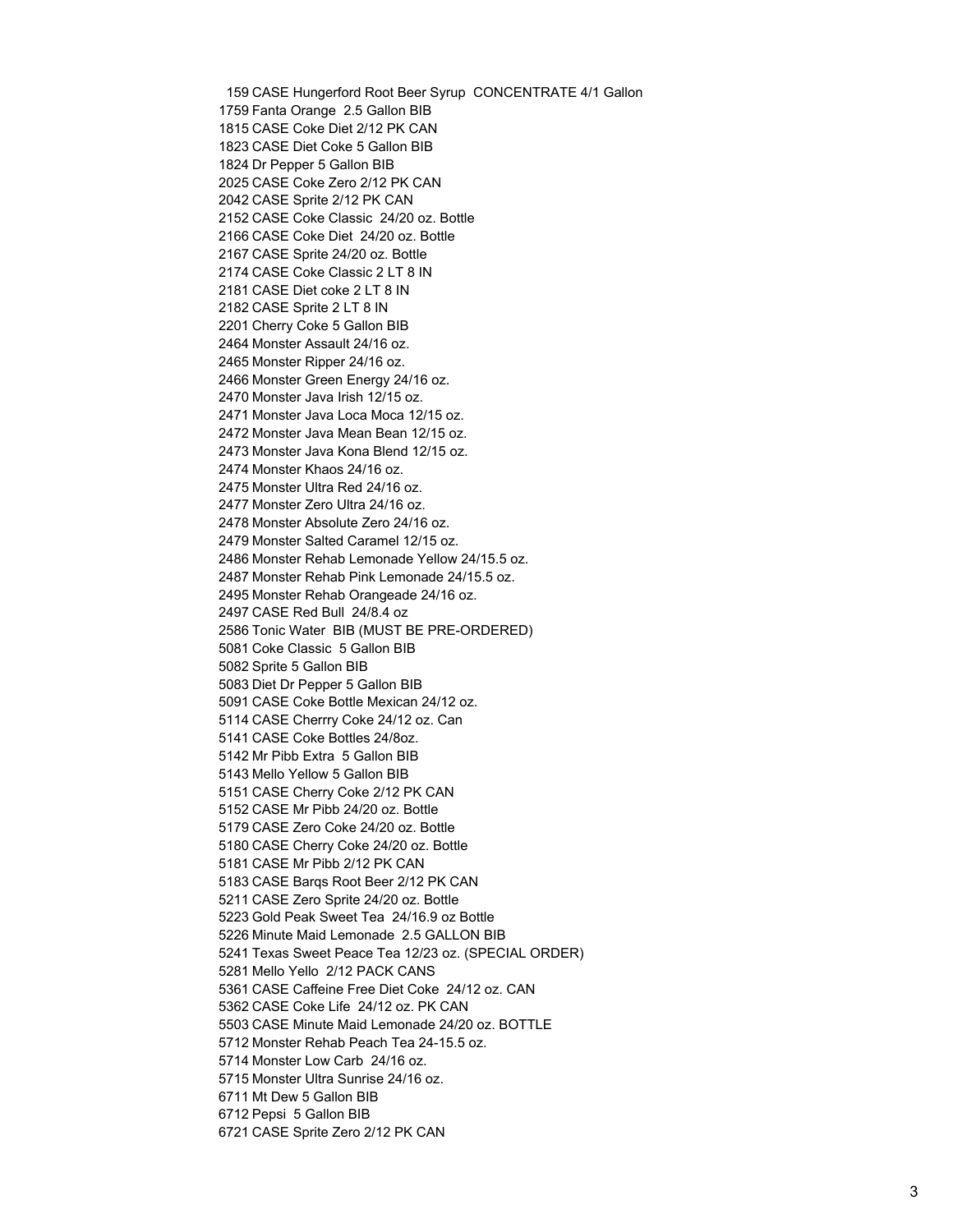Monster Ultra Black 24/16 oz.

Monster Ultra Violet 24/16 oz.

Monster Pipeline Punch 24/16 oz.

Monster Mango Loco 24/16 oz.

Monster Rehab White Dragon Tea 24/15.5 OZ.

CASE Boylan Grape Soda 24/12 oz.

CASE Boylan Orange Soda 24/12 oz.

CASE Boylan Black Cherry Soda 24/12 oz.

CASE Boylan Cream Soda 24/12 oz.

CASE Boylan Diet Root Beer Soda 24/12 oz.

CASE Boylan Root Beer Soda 24/12 oz.

CASE Boylan Diet Cola Soda 24/12 oz.

CASE Boylan Regular Cola SODA 24/12 oz.

CASE Boylan Ginger Ale 24/12 oz.

Sprite Zero 2.5 Gallon BIB

CASE Gold Peak EXTRA SWEET Tea 12/18 oz.

Minute Maid Lemon 5 Gallon BIB

Body Armor Strawberry Banana 12/16 oz.

Body Armor Fruit Punch 12/16 oz.

Body Armor Tropical Punch 12/16 oz.

Body Armor Peach Mango 12/16 oz.

Body Armor Orange Mango 12/16 oz.

Body Armor Berry Punch 12/16 oz.

Body Armor Berry Blackout 12/16 oz.

Body Armor Watermelon 12/16 oz.

#### **BISCUITS FROZEN & MIX**

CASE Rich's Biscuit Dough 216-2.2 oz. #8405

CASE Pre-Baked Biscuits Pillsbury 120-2.25 oz. #6235

CASE Pillsbury Biscuit Dough 216-2.2 oz. #6252

CASE Pillsbury Easy Split Biscuit Dough 168-3.2 oz. #6249

CASE Rich's Jumbo Split Biscuit "168-3 inch" #8410

CASE Pillsbury Biscuit Dough Southern Style 120/4.5 oz. #6254

CASE Hospitality Biscuit Mix 6-5#

### **BOLOGNA**

BOX Bryan Bologna 2/7# R/W

BOX Kretschmar Beef Bologna 4/4.5#

CASE Belmont Bologna 4-10# R/W

CASE Krey Bologna 2-17#/RW

PC. Krey Bologna 17# R/W

PC. Krey Bologna SLICED 15# R/W

PC. Belmont Bologna SLICED 7# R/W

PC. Chelsea Large Rag Bologna 7# R/W

PC. Belmont Bologna 7# R/W

PC. Field Jumbo Bologna 8# R/W

Fisher Pickled Rope Bologna 1/2 Gallon Jar

Fisher Pickled Snack Bologna 1/2 Gallon Jar

#### **BOWLS-FOAM & PAPER**

Dart 5BWWC 5-6oz. Foam Bowl 1000 ct.

Darnel OR GNP82100 12 Oz. Foam Bowl 1000 in

Dart DCC5B20 Foam Bowl 1000 in

20RL Lid (FITS 5B20 OR 5B210 BOWL)

DCC 10B20 Foam Bowl 10 oz. 20/50 in

Dart Non Laminated Bowl White 3.5 oz. 1000 in

SX12PATH Dixie 12/oz. Soak Proof Paper Bowl 1000 in

8814 EBL-12 HEAVY WEIGHT Paper Bowl 12/Oz 8/125 in

EPL-09 HEAVY WEIGHT Paper Plate 9" 4/125 in

Dart 5BWWC 5-6oz Foam Bowl 1000 in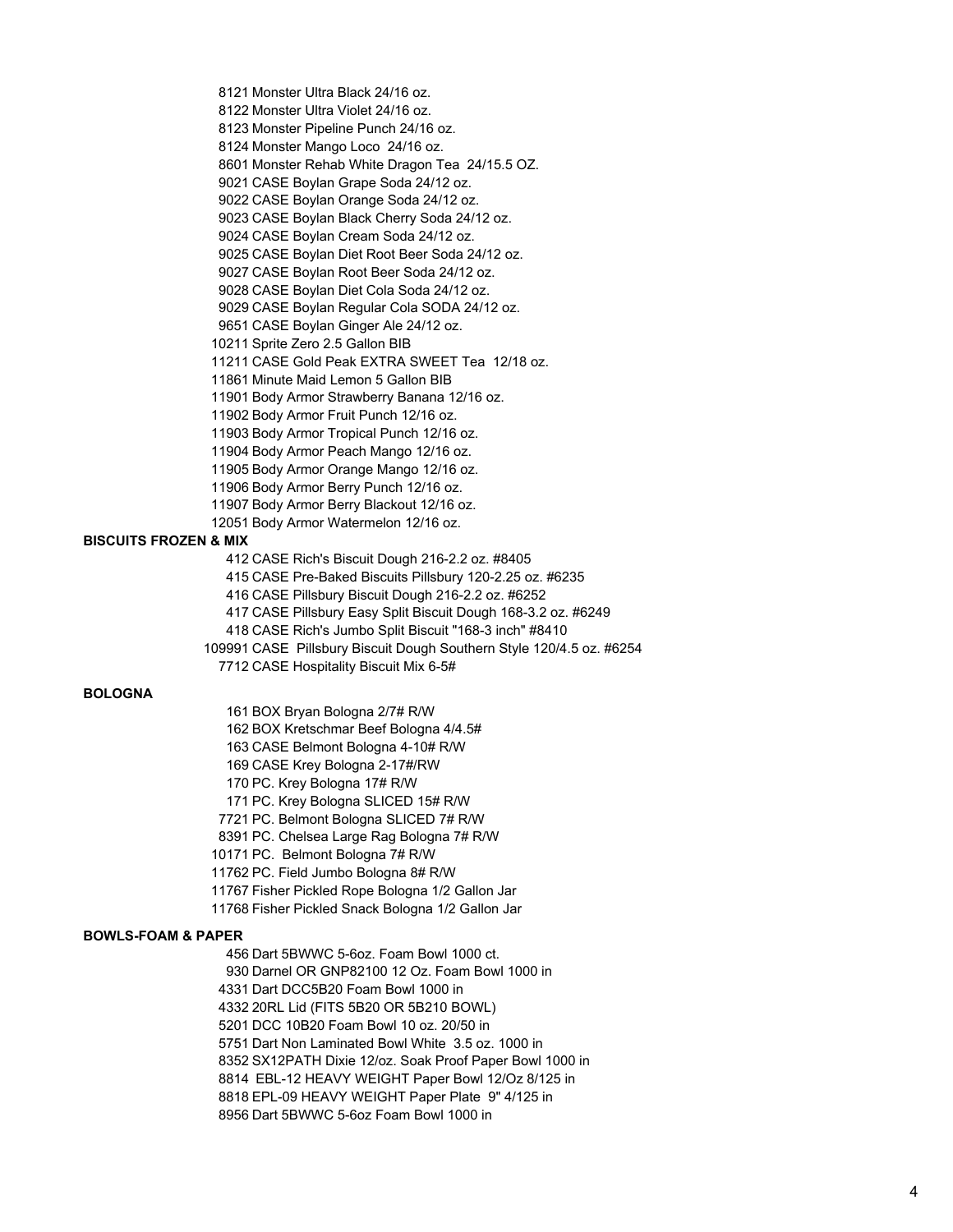# **BRAUNSCHWEIGER**

PC. Scott Pete Braunschweiger 3# R/W

#### **BREAD AND BUNS**

CASE Rotella Texas Toast 3/4 Inch 6-18 ct.

CASE #322 Sliced Wheat Hoagie 6" 36 in

CASE Rotella Hoagie Sliced Bread 6-6 inch #00311

CASE Hamburger Buns 5/12 Ct. (PRE-ORDER)

CASE Hot Dog Buns 6/12 Ct. (PRE-ORDER)

CASE Rich's Effortless Baking Cinnamon Rolls 90-4 oz.

CASE Klosterman Split Top Broiche Bun 96-4 inch

CASE Burry Brioche Sliced Bun 4.5 inch 8-8 Pack

CASE Garlic Bread Sticks 6" 168 ct.

CASE Fry Mozzarella Italian Cheese Sticks 4-3#

SINGLE BOX Anchor Italian Mozzarella Cheese Sticks 4#

CASE Ovenable Mozzarella Cheese Sticks 6/3# (SPECIAL ORDER)

CASE Grabitizer Mozzarella Cheese Sticks 4-2.5# Bags

CASE Bosco Mozzarella Stuffed Breadsticks 7" 108 ct.

CASE Brew City Beer Battered Mozzarella Cheese Sticks 6-3#

CASE Anchor Italian Breaded Mozzarella Sticks 6-4#

# **BREADED CHICKEN AND FLAT PACK CHICKEN BREAST**

BOX Brakebush Fully Cooked Sriracha Chicken Bites 10#

BOX Tyson 007083-0928 Lightly Breaded Chicken Tenderloins 10#

BOX Perdue #7081 Chicken Breast Flat Pack 40/4 oz. 2/5#

BOX Perdue #7083 6 OZ. Flat Pack Chicken Breast 26 IN 2/5#

BOX Advance Chicken Fajita Strips 160-1 oz. #24-201

BOX Brakebush Inferno Wings 2/5# Bags 6572

BOX Tyson #4318-928 6 oz. Flat Pack Chicken Breast 10# (PRE ORDER)

BOX Tyson Red Label Select Breaded Chicken Breast Filets Fully Cooked 38360-0928

BOX Brakebush Breaded Chicken Breast Cutlets 5 oz. 32/4.5 oz. 9# #5833

BOX Brakebush Tater Chip Breaded Chicken Breast Patties 2/5# #5937

BOX Brakebush Chicken Fajita Strips Fully Cooked 2/5# #5245

BOX Tyson UNCOOKED Chicken Breast Tenderloin Fritters 30/42 pcs. 010475- 0928

#### **BREADED CHICKEN**

BOX Advance Breaded Chicken Breast Pattie Fully Cooked 38-4.25 oz. #936425

BOX Brakebush Homestyle Chicken Tenderloins 10# #5579

BOX Perdue Southern Style Chicken Strips 60/80 ct. 2/5# #7374

BOX Tyson Chicken Nugget Breaded UNCOOKED 10# 250 in #038387-0928

- BOX Tyson Smooth Breading Chicken Fritter 2/5# Ready to Cook 006516-0398
- BOX Perdue Chicken Breast Fillet Fritters 4 oz.10# Ready to Cook #7027

BOX Breaded Chicken Livers 10# 1632-0928

BOX Breaded Chicken Gizzards 10# 52-0928

BOX Tyson Popcorn Chicken 10# 008350-0928

BOX Brakebush Country Krisp FC Honey Touched Drummettes 12# (PRE-ORDER)

BOX Koch Boneless Breaded Chicken Wings 2/5# BAGS

BOX Brakebush Fully Cooked Breaded Popcorn Chicken 10#

BOX Tyson Uncooked Portioned Homestyle Chicken Tender Fritters 160-2.2 oz. 2-5#

BOX Tyson Breaded Chicken Tenders 2/5# #2989

BOX Perdue Cooked Kickin' Chicken Wings 3/5# #82036

BOX Brakebush Naked Wing Drummettes 144pcs 12# #4600

BOX Tyson Red Label Breaded Homestyle Chicken Tender FC 80 PCS. 2/5# 38363

BOX Brakebush Chicken 8 PC. Fully Cooked 26# #6548

BOX Tyson Boneless Skinless Chicken Breast 8oz. 2/5# 9664-0928

BOX Brakebush 4PC. Portions Breaded Chicken Fully Cooked 11#BX #6506

BOX Brakebush Tater Chip Chicken Tenders 2/5# #5845

BOX Brakebush Country Fried Steak Fillet 2/5# #5755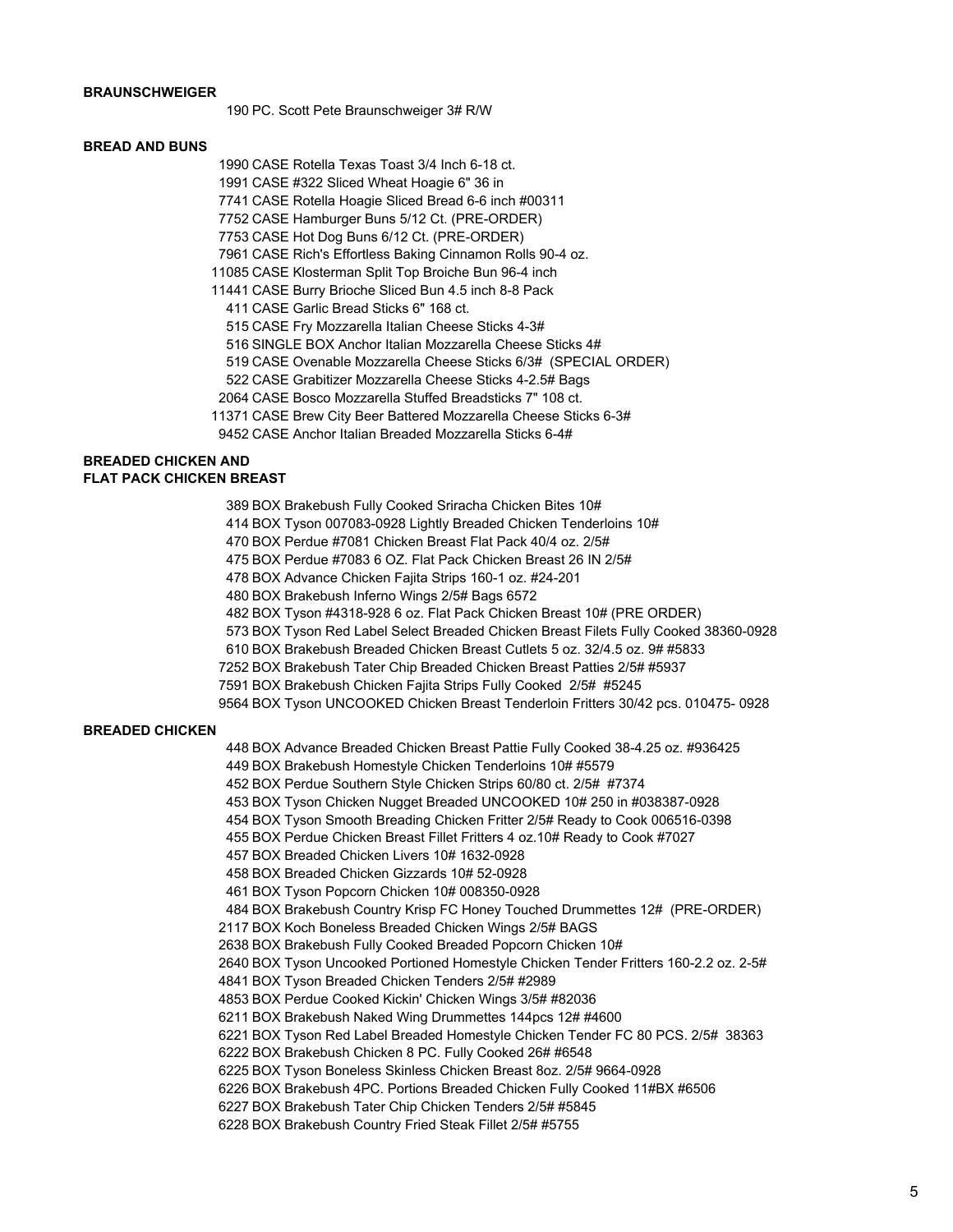BOX Brakebush Fully Cooked Fiery Fingers Breast Tenders 188/.85 OZ. 5814 BOX Crispy Fliers Breaded Chicken Wings-Fully Cooked 3/5#bags 8-11 per lb. BOX Advance Spicy Breaded Chicken Fillet 50-3.2OZ 10# BOX Brakebush Crispy Buttermilk Breaded Chicken Breast Fillet Fully Cooked 10# BOX Brakebush Chicken Finger Sticks CN 10# #5637 BOX Tyson Red Label #2 Smooth Chicken Tenders RTC 2/5# #048341 BOX Garimark RTC Homestyle Chicken Breast Tenderloin Fritter 2/5# #10021 BOX Garimark RTC Golden Chicken Breast Tenderloin Fritter 2/5# #10024 BOX Garimark #2 RTC Smooth Breaded Chicken Strip 2/5# #12379 BOX Garimark #2 RTC Southern Style Breaded Chicken Tender 2/5# #12486 SINGLE BAG ONLY Garimark RETAIL RTC Chicken Tenders Smooth SINGLE BAG ONLY Garimark RETAIL Hot & Spicy BOX Brakebush Chicken Breast Nuggets Fully Cooked 295/.65 oz. CN 12# 56222 BOX Brakebush Chicken Southern-Style Tender Fritters Uncooked 2-5# 5779 BOX Brakebush Southern Select Chicken Breast Slider FC 2/5# #5332 BOX Tyson Raw Boneless Skinless Chicken Breast Filets 4 oz. 2/5# 004316-0928 BOX Breaded Dill Flavor Chicken Breast 2/5#

#### **BREADED ONION RINGS**

 CASE Moore Steak Cut Onion Rings 12/2# 10031 CASE Grabtizer/Mccain Minced Onion Rings 12/2# 10848 CASE Brew City Beer Battered Whole Onion Rings 6/40 oz. 10011 CASE Fry or Gold Valley Beer Battred Onion Rings 4/2.5# 113 CASE Fry Minced Onion Ring 8/2# 016 or 016 CASE Moores Vidalia 3/8 Onion Rings 4-2.5# (SPECIAL ORDER)

#### **BREADED BEEF AND PORK PATTIES**

 BOX Advance Western Style Breaded Beef Patty 30-5.33 BOX Advance Breaded Beef Patty 15/11 oz. (Western Breading) BOX Advance Beef Patty Fritters Chopped & Formed 40/4 oz. 10# BOX Advance Breaded Pork Fritter 40-4 oz. 10# BOX Advance Salisbury Steak 40-4 oz. 10# Box Holten Country Fried Steak 40-4 oz. 10# BOX Advance McRib Precooked with BBQ Sauce 52-3.1 Oz. (CN) BOX Holten Beef Breaded Chuckwagon Patty 40-40 oz. 10# BOX Holten Pork Loin Breaded Fritter 7 oz. 10.5# BOX Advance Breaded Beef Pattie 52/2.9 oz. CN BOX Advance Pierre Breaded Pork Loin Fritter 40-4 oz. 10# BOX Advance Chopped Country Fried Steak 30-5.33 oz. BOX Holten Pork Fritter Boneless 15-7 oz. 10.5# BOX Advance Breaded Rib Steak Finger 114/1.4 oz. 10# BOX Advance Pierre Breaded Pork Loin Fritter 40-4 oz. 10#

#### **BREADING FISH-CHICKEN-BBQ**

Colonel Jim's Pink Label Western Breading 25#

Colonel Jims Orange Label Fish Breading 25#

- BOX Andy's Red Fish Breading 6/5#
- Bag Andy's Red Fish Breading 5#
- BOX Hillbilly Joe's Fish Breading 4/5#
- Hillbilly Joe's Deli & Restaurant Chicken Breading 25#
- BOX Hillbilly Joe's Chicken Breading 4/5#
- BOX Hillbilly Joe's Hushpuppy Mix 4/5#
- Bag Hillbilly Joes BBQ Seasoning 5#
- Colonel Jims Green Label Chicken Breading 25#
- Bag Hillbilly Joes Hush Puppy Mix 5#
- Jar Beef Au Jus Base 1#
- Box Andy's Yellow Fish Breading 6/5#
- Bag Andy's Yellow Fish Breading 5#
- Colonel Jims Seasoned Chicken Breading 25#
- Colonel Jims Green Onion Hush Puppy Mix 25#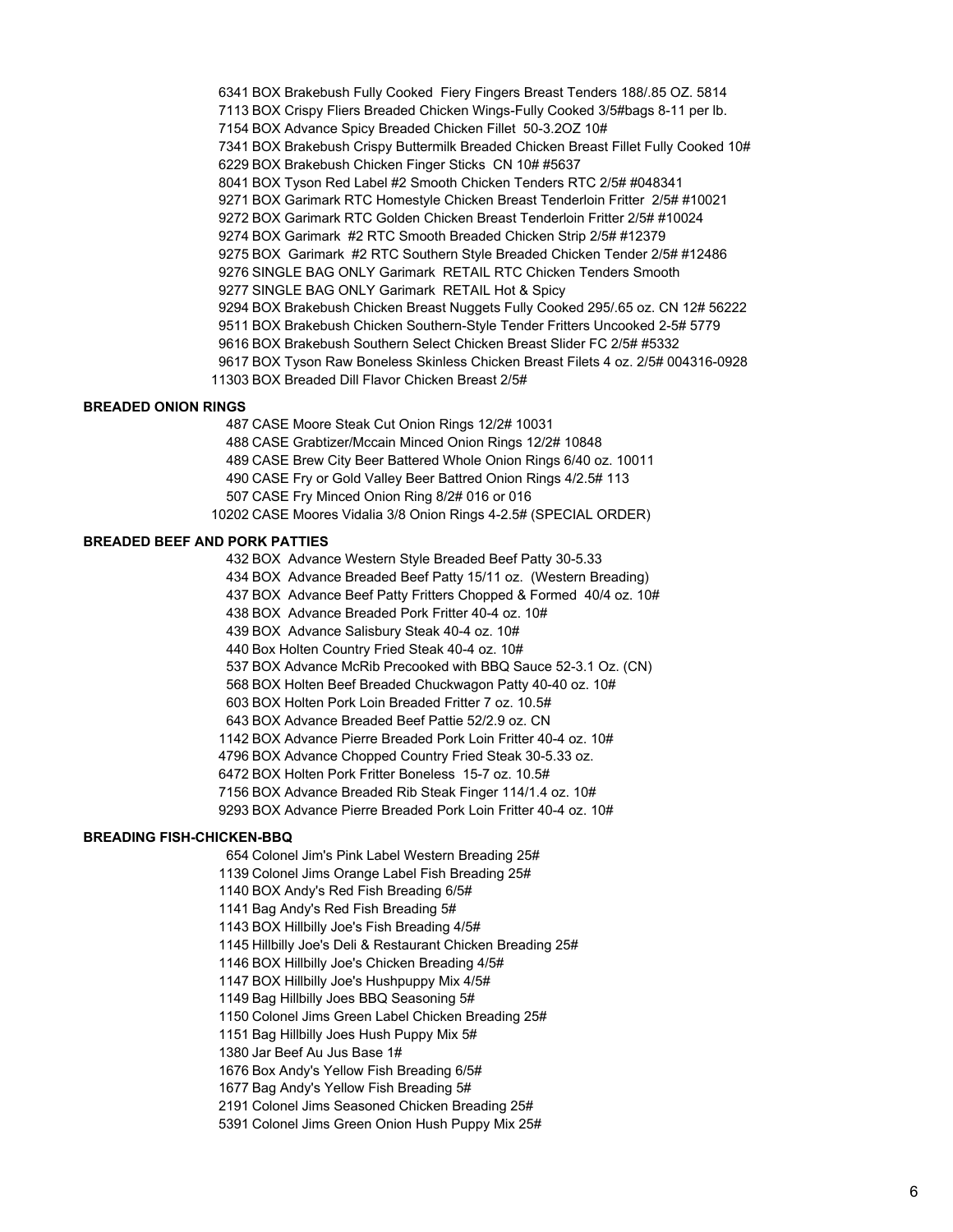Colonel Jims Extra Seasoned Chicken Breading 25# Box Zatarain's Fish Fry Seasoning 25# BOX Koch Breaded Chicken Breast 6 oz. 10# 249

#### **BROTH AND BASES**

 Case Chicken Broth 12/48 oz. Case Beef Broth 12/48 oz. Single Jar Beef Au Jus Base 1# Case Beef Base 12/1# Single Jar Beef Base 1# Case Chicken Base 12/1# Single Jar Chicken Base 1#

### **BURRITOS & TORNADOS**

 CASE Tyson Crispito Chicken Chili 72-3.25 oz. 7870-0821 CASE Butcher Boy Burrito Beef & Bean Red Chili PreFried 72-4 oz. 18# CASE Louisan Breaded Beef Ravioli 10# BOX APP 260 pc. CASE Breakfast Burrito Sausage, Egg, 3 Cheese 24-4oz. {RETAIL PACK} CASE Breakfast Burrito Bacon, Egg, 3 Cheese 24-4 oz. {RETAIL PACK} CASE Monster Chili Cheese Dog Wrapped In a Tortilla 18 Ct. CASE Burrito Bomb Beef Red Chili Cheese 12-14 oz. CASE Tyson Crispito Chicken CHEESE 72-2.75 oz. 821 #7888 CASE Don Miguel Mini Monster Taquito Pepperoni Pizza Battered 3-24 oz. CASE Butcher Boy Burrito Beef & Bean Red Chili PreFried 72-4 oz. 18# CASE Tyson Crispito Chicken Cheese 72-3.25 oz. #7870 CASE El Monterey Burrito Egg & Bacon Cheese Salsa 12-8 oz. 317 CASE El Monterey Tornados Ranchero Beef Steak Cheese 3-8-3 oz. 86390 CASE El Monterey Southwest Chicken 3-8-3 oz. 737 CASE El Monterey Tornados Sausage & Egg Cheese 3-8-3 oz. 86859 CASE El Monterey Tornados Grilled Chicken & Cheddar 3-3-3 oz. 86158 CASE El Monterey Tornados Cheesey Pepper Jack 3-8-3 oz. 86044 CASE El Monterey Tornados Breakfast French Toast Sausage 3-8-.187 Pound 86268 CASE El Monterey Tornados Omelet Supreme Cheese, Saus, Ham 3-8-3 oz. 86095 CASE El Monterey Tornados Breakfast Bacon Egg & CHeese 3-8-3 oz. 86144 CASE El Monterey Tornados Southwest Chicken 3-8-3 oz. 86737 CASE El Monterey Tornados Pepperoni and Cheese 3-8-3 oz. 86416 CASE El Monterey Carb Friendly Chili Rellenos 30-.25 (SPECIAL ORDER)

#### **CAKE MIXES - ICING-TOPPING**

Box Continental Devils Food Chocolate Cake Mix 6-5#

Box Continental Fudge Brownie Complete Mix 6-5#

- Box Continental Yellow Cake Mix 6-5#
- Box Continental Blueberry Muffin Mix 6-5#
- Box Continental White Cake Mix 6-5#

Bucket Allen White Buttercreme Icing (Special Order)

Bucket Allen Country White Buttercreme Icing (Special Order)

Bucket Allen Chocolate Buttercreme Icing (Special Order)

Bucket Brill Chocolate Light & Fluffy Icing (Special Order)

Bucket Brill Vanilla Light & Fluffy Icing

Box Rich's On Top Whipped Non Dairy Topping 15-8 oz.

BOX Hospitality Instant Cheesecake Mix 6/4#

Single Tube 2# Rich's Cream Cheese Icing

BOX Rich's On Top Non Dairy Topping 12-16 oz.

# **CEREAL-OATS-GRITS**

CASE Quick Oats 12-42 oz .

BALE Grits Quick 8-5#

CASE Hospitality Oatmeal Quick Rolled Oatmeal 12/42 oz.

Bag Rolled Oats Buckeye 50#

CASE Hospitality Toasted Oat Cereal 4/35 oz.

CASE Hospitality Corn Flakes Cereal 4/35 oz.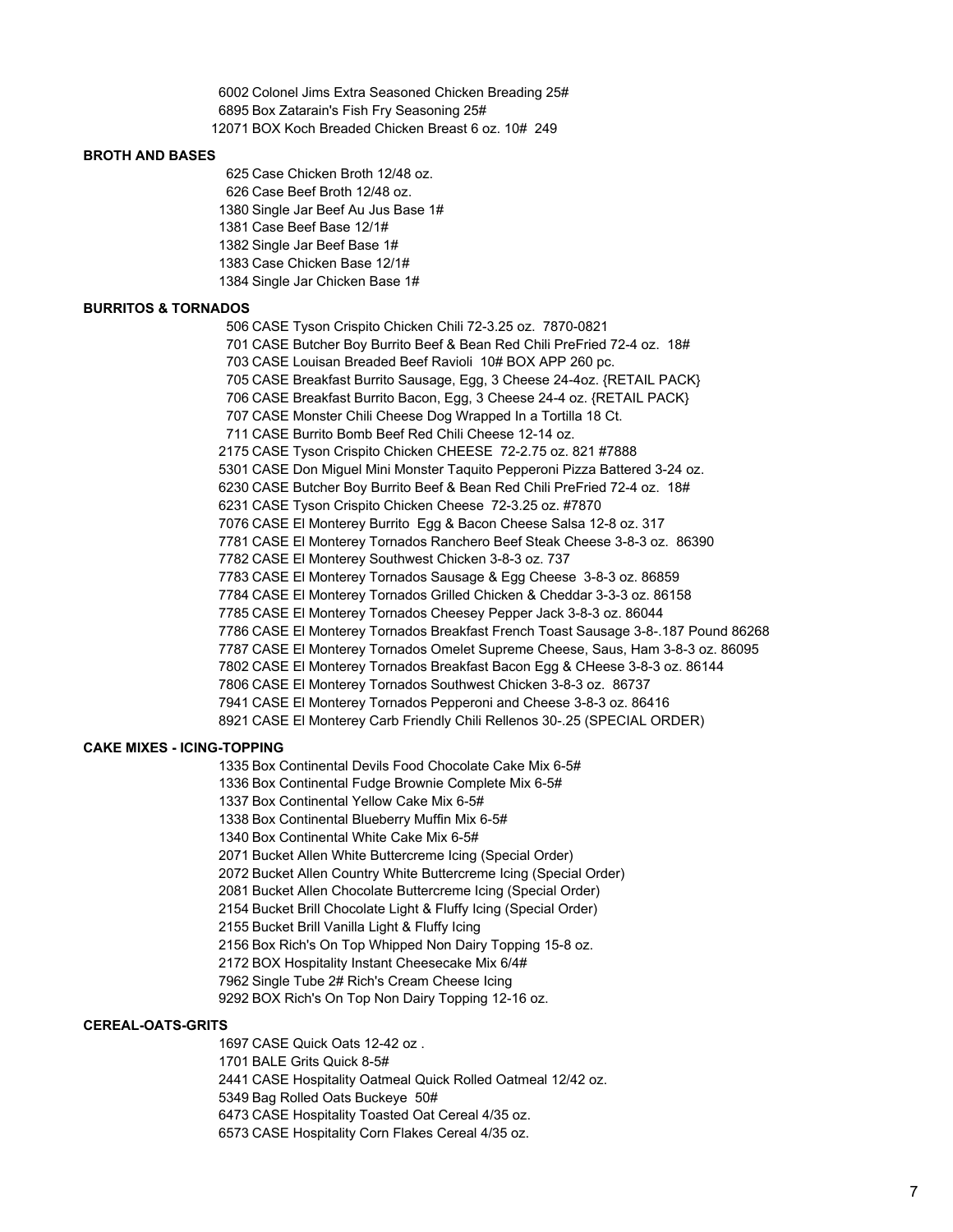CASE Hospitality Frosted Shredded Wheat Cereal 4/35 oz. CASE Hospitality Raisin Bran Cereal 4/35 oz. CASE Hospitality Crisp Rice Cereal 4/35 oz. CASE Hospitality Bran Flakes Cereal 4/35 oz. CASE Hospitality Honey Nut Cereal 4/35 oz. CASE Hospitality Sugar Frosted Flakes Cereal 4/35 oz.

### **CHEESE**

 PC. Extra Hot Sliced Pepper Cheese 5# 120 Ct. CASE Hoffman Smoked Cheese 2-2.5# R/W BOX Schreiber Sharp Cheese 10# CASE Baby Swiss Cheese 4/5# R/W PC. Baby Swiss Cheese 5#/RW PC. Muenster Cheese 6#/RW (SPECIAL ORDER) PC. Provolone Cheese 12#/RW PC. Hot Pepper Cheese Sliced 120 Ct. 5# PC. Verticle Sliced American Cheese 120 Ct. 5# CASE White American Cheese 6/5# PC. White American Cheese 5# CASE Schreiber American Cheese Block 6/5# PC. Schreiber American Cheese Block 5# CASE Sliced American Cheese 160 Ct. 4/5# PC. Sliced American Cheese 160 Ct. 5# CASE Swiss American Cheese Sliced 120 Ct. 4/5# PC Swiss American Cheese Sliced 120 Ct. 5# CASE Hot Pepper Cheese BLOCK 6/5# PC. Block Hot Pepper Cheese 5# CASE Split Colby Longhorn Cheese 4/7# R/W PC. Split Colby Longhorn Cheese 7# R/W CASE Shredded Cheddar Cheese Fancy 4/5# PC. BAG Shredded Cheddar Cheese Fancy 5# CASE American Shredded Cheese 4/5# PC. BAG Shredded American Cheese 5# CASE Hot Sliced Pepper Cheese 120 Ct. 4/5# PC. Big Eye Swiss Cheese 7# R/W CASE Mozzarella Shredded Cheese 4/5# PC. BAG Mozzarella Shredded Cheese 5# PC. MINI Whole Colby Cheese 6# R/W PC. MINI Cheddar Cheese 6# R/W CASE Muy Fresco Nacho Cheese Sauce 6/10 Cans SINGLE CAN Nacho Cheese Sauce #10 40 1/4 Cup Servings PC. Mini Marble Colby JACK Cheese 6# R/W CASE Muy Fresco BAGGED Cheese Sauce 4-110 oz. Case Gehls Bagged Cheese Sauce 4/140 oz. Bags SINGLE CAN Jalapeno Cheese Sauce 49-1/4 Cup Servings #10 CASE Jalapeno Cheese Sauce 6/10 CANS CASE Gordos White Cheese Dip W/Jalapenos 4/5# Bucket SINGLE 5# BUCKET Gordos White Cheese Dip W/Jalapenos CASE Gehls MILD Cheddar Cheese Sauce 6/10 SINGLE CAN Cheddar Cheese Sauce 49-1/4 Cup Servings CASE Grated Parmesan Cheese 4/5# Tub (PRE-ORDER ONLY CASE Pioneer Cheese Sauce Powdered Mix 8-2 LB. {PRE ORDER} PC Mini Fire Jack Colby 6# R/W CASE Diced Hot Pepper Cheese HI TEMP 4/5# [SPECIAL ORDER] 3# Block Cream Cheese CASE Diced Cheddar HI TEMP 4/5# (SPECIAL ORDER) BOX Parmesan Grated Cheese 200/3.5g (SPECIAL ORDER) CASE Cheddar Jack Cheese Feather Shredded 4/5# PC. Mozzarella Cheese Block 6# R/W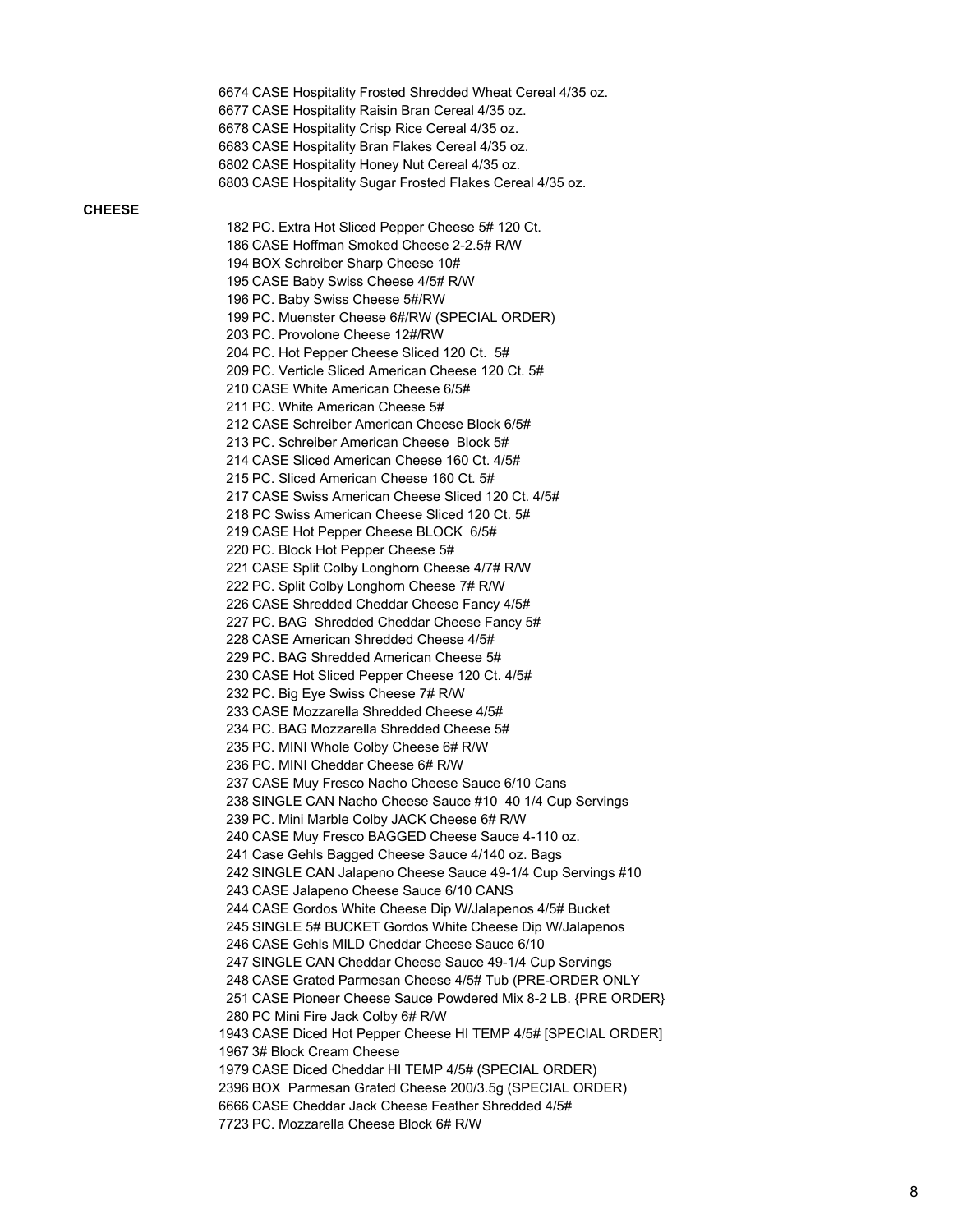# **CHEESE POPPERS**

CASE Freds Cheddar Cheese Balls 6-4#

4# BOX ONLY Cream Cheese Poppers

4# BOX ONLY Freds Cheddar Cheese Balls

4# BX ONLY Jalapeno Cheddar Cheese Poppers

CASE Moores Cream Cheese Poppers 4-4#

CASE Moores Chili Pepper Cheese Dynabites 6-2 1/2#

CASE Queso Dip N Slide 6/2# 18-21 per lb.

CASE Gold Premium Cream Cheese Breaded Stuffed Jalapeno Popper 4-3#

CASE Fred's Battered White Cheddar Curd 6/2#

CASE McCain Breaded Wisconsin Cheese Curds 2/5#

CASE Golden Crisp Breaded Jalapeno Cheddar Potato Bites 4-3#

CASE Gold Premium Cheddar Jalapeno Popper 4-3#

CASE Anchor Breaded Cheddar Cheese Cubes 6-48 oz.

CASE Fry Yellow Cheddar Cheese Cubes 4/3#

CASE Fry Cheddar Poppers 4-3#

CASE Hot Pepper Cheese Cubes 6/3#

#### **CHICKEN-TURKEYS FRESH & FROZEN**

CASE Whole Fryers 20 HEAD 70# R/W

PC. Whole Fryers Bagged 3# R/W

PC. Fryers 8 PC Cut 3# R/W

CASE Fryers 8 Pc. Cut 48# 16 HEAD R/W

PC. Split Fryers 3# R/W

CASE Split Fryers (26 HEAD) 70# R/W

PC. Fryers Quartered 3# R/W (SPECIAL ORDER)

CASE Fryers Quartered 70# R/W (SPECIAL ORDER)

CASE Chicken Thighs Bone In 40# (SPECIAL ORDER)

PC. 5# "BAG ONLY" RAW Chicken Livers FROZEN R/W

CASE RAW Chicken Livers 40# FROZEN

CASE RAW Chicken Gizzards 40# (SPECIAL ORDER)

CASE Chicken Wings 40# APPROX. 220 (SPECIAL ORDER)

CASE Chicken Wing RAW DRUMMIES ICE PACK 40# (SPECIAL ORDER)

CASE RAW Jumbo Fresh Chicken Tenders 4/10# Case (SPECIAL ORDER)

Rooster Fries 5# RANDOM WEIGHT (SPECIAL ORDER)

CASE Boneless Thigh Meat (SPECIAL ORDER)

CASE Chicken Drumsticks 40# (SPECIAL ORDER)

CASE Chicken Breast BONELESS 40# (FROZEN) Unless Fresh is Ordered

CASE Chicken Breast Split 40# 64 Count (SPECIAL ORDER)

PIECE Bone-IN Turkey Breast R/W 6/8#AVERAGE

SINGLE TUB Chicken Livers 1LB Random Weight

SINGLE BAG ONLY Leg Quarters Random Weight

BAG Boneless Chicken Breast 10# Random Weight

CASE Chicken Leg Quarters Bagged 40# FROZEN

PC. Hens 6# R/W

CASE Hens 6-6# R/W

CASE Whole Raw Turkey R/W 22 UP 2 IN

PCS. Whole Raw Turkey R/W 22 UP

CASE Anchor Breaded Cheddar Cheese Cubes 6-48 oz.

CASE Chicken Wings SPLIT (Drummies and Flaps are Seperated) 40# (SPECIAL ORDER)

#### **CHICKEN UNBREADED**

BOX Tyson Fully Cooked Grill Marked Chicken Breast 40/4oz.

BOX Perdue Diced Chicken 10#

BOX Tyson Select Unbreaded Cooked Roasted Chicken Breast Filet 40/4 oz. 10#

BOX Fully Cooked Grill Mark Chicken Breast with Rib Meat 10#

BOX Perdue Buffalo Wings Fully Cooked 2/5#

BOX Brakebush Fully Cooked Fiery Fingers Breast Tenders 188/.85 Oz.

BOX Buffaloos Jumbo Chicken Wings (HOT) Fully Cooked 9# 6-9 per lb.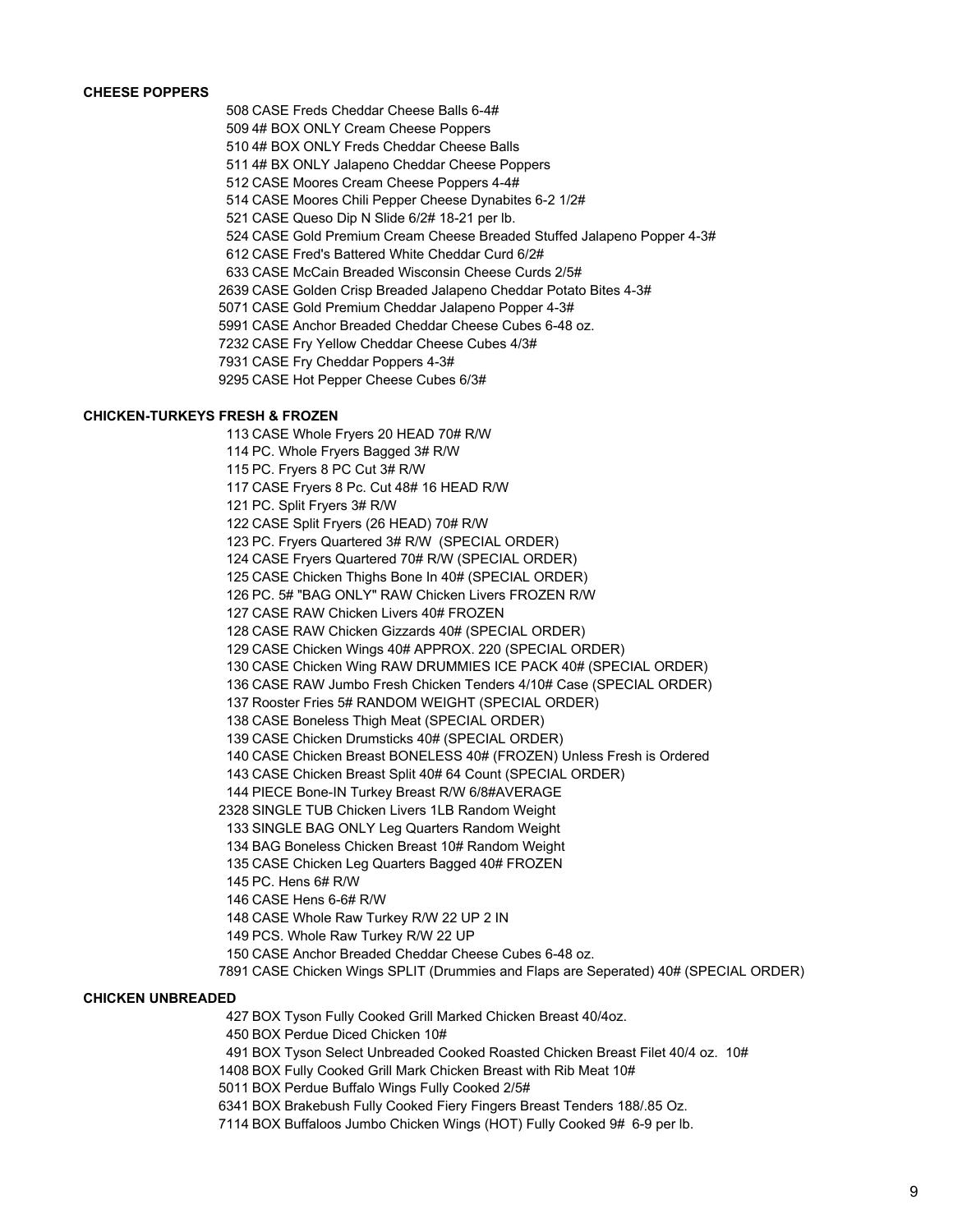BOX Buffaloos Hot Split Chicken Wings (FULLY COOKED) 9# Box 13-16 per lb.

# **CHIPS AND SNACKS AND SAUSAGES**

 CASE Gel Tortilla Chips 36/3 oz Bags With Trays CASE Bulk Round Yellow Tortilla Chips 2-3# Bags BOX Pork Rings For Frying BOX Original Slim Jim 24-.97 oz. BOX Frickenschmidt Snack Stick 24 ct. BOX Bulls Original Snack Stick No Pork 24 ct. BOX Bulls Original Snack Stick No Pork 3/\$1.00 BOX Lays Regular Plain Bulk Potato Chips 6/16 oz. BOX Slim Jim 120-0.28 oz. Box Lays Plain Chips 50/1 oz. Box Lays BBQ Chips 50/1 oz. BOX Lays Variety Chips 30/1 oz. Classic, Cheetos, Doritos, Fritos, Sour Cream&Onion BOX Hannah's Hot Sausages 50/.7 oz. **CLEANING AND JANITORIAL SUPPLIES** Single Gallon Odoban Deodorizer-Disinfectant CARTON ONLY Deep Fryer Powdered Cleaner 3.75# CASE Boardwalk Drain Opener 6/80 oz. Bottles Single Gallon Pink Pot & Pan Soap CASE Bleach Novel or Purebright GERMIC 6/1 Gallon CASE Neutral Floor Cleaner 4/1Gallon CASE Grill & Oven Cleaner 4/1 Gallon Single Gallon Grill and Oven Cleaner CASE Pink Pot & Pan Detergent 4/1 Gallon CASE Pink Lotion Hand Soap 4/1 Gallon CASE Dawn Dishwashing Liquid 4/1 Gallon Single Gallon Dawn Dishwashing Liquid Single Wrapped Cut-End Cotton Wet Mop #16 Single Wrapped Cut-End Cotton Wet Mop #24 4PLY BOX #84 Stainless Steel Pot Scrubbers 1.75 oz. 12 in CASE Zap Heavy Duty Degreaser 4/1 Gallon Single Gallon Zap Degreaser CASE Maxim Pine Cleaner 4/1 Gallon Single Gallon Maxim Pine Cleaner CASE GLI Moist Towelettes 1000 Ct. PACKAGE White Bar Towels Terry Cloth 12 IN 16x19 CASE Spic & Span Liquid Portion Pack 45/3 oz. CASE 20/20 Glass Cleaner 12/18.5 oz. BOX Only Cherry Urinal Screens 12 in BOX Lays Variety Chips 30/1 oz.Classic, Cheetos, Doritos, Fritos, Sour Cream & Onion CASE Sani-Professional Table Turner Sanitizing Wipes 9/100 CASE Non Acid Toilet Bowl Cleaner 12-32 Oz. Bottle Single Gallon Lime Scale Remover CASE Ajax Liquid Sanitizer 4/1 Gallon CASE Gum Remover 12/6 oz. Cans CASE Sheila Shine Stainless Steel Cleaner 12/10 oz. CASE Ajax Neutral Floor Cleaner 4/1Gallon CASE Pine Sol Liquid Cleaner 12/28oz. Bottle

SINGLE BOX 12CT Urinal Blocks 12/4oz.

SINGLE 10" Trigger Sprayer for 32/oz. BOTTLE

CASE Nova X Wax 4/1 Gallon

CASE Ultra Clorox Bleach GERMICIDAL 3-121 oz.

CASE Beer/Glass Clean Sanitizer 100-.25 oz. Packs

PAIL Arm & Hammer Liquid Laundry Detergent 5 Gallon

Interstate 50 Bag IN Box Wax/Floor Finish 5 Gallon

CASE Sparkling Wave Blue Pine Sol 6/60 oz.

CASE Odoban Deodorizer-Disinfectant CCC-911062-G4 4/1 Gallon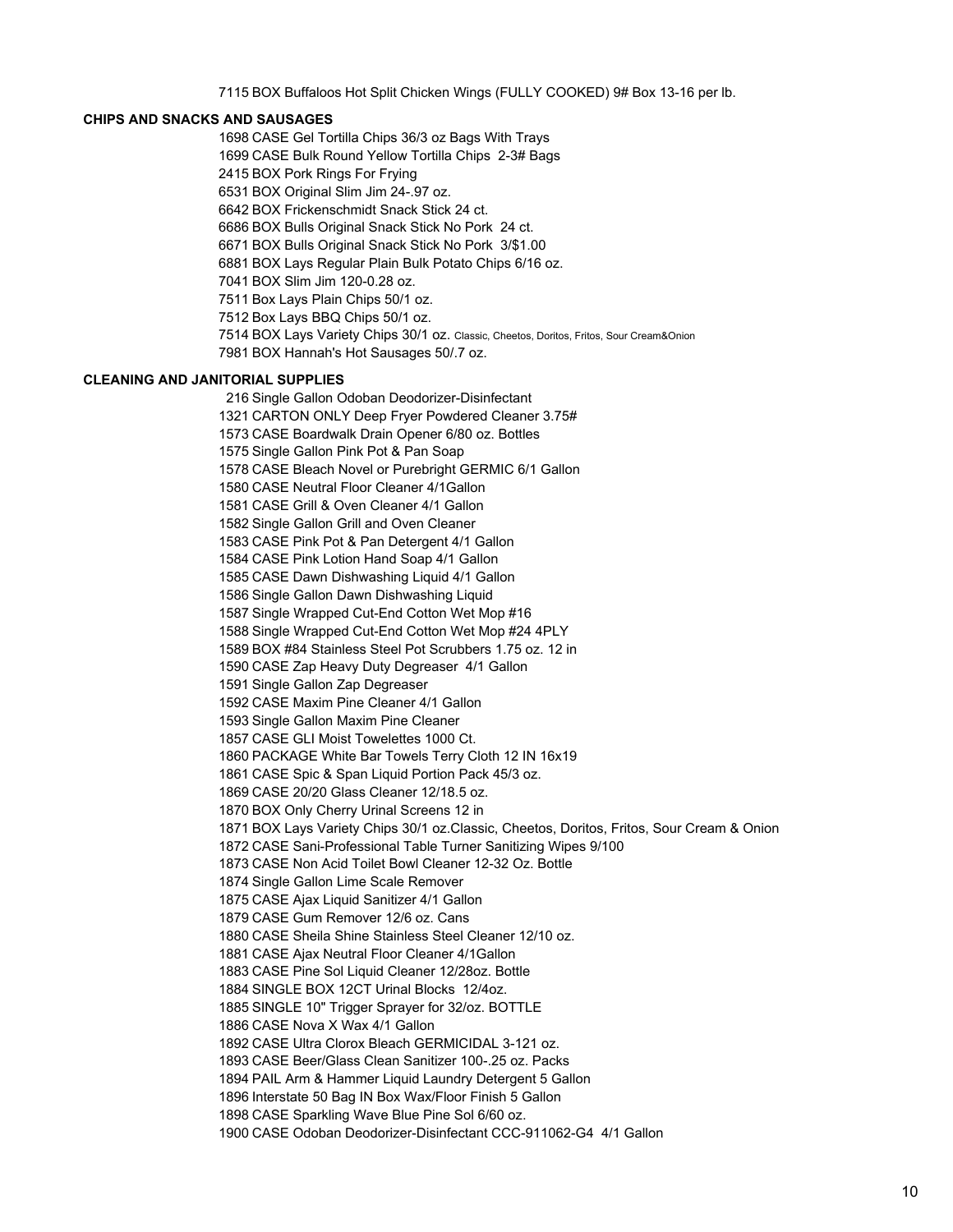BOX Niagara Scouring Pads 6 X 9 10 CT GREEN #SO96 50# Ice Melt CASE Dawn Dish Liquid 8/38 oz. Bottles RETAIL SINGLE JAR Sanitizing Tablets 150 Ct. CASE Ajax Disinfectant Cleaner/Sanitizer 2/1 Gallon CASE Ajax Glass Cleaner Concentrate 4/1 Gallon CASE Fabuloso Cleaner 4/1Gallon Heavy Duty Warehouse Broom Corn Fiber 1/Ea SINGLE Wrapped Cut-End Cotton Wet Mop 32 oz. Cholrine Test Strip SINGLE 16oz. Cotton Map Head SINGLE Wide Broom Handle SINGLE 36" Push Broom Head NO HANDLE CASE Easy Off Oven/Grill Cleaner 12/24 oz. Aerosol BOX Disposable Poly Apron 100 Ct. CASE Windex Glass CLeaner/Trigger 12/32OZ. Pro Powder Automatic Dish Detergent/Machine Safe 4/8# Pro Power Lemon Pot and Pan Detergent 4/1 Gallon Mix Mate Sanitizer Quaternary Shurguard 1.5 Gallon Cotton Mop With Handle 24 oz. SINGLE Wood Wet Mop Handle with Metal Head 1 Ea. SINGLE 19 oz. Furniture Polish SINGLE Midlab Germicidal Spray Cleaner 1 QT. PAIL Arm & Hammer Liquid Laundry Detergent 5 Gallon SINGLE Dial Liquid Soap W/Pump 7.5 oz. SINGLE Maid Broom 4-Row Stitch Blended Fiber with Blue Handle 1 Ea. SINGLE Clorox Disinfecting Wipes 75 ct. 7"X8" SINGLE PFP Glass Cleaner 1 Gallon SINGLE PFP Glass Cleaner 1 Quart SINGLE Purell Hand Sanitizer/Aloe 12 oz. W/Pump SINGLE Gallon Neutral Floor Cleaner SINGLE BOTTLE ONLY Fantastik 32 oz. SINGLE BOTTLE ONLY Joy Dish Detergent 38 oz. SINGLE BAR Lava Soap SINGLE CAN ONLY Lysol Disinfectant Spray 19 oz. SINGLE BOTTLE ONLY Dawn Dish Liquid 38 oz. SINGLE CAN ONLY Easy Off Oven And Grill Cleaner 24 oz. SINGLE BOTTLE ONLY Sparkling Blue Pine Sol Cleaner 60 oz. SINGLE BOTTLE ONLY Lemon Pine Sol 28 oz. SINGLE CAN Bar Keepers Friend Cleanser 21 oz. SINGLE BOTTLE ONLY Non Acid Toilet Bowl Cleaner 32 oz. SINGLE GALLON Novel Bleach SINGLE GALLON Clorox Bleach SINGLE Black Apron Full Size SINGLE Black Half Waist Apron SINGLE V02066 or PWH20 White 20" Floor Polishing Pad 1/Ea (5/Box) SINGLE V02059 Green 20" Floor Scrubbing Pad 1/Ea (5 Box) SINGLE V02057 Black 20" Floor Stripping Pad 1/Ea (5 Box) SINGLE GALLON Pro Power Rinse Additive SINGLE GALLON ONLY Sanitizer Chlorinated CASE F310 All Purpose Food Prep & Bar Towel 150 ct. CASE Betco 07012 Rest Stop Acid Free Restroom Cleaner 12/32 oz. Bottle SINGLE BOTTLE ONLY Betco 07012 Rest Stop Acid Free Restroom Cleaner 32/oz. Bottle CASE Betco 07112 Pull 23% HCL Bowl Cleaner 12/32 oz. Bottle SINGLE BOTTLE ONLY Betco 07112 Pull 23% HCL Bowl Cleaner 32/oz. Bottle CASE Betco 07512 Kling 9%HCL Thick Bowl Cleaner 12/32 oz. Bottle SINGLE BOTTLE ONLY Betco 07512 Kling 9% HCL Thick Bowl Cleaner 32/oz. Bottle CASE Betco 08723 Cide-Bet II Foam Disinfectant/Cleaner Aerosol 12/19 oz. Can SINGLE CAN ONLY Betco 08723 Cide-Bet II Foam Disinfectant/Cleaner 19/oz. Can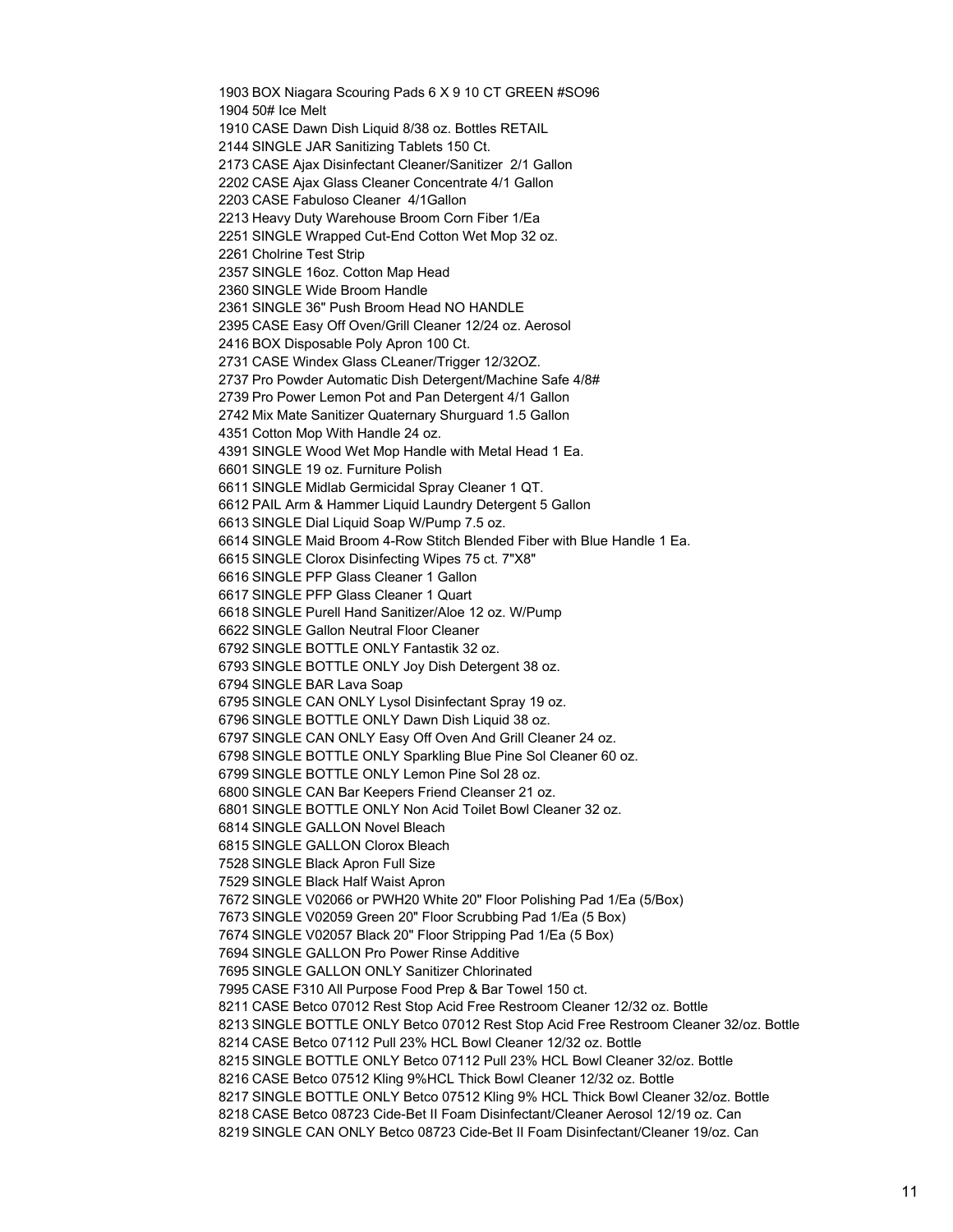CASE Betco 100304 Spectaculoso Multi-Purpose Cleaner 4/1Gallon Jug SINGLE JUG ONLY Betco 100304 Spectaculoso Multi-Purpose Cleaner 1 Gallon CASE Betco 13804 pH7 Neutral Cleaner 4/1 Galllon Jug SINGLE JUG ONLY Betco 13804 pH7 Neutral Cleaner 1 Gallon CASE Betco 14104 Antibacterial Lotion Skin Cleanser 4/1 Gallon Jug SINGLE JUG ONLY Betco 14104 Antibacterial Lotion Skin Cleanser 1/Gallon PAIL Betco 15405 AX-IT Plus Floor Stripper 5/Gal Pail PAIL Betco 18405 Extreme Floor Stripper 5/Gallon CASE Betco 185104 Symplicity In-Sync Hand Dishwashing Detergent 4/1 Gallon Jug SINGLE JUG ONLY Betco 185104 Symplicity In-Sync Hand Dishwashing Detergent 1Gallon Jug PAIL Betco (244) Symplicity All Temp Dishwashing Machine Detergent 5 Gallon PAIL Betco (245) Symplicity All Temp Dishwashing Machine Rinse Aid 5 Gallon PAIL Betco 24678 (215) Symplicity Low Temp Dishwashing Machine Sanitizer 5 Gallon CASE Betco 24804 Symplicity L-S-R Delimer 4/1Gallon SINGLE JUG ONLY Betco 24804 Symplicity L-S-R Delimer 1 Gallon CASE Betco 25804 Bioactive Solutions No Rinse Floor Cleaner 4/1 Gallon Jug SINGLE JUG ONLY Betco 25804 Bioactive Solutions No Rinse Floor Cleaner 1 Gallon CASE Betco 31504 AF315 Neutral Disinfectant/Deodorizer Cleaner 4/1 Gallon SINGLE JUG ONLY Betco 31504 AF315 Neutral Disinfectant/Deodorizer 1 Gallon CASE Betco 31604 PH7Q Neutral Disinfectant Cleaner 4/1 Gallon SINGLE JUG ONLY Betco 31604 PH7Q Neutral Disinfectant Cleaner 1 Gallon CASE Betco 47504 Symplicity Duet-L Laundry Detergent 4/1 Gallon SINGLE JUG ONLY Betco 47504 Symplicity Duet-L Laundry Detergent 1 Gallon CASE Betco 53304 perfect Floor Neutralizer/Cleaner 4/1Gallon SINGLE JUG ONLY Betco 53304 pHerfect Floor Neutralizer/Cleaner 1 Gallon CASE Betco 60604 Untouchable SRT Floor Finish 4/1 Gallon SINGLE JUG ONLY Betco 60604 Untouchable SRT Floor Finish 1 Gallon PAIL Betco 60605 Untouchable SRT Floor Finish 5 Gallon CASE Betco 60812 Easy Task Spray Buff 12/1Qt. Bottle SINGLE BOTTLE ONLY Betco 60812 Easy Task Spray Buff 1 Quart CASE Betco 61004 Hi-Tech Floor Finish 4/1Gallon SINGLE JUG ONLY Betco 61004 Hi-Tech Floor Finish 1 Gallon CASE Betco 61804 One Step Cleaner/Restorer 4/1 Gallon SINGLE JUG ONLY Betco 61804 One Step Cleaner/Restorer 1 Gallon CASE Betco 65904 Hard as Nails Floor Finish 4/1Gallon SINGLE JUG ONLY Betco 65904 Hard as Nails Floor Finish 1 Gallon PAIL Betco 65905 Hard as Nails Floor Finish 5 Gallon CASE Betco 67004 Best Scrub Top Scrub Cleaner 4/1Gallon SINGLE JUG ONLY Betco 67004 Best Scrub Top Scrub 1 Gallon CASE Betco 23704 Symplicity Sanibet Multi-Range Sanitizer/Disinfectant 4/1Gallon SINGLE JUG ONLY Betco 23704 Symplicity Sanibet Multi-Range 1 Gallon CASE Betco 31112 Fight-Bac RTU Disinfectant Cleaner 12/32 Oz. Bottle SINGLE BOTTLE ONLY Betco 31112 Fight-Bac RTU Disinfectant Cleaner 32/Oz. Bottle SINGLE BOTTLE ONLY Betco 34212 or 34270 RTU Sanibet Cleaner/Sanitizer 32/Oz Bottle CASE Impact T-Bear Baby Wipes 12/80 Ct . CASE V01469 Reliable Glass Cleaner RTU 12/Quart CASE 00889 Formula 409 All Purpose Cleaner Spray Bottle 12/32 Oz. CASE C050 Claire Gleme Aerosol Glass Cleaner 12/19 Oz. Can SINGLE CAN ONLY C050 Claire Gleme Aerosol Glass Cleaner 19/Oz. Can CASE 35417 Clorox Clean Up Disinfectant Spray 32/Oz. Spray Bottle 9/Case CASE V01449 Reliable Floor Stripper 4/1Gallon SINGLE JUG ONLY V01449 Reliable Floor Stripper 1/Gal SINGLE V01762 Red 20" Floor Buffing Pad 1/Ea (5 Box) SINGLE V01765 Burgundy 20" High Performance Floor Stripping Pad 1/Ea ( 5 Box) SINGLE V01758 Natural Combo 20" Floor Burnishing Pad 1/Ea (5 Box) Impact 26-35/Qt Mop Bucket with Side Press Wringer 1/Each SINGLE 2600 Black Upright Lobby Dust Pan 1/Each SINGLE 32/Oz. Spray Bottle 1/Each SINGLE Toilet Bowl Mop 1/Each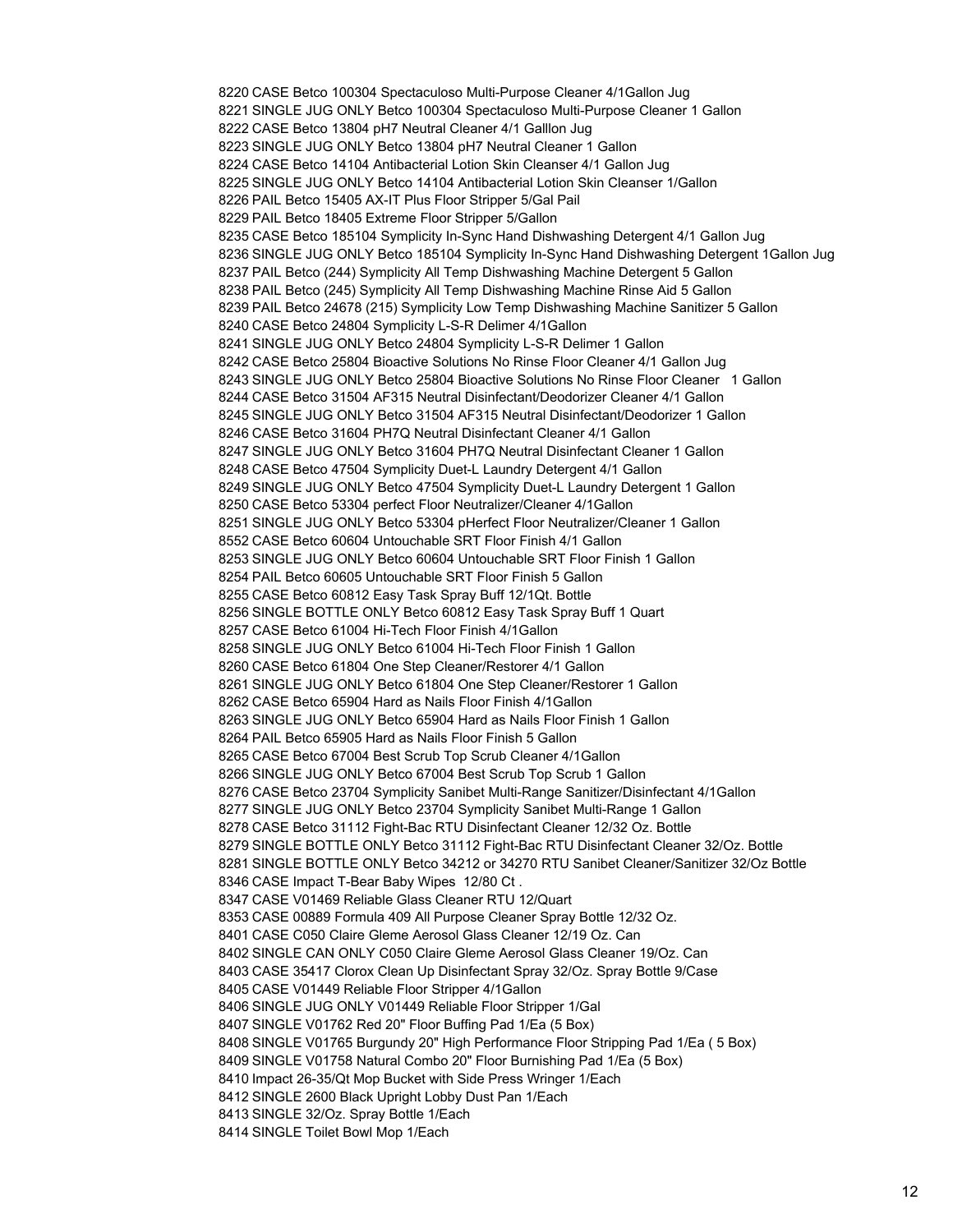SINGLE V02068 Natural Hog Hair 20" Floor Burnishing Pad 1/Each (5 Box) SINGLE 24Z-LR1W 24/Oz BLUE/WHITE Looped End WAX MOP Head 1/Each SINGLE 24Z-LB1B 24/Oz BLUE Looped End WET MOP Head 1/Each SINGLE V01469 Reliable Glass Cleaner RTU Qt 1/Each SINGLE Unger LH12C 4" Floor Scraper with 48" Handle 1/Each CASE 430489 Reliable METERED Air Deodorizer Aerosol Fresh Linen 7/Oz. Can 12/Case SINGLE 430489 Reliable METERED Air Deodorizer Aerosol Fresh Linen 7/Oz. Can 1/Each BOX 114054 Inside Out Kitchen Equipment Cleaner RTU 12/Liter Box SINGLE CL993 Claire Oil Based Stainless Steel Wipes 40/Ct 1/Each SINGLE 35417 Clorox Cleanup Disinfectant Spray 32/Oz Spray Bottle 1/Each BOX A7344-C-S 4/Oz Cherry Para Bowl Block with Hanging Clip 12/Box BOX A7331-C-S 3/Oz Cherry Para Urinal Block 12/Box BOX 3WDS Eco-Fresh Cucumber Melon Urinal Screen 10/Box SINGLE 2/PACK 3WDS Eco-Fresh Cucumber Melon Urinal Screen 2/Pack BOX 3WDS Eco-Fresh Mango Urinal Screen 10/Box SINGLE 2/PACK 3WDS Eco-Fresh Mango Urinal Screen 2/Pack WHOLE {12} BOX NPUBS-CH Non Para Urinal Block & Screen Cherry 12/Box SINGLE NPBUS-CH Non Para Urinal Block & Screen Cherry 1/Each CASE 1525 Urinal Floor Mat 6/Case SINGLE 1525 Urinal Floor Mat 1/Each SINGLE 430439 Reliable Metered Aerosol Dispenser 1/Each SINGLE A7344-C-S 4/ oz.Cherry Para Bowl Block with Hanging Clip 1/Each CASE 551024 Melamine Block Erasing Sponge 24/Case SINGLE 551024 Melamine Block Erasing Sponge 1/Each SINGLE 9152BH Wet Floor Sign 1/Ea SINGLE PACK 3411B 4" Carbon Steel Scraper Blade 10/Pack PACKAGE LFK-501 16"x16" BLUE Microfiber Cleaning Cloth 12/Pack PACKAGE LFK-301 16"x16" GREEN Microfiber Cleaning Cloth 12/Pack CASE 15948 Clorox Disinfecting Wipes 75/Ct. Canister 7"x8" 6/Case SINGLE Doodlebug Swivel Pad Holder 3.75"x9" 1/Each SINGLE Doodlebug BLACK Scrub Pad 4-5/8'x10" 1/Each SINGLE Doodlebug BROWN Scrub Pad 4-5/8"x10" 1/Each SINGLE Wood Wet Mop Handle with Fiberglass Head 1/Each CASE SK1850A Natural Singlefold Towel 4,000/Case SINGLE 24W-DBB 5"x24" Dust Mop Head 1/Each SINGLE 36W-DBB 5"x36" Dust Mop HEAD 1/Ea SINGLE 48W-DBB 5"x48" Dust Mop HEAD 1/Ea SINGLE F24 5"x24" Dust Mop FRAME 1/Ea SINGLE F36 5"x36" Dust Mop FRAME 1/Ea SINGLE F48 5"x48" Dust Mop FRAME 1/EA SINGLE HDW-K WOOD Dust Mop HANDLE 1/Ea BOX EA36 Eco Fresh Air Deodorizer COTTON BLOSSOM 6/Box SINGLE EA36 Eco Fresh Air Deodorizer COTTON BLOSSOM 1/Ea BOX EA36 Eco Fresh Air Deodorizer MANGO 6/Box SINGLE EA36 Eco Fresh Air Deodorizer MANGO 1/Ea BOX 746 Scotch Brite Orange Quick Clean Pad 15/Box BOX 700-40 Scotch Brite 3.2/Oz Griddle Clean Packet 40/Box CASE V01415 Reliable Carpet Pre-Spray Traffic Lane Cleaner 4/Gallon SINGLE JUG V01415 Reliable Carpet Pre-Spray Traffic Lane Cleaner 1/Galllon SINGLE WOOD HANDLE with THREADED METAL TIP 1/Ea CASE V01416 Reliable Carpet Extraction Cleaner 4/Gallon SINGLE JUG V01416 Reliable Carpet Extraction Cleaner 1/Gallon CASE 95002620 Diversy Defoamer 6/Quartt CASE V01449 Reliable Floor Stripper 4/1 Gallon SINGLE V02064 WHITE 17" Floor Polishing Pad 1/EA (5 Box) SINGLE V02058 GREEN 17" Floor Scrubbing Pad 1/Ea (5 Box) SINGLE V02055 BLACK 17" Floor Stripping Pad 1/Ea (5 Box) SINGLE V01760 RED 17" Floor Buffing Pad 1/ea (5 Box) SINGLE SPP20 3M Scotch Brite 20" Floor Prep Pad 1/Ea (10 Box)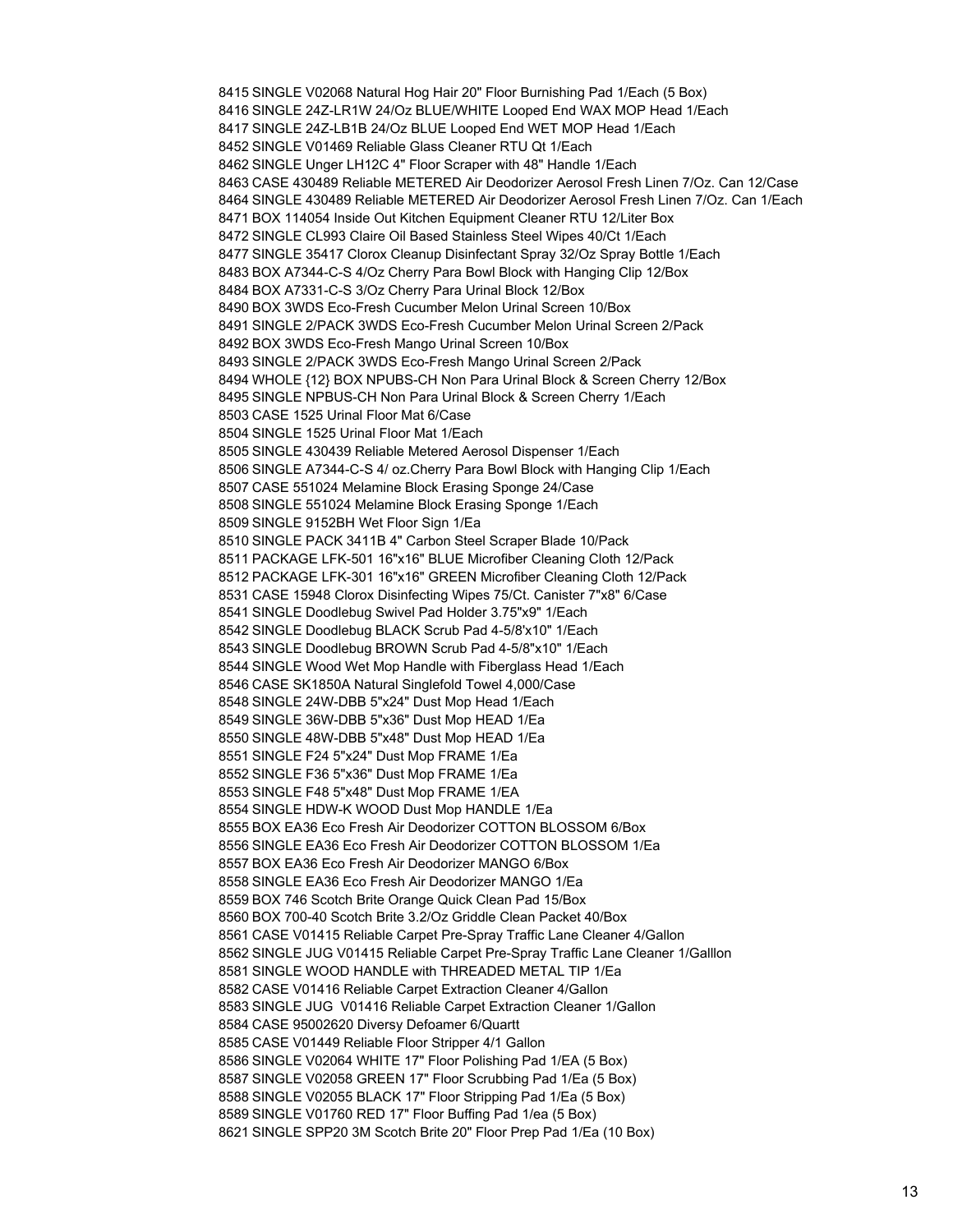BOX 300-10 Sweatshirt Wiping Cloth 10/lb Box BOX 365-50 White Mill End Wiping Cloth 50/lb Box CASE 34270 Betco Sanibet Cleaner/Sanitizer RTU 6/1Qt CASE V01488 Reliable Foaming Shower/Bathroom Cleaner 12/1Qt SINGLE BOTTLE ONLY V01488 Reliable Foaming Shower/Bathroom Cleaner 1/Qt CASE V00481 Reliable Aerosol Dust Mop Treatment 12/17 Oz. Can SINGLE CAN V00481 Reliable Aerosol Dust Mop Treatment 17/ Oz. Can CASE 415019 Reliable Aerosol/Gel Baseboard Stripper 12/19 Oz. Can SINGLE CAN 415019 Reliable Aerosol/Gel Baeboard Stripper 19/Oz. Can CASE 113104 Betco Citrus Kitchen Degreaser 4/1 Galllon SINGLE JUG 113104 Betco Citrus Kitchen Degreaser 1/Gallon CASE 21459 Swiffer Duster Refill 10 Sheet/Box 4 Box/Ctn SINGLE BOX ONLY 21459 Swiffer Duster Refill 10 Sht/Box SINGLE BOTTLE ONLY NL038-616 Ice Machine Cleaner 1/Pint SINGLE 92620 WHITE Air Freshener DISPENSER 1/Ea SINGLE 92621 BLACK Air Freshener DISPENSER 1/Ea CASE Lemon Scent SUPER ABSORB Spill Absorbent 6/12oz SINGLE CONTAINER ONLY Lemon Scent SUPER SORB Spill Absorbent 12/Oz. CASE Betco 06523 Stainless Steel Cleaner & Polish 17/oz Aerosol Can 12/Case SINGLE CAN Betco 06523 Stainless Steel Cleaner & Polish 17/oz. Aerosol Can 1/Ea CASE PSC3XL Disposal Shoe Cover-Booties 300/Case SINGLE BAG PSC3XL Disposable Shoe Cover-Booties 100/Bag 50 #BAG Oil Absorbent SINGLE BOX Black Hair Net Lightweight 144/Box CASE 624489 Pledge Lemon Scented Wipes 12/24 Packs SINGLE PACK 624489 Pledge Lemon Scented Wipes 24/Pack SINGLE Universal Skeleton Dispenser Key 1/Ea CASE Betco 13312 Liquid Drain Maintainer 12/Qt. CASE Betco 15512 Lemon Liquid Furniture Polish 12/Qt. CASE Betco 13912 Gel Oven & Grill Cleaner 12/Qt. 6850 Janitor Cart 1/EA SINGLE 16Z-LR1W 16/Oz Blue/White Looped End WAX Mop Head 1/Ea SINGLE Scotch Brite 411 Squeegee Replacement Blade 1/Ea PACKAGE 6 Mil Blue Vinyl Apron 33"x47" 12/Pack Dawn Pot & Pan Detergent 5 Gallon BOX EA36 Eco Fresh Air Deodorizer SPICED APPLE 6/Box SINGLE EA36 Eco Fresh Air Deodorizer SPICED APPLE 1/Ea CASE V01485 Reliable Odor Eliminator LEMON 12/Qt. SINGLE V01485 Reliable Odor Eliminator LEMON 1/Qt. SINGLE Plastic Dust Pan Heavy Duty 1/Ea BOX 701 Scotch Brite Griddle Liquid Cleaner 1/Qt 4/Box CASE V00483 Reliable METERED Air Deodorizer Aerosol CINNAMON 7/Oz Can 12/Case CASE 430510 Reliable METERED Air Deodorizer Aerosol MANGO 7/Oz Can 12/Case SINGLE V00483 Reliable METERED Air Deodorizer Aerosol CINNAMON 7/Oz Can 1/Ea SINGLE 430510 Reliable METERED Air Deodorizer Aerosol MANGO 7/Oz Can 1/Ea SINGLE Betco 13312 Liquid Drain Maintainer 1/Qt. SINGLE Betco 13912 Gel Oven & Grill Cleaner 1/Qt. SINGLE 15512 Lemon Liquid Furniture Polish 1/Qt. CASE V01483 Reliable Odor Eliminator FRESH BREEZE 12/Qt. SINGLE V01483 Reliable Odor Eliminator FRESH BREEZE 1/Qt. SINGLE 16Z-LB1B 16/Oz BLUE Looped End WET MOP Head 1/Ea CASE 3341-03 Purell Foodservice Surface Spray Sanitizer 3/32 oz. CASE Formula 409 Multi Surface Cleaner 6/64 oz. SINGLE JUG Formula 409 Multi Surface Cleaner 6/64 oz. CASE Lysol Disinfecting Wipes Flat Pack 6/80 ct. 99716 SINGLE PACK Lysol Disinfecting Wipes Flat Pack 80 ct. 99716

#### **COBBLERS AND PIES AND DOUGH**

CASE Rich's Cobbler Dough Sheets 24/1# #14138 (SPECIAL ORDER)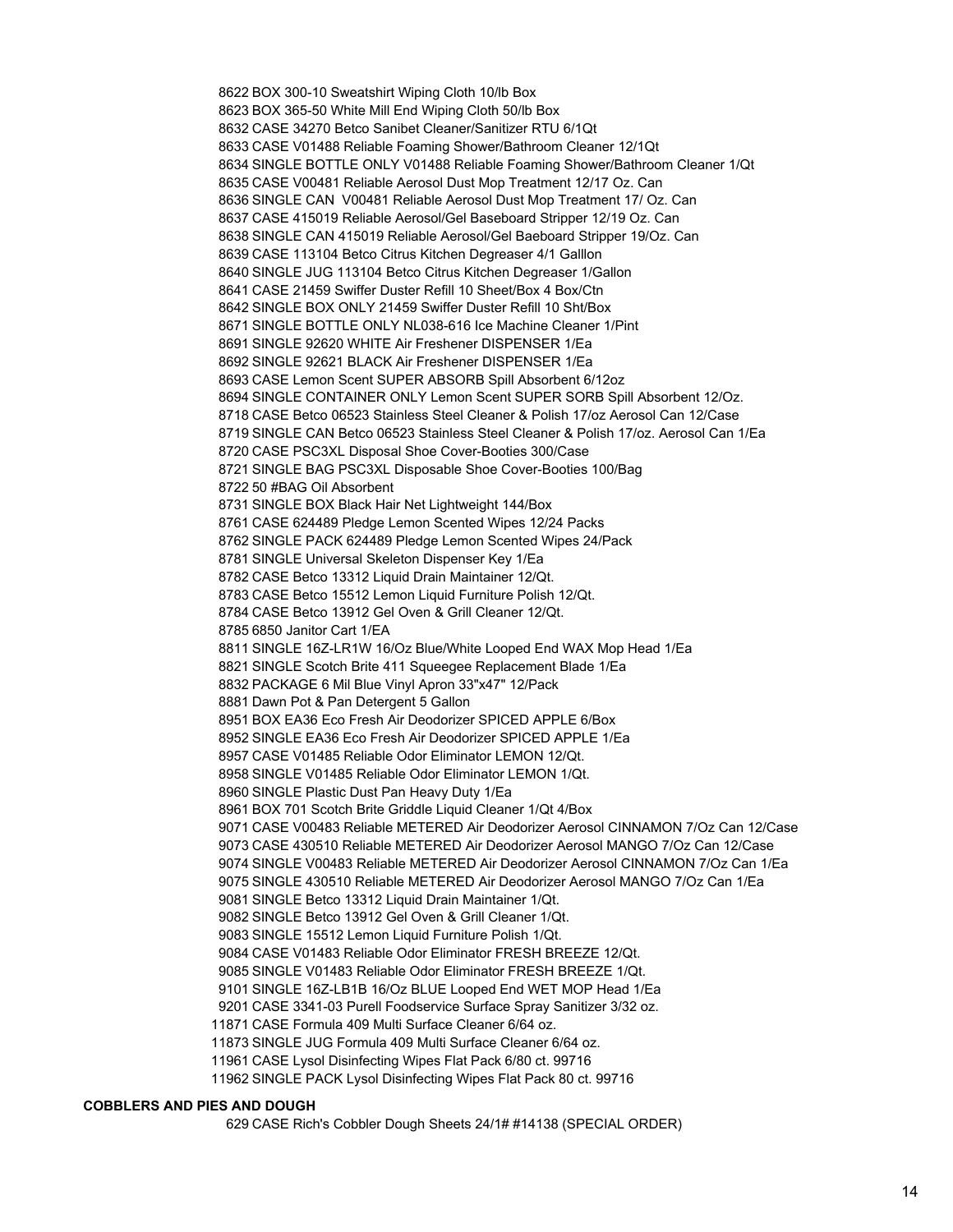CASE Good Ole Days Blackberry Cobbler4/6# CASE Good Ole Days Pecan Cobbler 2-5# CASE Good Ole Days Peach Cobbler 4/6# CASE Good Ole Days Cherry Cobbler 4-5# CASE Good Ole Days Apple Cobbler 4-6# CASE Good Ole Days Strawberry Cobbler 2-5# CASE Good Ole Days Chocolate Cobbler 2-5# CASE Good Ole Days Blueberry Cobbler 2/80 oz. ( NON STOCK ITEM-PRE-ORDER ONLY) SINGLE 6# Good Ole Days Peach Cobbler SINGLE 6# Good Ole Days Blackberry Cobbler SINGLE 5# Good Ole Days Pecan Cobbler SINGLE 5# Good Ole Days Cobbler Cherry SINGLE 6# Good Ole Days Apple Cobbler SINGLE 5# Good Ole Days Strawberry Cobbler SINGLE 5# Good Ole Days Chocolate Cobbler CASE Good Ole Days Sweet Potato Casserole W/ Pecans 4/5# SINGLE Good Ole Days Sweet Potato Casserole W/ Pecans 5# CASE Pillsbury Apple Turnovers 60-3.7 oz. 188 (SPECIAL ORDER ONLY) CASE Pillsbury Cherry Turnovers 60-3.7 oz. 188 (SPECIAL ORDER ONLY)

#### **COFFEE-TEA-SUPPLIES**

 BOX Stewarts Coffee 80-1.25 oz. NOT IN FILTER PACK BOX Stewarts DECAF Coffee 80-1.25 oz. NOT IN FILTER PACK BOX Folgers DECAF Coffee Filter Pak 40/9 oz. BOX Folgers Coffee Filter Pack 40/9 oz. BOX Maxwell House DECAF Coffee Filter Packs 100-7 oz. BOX Maxwell House Coffee Filter Packs 100-.7oz. BOX Bromley DECAF Tea Bags 50/1 oz. BOX Reflections Tea Bags 32./3 oz. BOX Lipton Pouch Tea for Auto Brewer 4/24 ct. 1 oz. BOX Reflections Tea Iced Bag Filter 96/1 oz. Coffee Pot W/Black Handle (POT ONLY) BOX Classic Folgers Coffee 6/48 oz. RED PLASTIC CAN SINGLE CAN Classic Folgers Coffee 48 oz. RED PLASTIC CAN

#### **COOKIE DOUGH-COOKIES-CAKEDS-CANDY**

 CASE Rich's White Chocolate Macadamia Nut Cookie Dough 170-1.5 oz. CASE Hope's Oatmeal Raisin Cookie Dough 107/3 oz. CASE Hope's Sugar Cookie Dough 213-1.5 oz. CASE Rich's Everyday Chocolate Chip Cookie Dough 210-1.5 oz. CASE Rich's Everyday Macadamia Nut Cookie Dough 210-1.5 oz. CASE Rich's Everyday Peanut Butter Cookie Dough 210/1.5 oz. CASE Rich's Everyday Sugar Cookie Dough 210/1.5 oz. CASE Rich's Everyday Oatmeal Raisin Cookie Dough 210/1.5 oz. CASE Rich's Gourmet White Chocolate Macadamia Nut Cookie Dough 210-1.5 oz. CASE Bulk Graham Cracker Crumbs 2-5# BOX Keebler Graham Cracker Crumb 25# BULK BOX Prairie City Chocolate Fudge 24-1.16 oz. Display Box Prairie City Peanut Butter Fudge 24-1.16 oz. Display Box Pink Snowballs Snack Cake 8 in 9460 Cinnamon Crumb Muffin Indv. Wrapped 6-4.5 oz. Creamy Cheese Streusel Muffin Indv. Wrapped 12-4.5 oz. Banana Nut Muffin Indv. Wrapped 12-4.5 oz. Hostess Golden Cupcake Single-Serve 6-3.17 oz. Hostess Peanut Butter Ho Ho 6-3.28 oz. Hostess Fudge Covered Chocodile Twinkies Single -Serve 6-3.81 oz. Hostess Chocolate Batter Twinkie Single-Serve 6-2.7 oz. Coffee House Cafe Banana Walnut Loaf 6-4 oz.

Coffee House Cafe Brown Sugar Cinn. Bear Claw 6-4.5 oz.

Coffee House Cafe Iced Lemon Pound Cake 8-6-4 oz.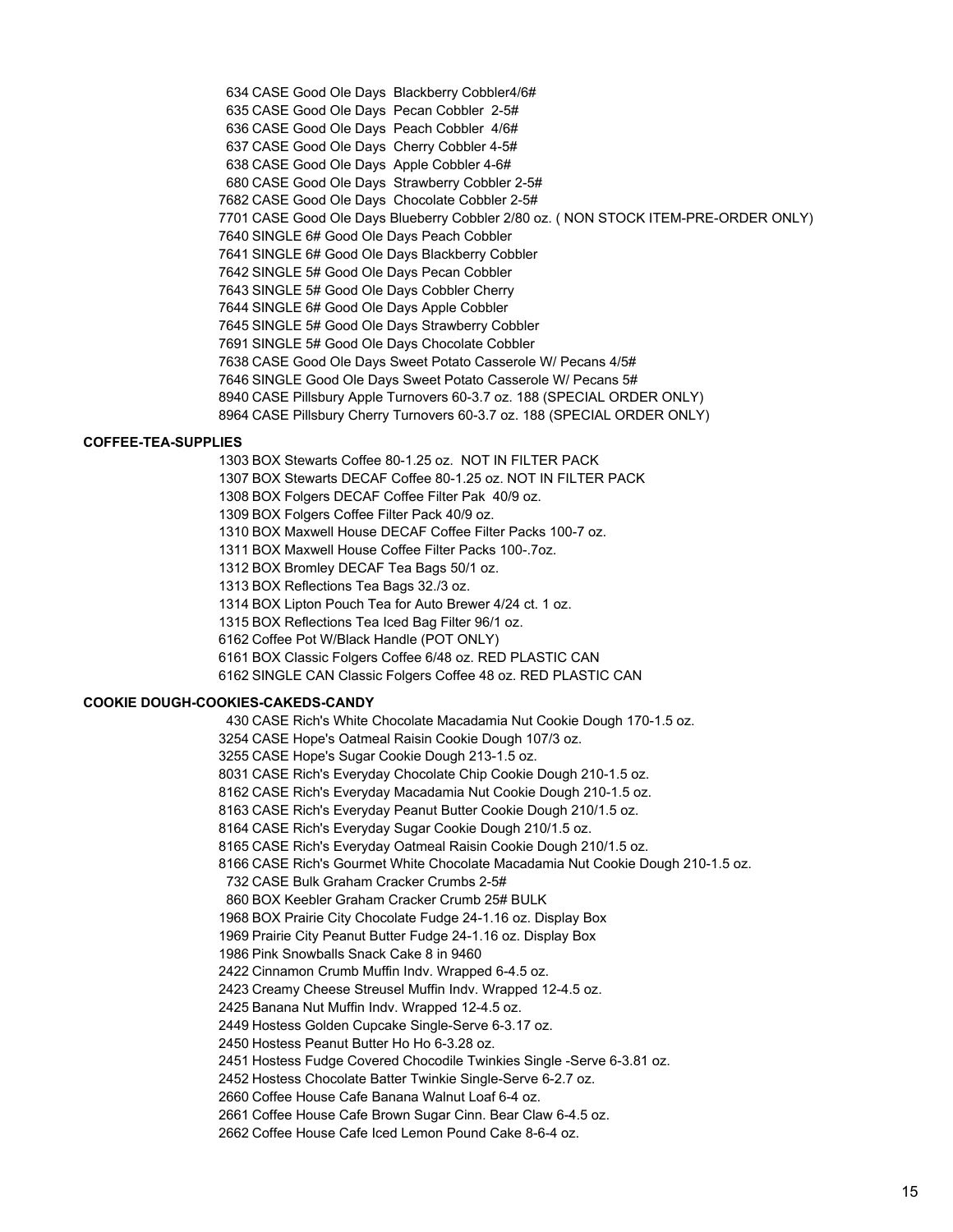Coffee House Cafe Cream Cheese Pound Cake 6-4 oz. Coffee House Cafe Cinnamon Coffee Cake 6-4 oz. Coffee House Cafe Cheese Danish 6-4.5 oz. Coffee House Cafe Apple Danish 6-45 oz. Coffee House Cafe Berries and Cheese Danish 6-4.5 oz. BOX JJ'S 12/4 oz. Blackberry Pies BOX JJ'S 12/4 oz. Peach Pies BOX JJ'S 12/4 oz. Lemon Pies BOX JJ's 12/4 oz.Cherry Pie BOX JJ's 12/4 oz. Apple Pie BOX JJ's 12/4 oz. Chocolate Pie BOX JJ's 12/4 oz. Boston Cream Pie BOX JJ's 12/4 oz. Strawberry Cream Pie Chips Ahoy Chunky Chocolate Chip Cookie King Size 8CT 4.15 oz. Oreo Double Stuffed Cookie 10 Ct. 4 oz. Ooey Gooey Butter Cake 10/2 oz. Prairie City Wrapped Big N Fudgy Brownie 12/3.5 oz. Counter Display Prairie City Peanut Butter Chocolate Chip Cookies 12-4 oz. Hostess Suz Que 6-3.03 Lemon Ooey Gooey Butter Cake 10/2 oz. Counter Display Cinnamon Ooey Gooey Butter Cake 10/2 oz. Counter Display Box Mrs. Freshley Carrot Cake 8-3.5 oz. Hostess Twinkie 6-2.7 oz. Hostess Chocolate Zinger 6-3.81 oz. Hostess Raspberry Zinger 6-4.02 oz. Hostess Vanilla Zinger 6-3.81 oz. Hostess Chocolate HO HO 6-3 oz. Box Mrs. Freshley Chocolate Cup Cake 6-3.17 oz. Hostess Chocolate Ding Dong 6-2.55 oz. Hostess Mini Crunch Donettes 10/4 oz. Prairie City Bakery Danish Apple Cinnamon Indv. Wrapped 12-4 oz. Prairie City Bakery Danish Cream Cheese Indv. Wrapped 12-4 oz. Moon Pie Chocolate double decker 9 CT. 2.75 oz. Box Mrs. Freshley Donut Jelly Swirl Honey Bun 9-40 oz. Box Mrs. Freshley Banana Pudding Cakes 6-4 oz. Box Mrs. Freshley Glazed Honey Bun 6-9-3.5 oz. Box Mrs. Freshley Swiss Roll 6-2.8 oz. Box Mrs. Freshley Iced Honey 9- 3.5 oz. Box Mrs. Freshley Creamy Curl Honey Bun 9-4 oz. CASE Rich's Everyday Chocolate Chip Cookie Dough 210-1.5 oz. CASE Rich's Everyday Macadamia Nut Cookie Dough 210-1.5 oz. CASE Rich's Everyday Peanut Butter Cookie Dough 210/1.5 oz. CASE Rich's Everyday Sugar Cookie Dough 210/1.5 oz. CASE Rich's Everyday Oatmeal Raisin Cookie Dough 210/1.5 oz. CASE Rich's Gourmet White Chocolate Macadamia Nut Cookie Dough 210-1.5 oz. BAG Nestle Favorites Mix Candy 325 pcs. BOX Starburst Sour Gummies Share Size 15-3.5 oz. 104 BAG Mars Chocolate Favorites Candy Snickers-3 Musketeers- M&M- Milky Way-Starburst 290 CT. BAG Skittles and Starburst Candy 255 Ct. BAG Tootsie Child's Playtime Candy Mix 5 Lbs. BAG Mars MINI Chocolate Favorites Candy Milky Way Twix 3 Musketeers Snickers Milky Way Midnight 240 Pcs. CASE Hope Peanut Butter Cookie Dough 213-1.5 oz. BAG Hershey's Halloween Snack Size Candy 76 oz. BOX M & M Peanut Butter Candy 24/1.63 oz. BOX Rice Krispy Treats 25 in BAG Mars Chocolate Favorites Full Size Bars Variety Mix (30 CT) BOX Mrs. Freshley Donut Sticks 12-3 oz. BOX Starburst Original Gummies 15-3.5 oz.

BOX Mounds Candy Bar 36 ct.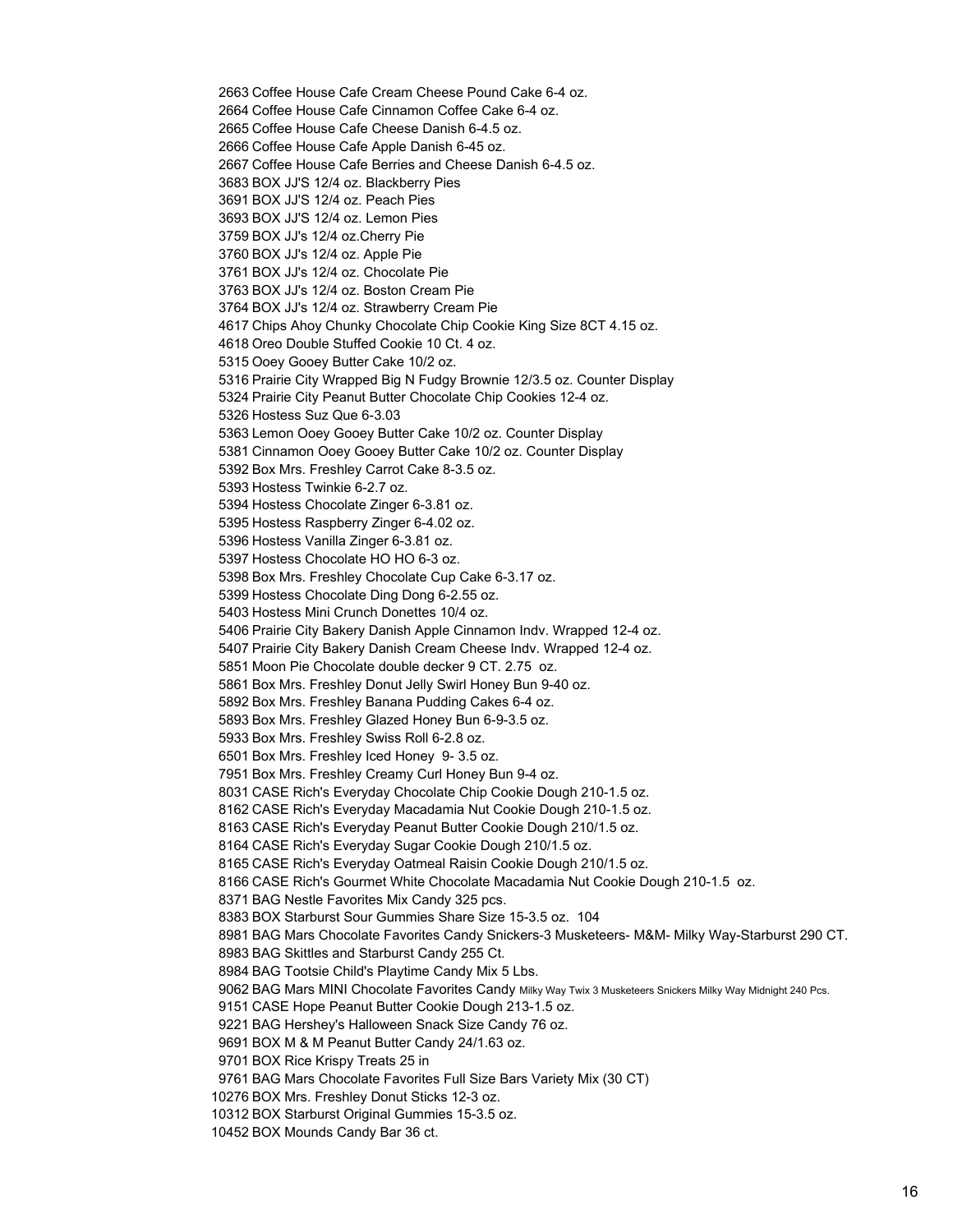BOX Tootsie Roll Midgees Candy 760 ct. BAG Hershey's Minature Candy Assorted 180 ct. BAG Hershey's Factory Favorites Chocolate Candy Assortment 145 ct. 68.48 oz. BAG Sweet Mix Candy Jolly Rancher-Bubble Yum-Twizzlers 280 Pieces 3696 BAG Mars Mad Scientist Chocolate Favorites 290 Ct. Snickers-3 Musketeers- M&M-Milky Way- Starburst BAG Mars Chocolate Favorite Candy Bars 155 Ct. M&M-3 Musketeers-Milky Way-Twix-Snickers BOX Hersheys With Almonds Candy 36 ct. Dubble Bubble Gum 340 PCS. BAG Mix Ups Candy Variety Bag Candy 325 Pcs. Nerds, Butterfinger, Gobstopper, Krunch

#### **CORN DOGS-FROZEN**

 BOX Foster Corn Dogs 36/4 oz. BOX MINI Corn Dogs State Fair All Meat (CN) 256-.71 oz. BOX Foster Farms Whole Grain Chicken Corn Dog CN 239/.67

# **CORNBREAD DRESSING/STUFFING**

 CASE Cornbread Dressing 4/6# CASE Uncle Ben's Stuffing Mix 6/56 oz. (PRE ORDER ONLY)

#### **CORNED BEEF**

 BOX Advance [CORNED] Beef Steak EZE 40-4 oz. 1840-001 CASE Armour Canned Corned Beef Hash 12-15 oz. (PRE-ORDER)

# **CRACKERS**

 BOX Lance Saltine Crackers 500-2CT BOX Captain Wafers Salad Cracker 500-2CT CASE Crackers Saltines CRUSHED Coarse 10# 832 (SPECIAL ORDER)

 BOX Ritz Crackers 20/3.8 oz.Tube 0142 (PRE-ORDER) BOX Ritz Peanut Butter & Crackers 8/1.38oz. (PRE-ORDER)

### **CUPS TRANSLUCENT PLASTIC**

 Box Cup Cold Translucent 7N25 or Y7 7oz. 25/100 in BOX bwk or ek12a 12 oz. Translucent Plastic Cups 1000 in CASE 9oz. Wrapped Hotel Cups 900 CT. {FOAM} (Special Order) CASE 9oz. Wrapped Hotel Cups 1000 CT. {PLASTIC} ap0900w (Special Order) CASE Jaeger Bomb Shot Cups {DISPOSABLE} 500CT n410501 CASE bwk 16oz. Plastic Translucent Cups 20/50 in CASE P125N Transluscent 1.25 oz. ""SHOT"" Cups Plastic 2500 Ct. Dart #125PCG Graduated Portion Medicine Cups 2500 Ct. DART Conex Clear Cup 24 oz. TD24 C24 600 in CASE GC20 or KC20TP FAB-KAL 20 oz. Clear Cup 1000 Ct. CASE LGC12/20 or LKC12/20 Straw/Slot Clear Lid FAB-KAL 1000 Ct. CASE EK5A or BWK 5oz Translucent Plastic Cup 2500 Ct. CASE EPC550 Empress Plastic Portion Cup 5.5oz Clear 50/50 Ct. CASE SW12W Good Earth Kids Cup Combo Plastic Cup, Lid, Straw 500/Case (Special Order) PACK TS9 9oz Clear Tall Sundae Cup 50 Pack CASE EMPRESS E16P-1000 Clear 16 oz. Polypro Cup 20/50CS CASE BB9104 Banana Split Dish 12.75 oz. 500/CS CASE DART 20oz TN20 Clear Cup 1,000 ct. CASE EPET32 Clear Pet Cup 32 OZ. 10/50 ct. CASE EPET16 Clear Pet Cup 16 OZ. 10/100 ct. CASE Empress E5P-1000 5 oz. Polypro Clear Cup 20/50 ct.

#### **DART LIDS FOR CUPS AND FOOD CONTAINERS**

 CASE Dart #10FTL Lock & Lift Lid Fits 10 oz. Cup 1000 in CASE Dart 12SL Lids FITS 12 oz. Cup 1000 in Case Dart 16FTLS Straw Slot /Lift Lock Lids Fits Dart 12-16-20 oz. 1000 in DART 20SL Straw Slot Lid Fits 32AJ20H CAR CUP 1000 in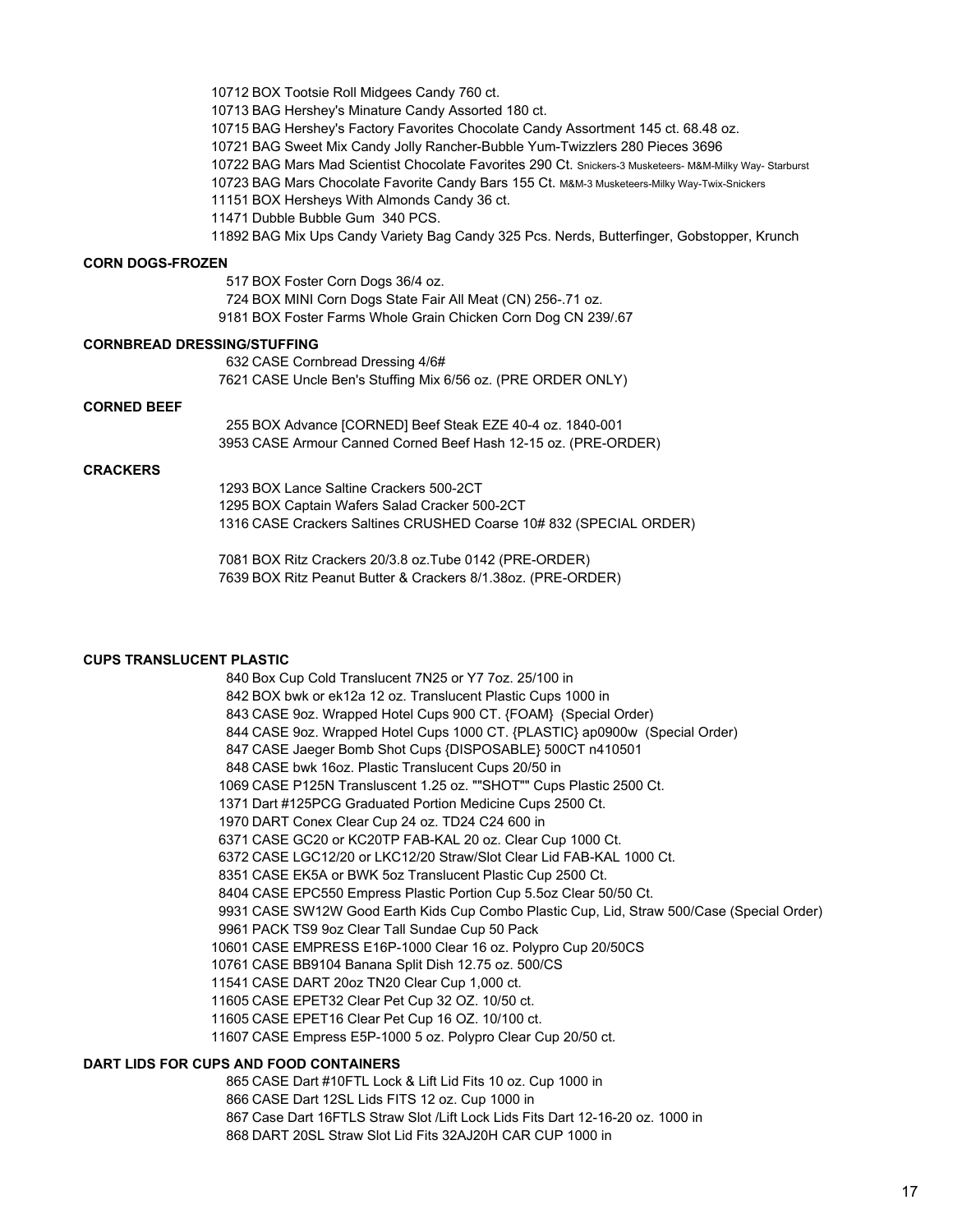DART Straw Slot Lids Fit 12,16,20,24 1000 IN #16SL 1000 in DART Straw Slot Lids Fit 32 oz. Cup 500 in FITS 44 OZ. Car Cup 32SL 1000 in DART 12JL Lids Fit 6SJ12 6 OZ. & 8SJ12 8 OZ. Squat Food Container 1000 in DART 10SL Lids 1000 IN DART 16UL Coffee Sip Lids Fit 16J16 1000 IN DART 6JL Vented Lids Fits 3.5 & 4 oz. Food Container and 6oz Cup 1000 in #6JL 1000 in DART 20JL Vented Lids {Fit 8 & 12 oz.& 16 oz. 16MJ20 ONLY Squat Food Container} 1000 DART #32JL Vented Lids Fits 16MJ32 20 oz. & 32 oz. Food Container 500 in Dart 8JL Lids 1000 in DART 8JL Lids 1000 in DART 8UL Lids Sip Thru 1000 in DART 32RL Foam Lids Vented 500 in CASE D9542B Dixie Dome Lid for 12 & 16 oz. Perfect Touch Cups 20/50 ct. CASE Wincup 16LS Lids ( FITS 14C16,16C16,20C16) 1000 ct. CASE Wincup L32S Lids (FITS 32oz,44oz ) WINCUP) 500 ct. CASE Wincup 16LTS Lids (FITS 14C16,16C16,20C16)1000 ct. CASE Dart 20CLR Clear Non Vented Lid CLEAR 1000 ct.

### **DELI WAX PAPER**

 FULL CASE EK8 Waxed Deli Paper 8x10.75 12/500 in SINGLE BOXEK8 Waxed Deli Paper 8x10.75 500 in FULL CASE G10 #647 Waxed Deli Paper 10X10.75 12 /500 in SINGLE BOX G10 #647 Waxed Deli Paper Waxed Deli Paper 10x10.75 500 in FULL CASE FLOW 12 Waxed Deli Paper 12x10.75 12/500 in SINGLE BOX FLOW 12 Waxed Deli Paper 12x10.75 500 in FULL CASE EK15 Waxed Deli Paper 15x10.75 12/500 in SINGLE BOX EK15 Waxed Deli Paper 15x10.75 500 in SINGLE PKG. 1602 12X12 Dry Waxed /Flat Sheets /Deli Paper 12X12 1000 in BOX Plastic Satin Pac DS8L(GET REDDI) Deli Sheet 8X10 3/4 1000 in CASE Wax Deli Wrap 18X18 MCD8224 2000 CT CASE 18X18 Wax Deli Wrap MCD8224 2000/CT

#### **DISPENSER SOAP**

 Go Jo Soap Dispenser CASE Purell 1903-02 LTX-12 Instant Hand Sanitizer 2/1200M CASE Betco 75029 Clario Pink Foaming Skin Cleanser/Soap 6/1000ml CASE Betco 75929 Clario Ultra-Blue Foaming Antibacterial Skin Cleanser/Soap 6/1000ml CASE Betco 79362 Triton XHD Extra Heavy Duty Hand Cleaner 6/2 Litre Jug SINGLE JUG ONLY Betco 79362 Triton XHD Extra Heavy Duty Hand Cleaner 2/Liter Jug CASE Betco 75104 Winning Hands Foaming Antibacterial Skin Cleanser 4/1 Gal Jug (Special Order) SINGLE JUG ONLY Betco 75104 Winning Hands Foaming Antibacterial Skin Cleanser 1/Gal Jug CASE Betco 75229 Clario Alcohol Free Foaming Hand Sanitizer 6/1000ml (Special Order) CASE 9652-12 Purell Hand Sanitizer 12/8 oz. SINGLE 1/Gal \*23400 03986\* Dial Shampoo & Body Wash 1/Gallon SINGLE 9331 Impact Clear Vue 30/oz Gray Soap Dispenser1/Ea CASE Purell 5054-02 ES4 Manual Hand Sanitizer 2/1200ML SINGLE Purell 5024-01 ES4 Manual Hand Sanitizer Dispenser 1/EA CASE Purell 5178-03 Healthcare CS4 Antimicrobial Foam Soap 3/1250ML (Adv Assist Living) CASE Purell 7753-02 Healthcare ES8 Foam Hand Sanitizer 2/1200ML (Adv Assist Living) CASE Purell 5079-02 ES4 Manual Professional Healthy Soap 2/1200 ML CASE Purell 7779-02 ES8 Automatic Professional Healthy Soap 2/1200 ML SINGLE Purell 5034-01 ES4 Manual Hand Soap Dispenser 1/EA CASE Purell 7754-02 ES8 Automatic Hand Sanitizer 2/1200ML SINGLE Purell 7724-01 ES8 Automatic Hand Sanitizer Dispenser 1/EA SINGLE Purell 7734-01 ES8 Automatic Hand Soap Dispenser1/EA CASE Purell 2156-04 Hand Sanitizer 4/1000ML SINGLE Betco 91820-00 Black Clario Soap Dispenser 1/EA SINGLE Betco 91819-00 White Clario Soap Dispenser1/EA SINGLE 1-QT Liquid Hand Sanitizer 80% 1/EA SINGLE 1-QT Gel Hand Sanitizer 70% 1/EA CASE 1-QT Gel Hand Sanitizer G 70% 9/CASE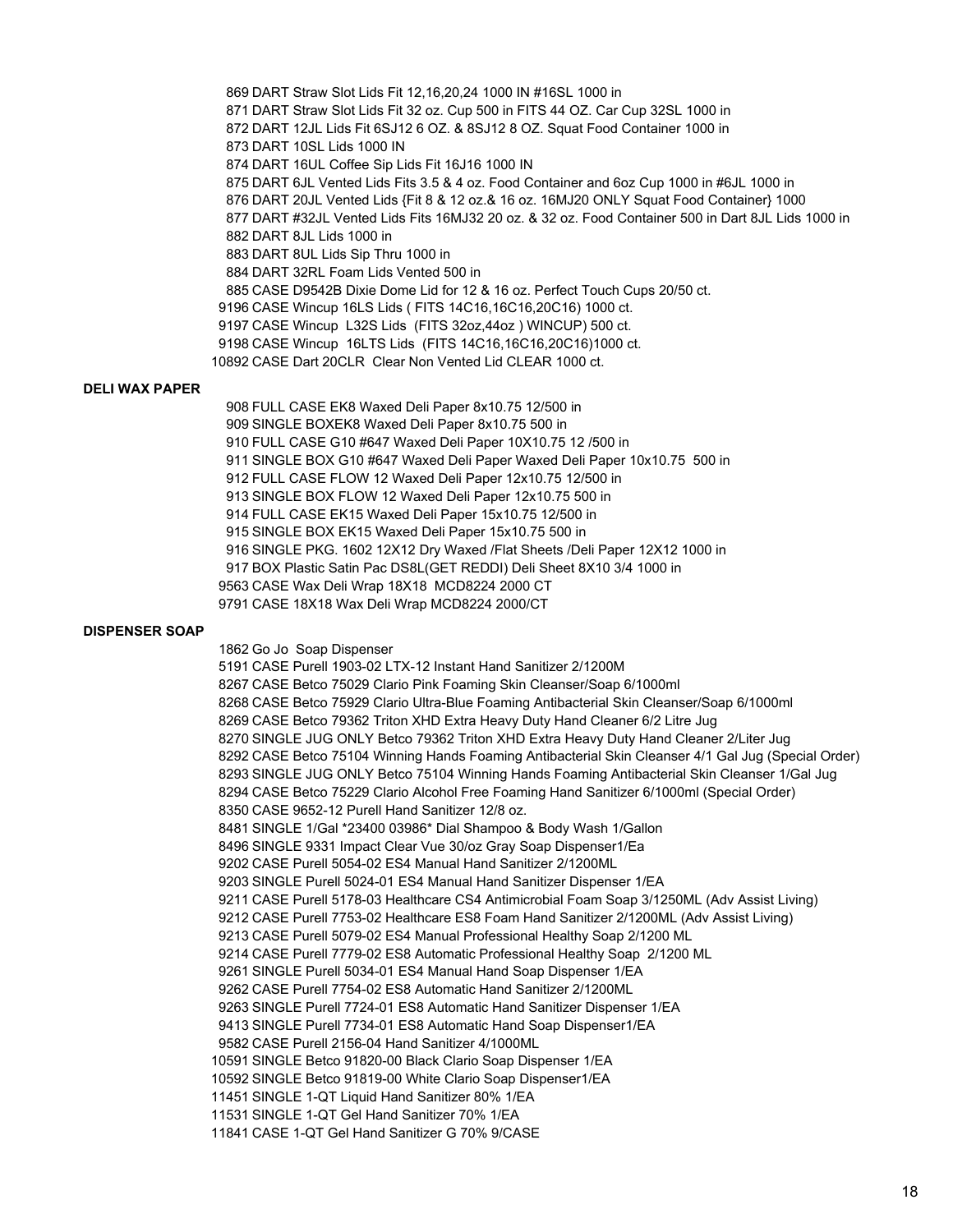CASE Purell 5053-02 ES4 Manual Healthcare Hand Sanitizer 2/1200 ML CASE Purell 4040-12S Purel Hand Sanitizer 12/8 oz.

# **DONUTS**

 Case Rich's Bavarian Filled Long John Donut 60-3 oz. 9804 CASE Prairie City Raspberry with White Icing Bismark Donut 6-21 oz. 10804 CASE Rich's Unfilled Long John 60-2.25 oz. 9803 CASE Rich's White Creme Filled Long John Donut 60-3 oz. 9756

#### **DRESSING FOR SALADS & COLESLAW**

 SINGLE 1/2 gal Minors Red Hot Sweet Chili Sauce BOX Hidden Valley Ranch Dressing 18-1 Gallon Dry Mix SINGLE Gallon Kraft Sweet & Sour Sauce CASE Kraft Buttermilk Ranch Dressing 4-1 Gallon SINGLE Gallon Kraft Buttermilk Ranch Dressing CASE Kraft Catalina Dressing 4-1 Gallon SINGLE Gallon Kraft Catalina Dressing CASE Kraft French Dressing 4-1Gallon SINGLE Gallon Kraft French Dressing CASE Kraft 1000 Island Spoonable Dressing 4-1 Gallon SINGLE Gallon Kraft 1000 Island Spoonable CASE Kraft Blue Cheese Dressing 4-1 Gallon SINGLE Gallon Kraft Blue Cheese Dressing SINGLE Gallon Hellmans Mayonnaise CASE Otts Red Famous Dressing 4-1 Gallon SINGLE Gallon Otts Red Famous Dressing CASE Wish Bone Seperating Italian Dressing 4-1 Gallon CASE Otts Ranch Dressing 4-1 Gallon SINGLE Gallon Ranch Dressing SINGLE Gallon Kraft Honey Mustard CASE Otts Poppy Seed Salad Dressing 4-1 Gallon SINGLE Gallon Otts Poppy Seed Dressing SINGLE Gallon Kraft Cole Slaw Dressing CASE Kraft Cole Slaw Dressing 4-1 Gallon SINGLE Gallon Wishbone Seperating Italian Dressing CASE Kraft Tartar Sauce 4-1 Gallon SINGLE Gallon Heinz Cocktail/Seafood Sauce SINGLE Gallon Kraft Tartar Sauce CASE Cocktail/Seafood Sauce 6/10 {HEINZ} SINGLE Gallon Salad Dressing 37% CASE Miracle Whip 4-1 Gallon SINGLE Gallon Miracle Whip CASE Gold Medal Salad Dressing 4-1Gallon 37% SINGLE Gallon Gold Medal Salad Dressing 37% CASE Caesar Salad Dressing 4/1 Gallon (PRE ORDER ONLY) BOX Individual Kraft Golden Italian Dressing 60/1.5 oz. BOX Kraft Creamy French 60/1.5 oz. CASE Garden Club Salad Dressing 4-1 Gallon CASE Kraft Cole Slaw Dressing 4-1 Gallon Individual Creamy French Dressing 1.5 OZ. PACKET CASE Gold Medal Mayonnaise Extra Heavy 4-1 Gallon CASE Honey Citrus Pepper Sauce 4/.5 gallon CASE Sweet Chili Sauce 4/1/2 gallon CASE Zesty Orange Sauce 4/.5 Gallon SINGLE Gallon Gold Medal Mayonnaise HEAVY DUTY BOX Individual Raspberry Vinaigrette Dressing 60/1.5 oz. (SPECIAL ORDER) BOX Individual Catalina Dressing 60-1.5 oz. CASE Wine & Cheese Salad Dressing 4-1 Gallon SINGLE Gallon Otts 1000 Island Dressing SINGLE Gallon Otts Italian Dressing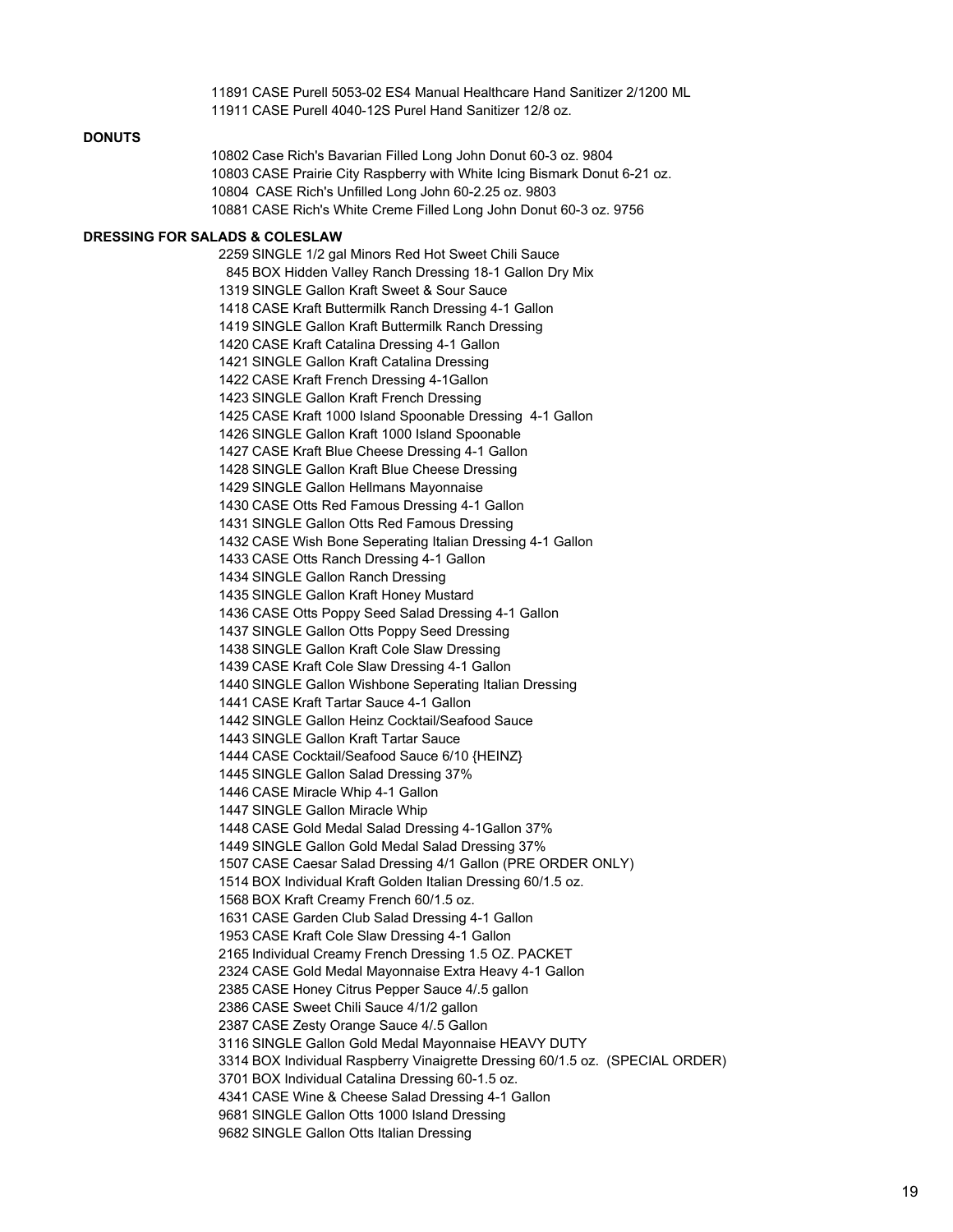SINGLE Gallon Otts Honey Mustard SINGLE Gallon Caesar Dressing (SPECIAL ORDER) SINGLE Gallon Wine & Cheese Salad Dressing Box Kens Raspberry Vinaigrette 60-1.5 oz. (SPECIAL ORDER)

#### **DRINK CARRIERS-PAPER**

 Chinet Tray 4 Cup Drink Carrier 8-32oz FBR 300CT M51 CASE 4-Cup Drink Carrier Cardboard W/ Handles LBP 29500 200 CT CASE On the Go 4-Cup Egg Carton Drink Carrier 300 CT 8-44oz

### **DRY BEANS-BLACK EYED PEAS**

 BOX Great Northern Beans Dried 20# BOX Black Eyed Peas Dry 20# BOX Pinto Beans Dried 20# BX

#### **EGG ROLLS & TACOS**

 CASE Pork Egg Roll 3 oz. 6-12 in 72 ct. BOX Mini Beef Taco 120-.07oz #65768 5.78# CASE Posada Mini Chicken Tacos 4-4# BOX SINGLE BOX Posada Mini Chicken Tacos4# CASE Posada Shredded Beef Tamale 60/ 5 oz BULK CASE Wrappetizers Santa Fe Chicken Egg Rolls 15# 419

# **EGGS-FRESH & FROZEN**

1/2 CASE Grade A Large Carton Eggs 15 Dozen

CASE Sunny Fresh Scrambled Egg Squares 200-1 1/2 oz.

CASE Fried Egg Patties 144-1.75 oz.

CASE Grade A Loose Large Eggs 30 dozen

1/2 CASE Grade A Extra Large Eggs 15 Dozen

CASE Pappeti's Liquid Egg Mix 6/5# Bags

1/2 CASE Extra Large Eggs 15 dozen

#### **FACIAL TISSUE**

CASE Silky or Gen 2 ply Facial Tissue 30/100 CT. {ONLY NO SUB}

CASE 35038 Puff Cubes Facial Tissue 24/Case

SINGLE BOX Puffs Facial Tissue 180/Sheets

CASE Kleenex Cube Facial Tissue 36/Case

#### **FILM PLASTIC PVC AND WRAP**

 Film Cutter Box 18" x 2000' (EIGHTEEN) Film Cutter Box 12" x 2000' (TWELVE) BOX Omni Meat Film 12 INCH 12x5000 BOX Omni Meat Film 15 INCH 15x5000 BOX Omni Meat Film 18 INCH 18x5000 (RRPL-18) SINGLE 18" Wrapmaster '' Dispenser Only '' 180D CASE 2000X18 REFILL Rolls Film 18X2000 2 CT. CASE 2000X12 REFILL Rolls Film 12X2000" 2 CT. Wrapmaster Dispenser 12"

#### **FILTERS-COFFEE AND OIL**

 Filter Fryer Envelope #H6820 100 CT. (SPECIAL ORDER) CASE Large Urn Coffee Filters 14X6 for 2 Gallon Maker 51-1462A 500 IN Bunn Coffee Filters 2-500 in 20115.0000 Filter Grease Cones 10 INCH 50 IN (SINGLE BOX ONLY) CAS Ex- Large URN Style Coffee Filters 250 in For 3 Gallon Maker #201009 Grease Cone Wire Filter Holder

### **FISH-FROG LEGS**

 CASE Frog Legs 4/6 ct. 6-5# 2015 SINGLE BOX 4/6 ct. Pairs Frog Legs 5# Box BOX Delta Southern Fried Catfish 4 oz. 10# BOX Delta Pride 3/5 oz. Caftish Fillets 15# BOX Delta Pride 5/7 oz. Caftish Fillets 15#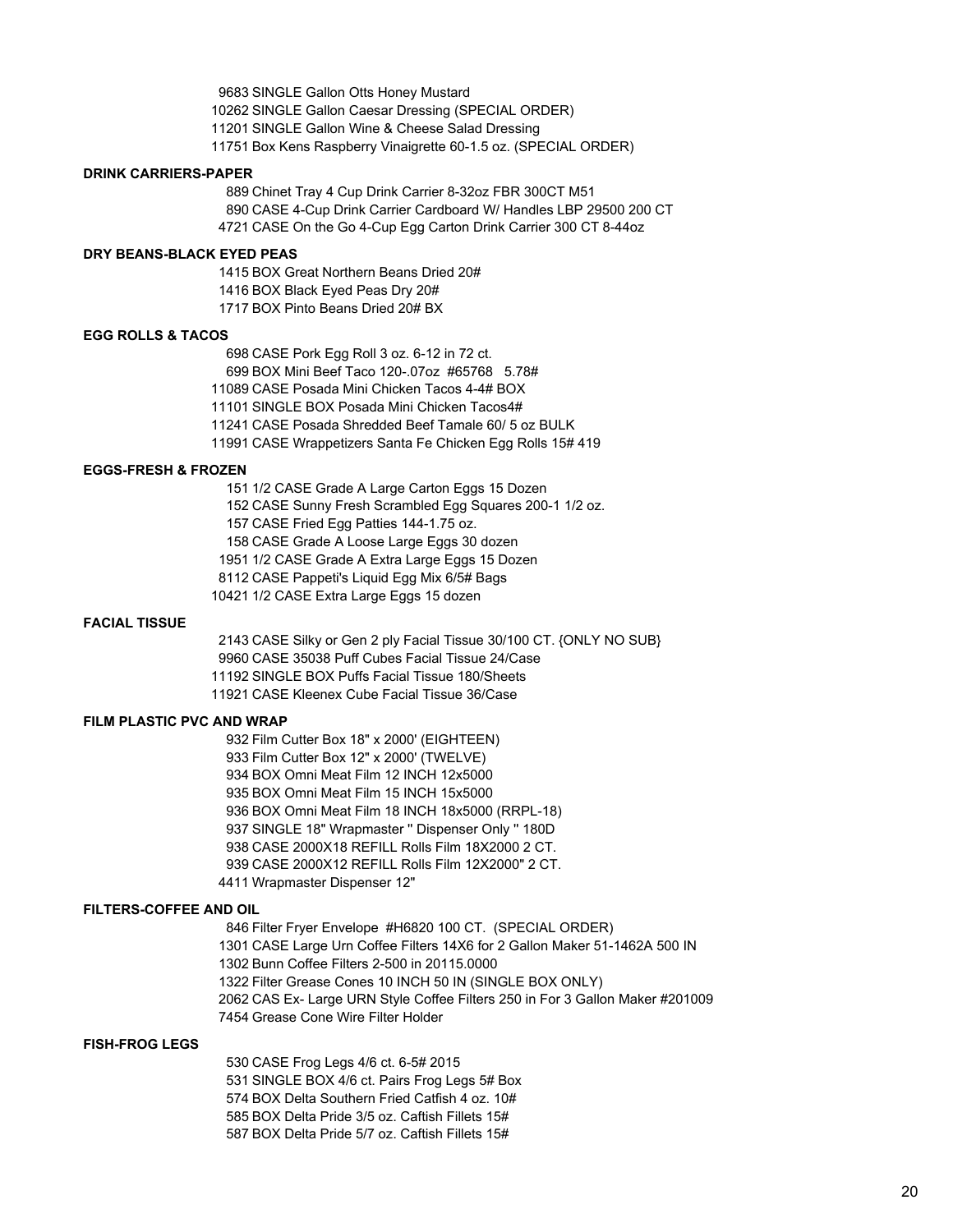BOX #PO98 DELTA Deli Catfish Strips 15# CASE Tilapia 3/5 Fish 10# Box CASE Raw 4 oz. Breaded Cod Fish Squares 10# CASE Glouster Breaded Cod Fillets 5 Oz. 10# CASE Cod Fish Sticks 160-1oz (CN) 10# Box CASE 5/7 Swai Fish Fillet 15# CASE 3/5 Swai Fish Fillet 15# BOX Delta Catfish Steak IQF 15# K034 (PRE ORDER ONLY) SINGLE CAN Tuna Fish 4# CASE Light Chunk Tuna in Water (LARGE CANS) 6/66.5 oz cans BOX Chesapeake Crab Cakes 12-3.25 oz. (SPECIAL ORDER) CASE Chicken of the Sea Chunk Light Tuna in Water 24/12 oz. BOX Fish Sticks Oven Ready Trindent CN Label 10# 1oz. BOX 12-1# Bags Gator Meat CASE Crab Rangoon 1oz 4/30 cntamoy (SPECIAL ORDER-CURRENT PRICE) CASE Hidden BAY Breaded Catfish 40/4oz RAW IQF CASE Tilapia Fillet 5/7 10# Box CASE Crab Claws Breaded Fingers 6/12 oz. (SPECIAL ORDER) BOX Crawfish Tail Meat 24-1 LB 518975 BOX Snow Crab Leg Cups 8-4.4 OZ 659707 (SPECIAL ORDER) BOX American Catch Catfish 5/7 oz. Shank Fillets 15# USA CASE Freshwater Catfish 3/5 Shank Fillets 15# USA BOX American Catch Catfish 3/5 oz. Shank Fillets 15# USA CASE Seamazz Snow Crab Cluster 5/8 oz. 30# 270 (SPECIAL ORDER) BOX Red (Scarlet) Snapper 6-8 oz. 10# 801 (SPECIAL ORDER ONLY) CASE Dipt'N Dusted Calamari Rings & Tentacles 6-2# CASE Swordfish Steak 8 ounce Skin on Boneless 10# BOX Yellowfin Tuna Steaks 26-6.2 oz. BOX Snow Crab Cluster 8/10 oz. 30# BOX Crab Claw Meat 6-1# BOX Salmon Portions 8 oz. 10# BOX 7/9 oz. Swai Fish Fillets 15# CASE Lobster Tail Canadian 5-6 oz. 10# (PRE-ORDER ONLY)

#### **FLOUR-CORNMEAL-CORN STARCH**

 CASE 1# CORN STARCH CORN STARCH 3.5 LB. CASE Pioneer Cornbread Mix 6/5# (NON STOCK--PRE ORDER ONLY) 25# All Purpose Flour 50# All Purpose Flour 25# Self Rising Flour 25# Yellow Self Rising Corn Meal Mix 25# Plain Yellow Corn Meal 25# Cornmeal Mix White Self Rising 25# Plain White Corn Meal Baking Soda 50# (SPECIAL ORDER) CASE Hospitality Cornbread Sweet Mix 6/5#

#### **FOAM DRINKING CUPS**

 DCC 12X16 DART Cafe G Cup 20/50 ct. DART Cup Foam 32 Oz. 32TJ32 20/25

DART Cup Foam 44 Oz. Regular Cup 44TJ32 300IN

DART Cup Foam 32 Oz. Horizon Car Cup 32AJ20H 400CT

DART Cup Foam 44 Oz Horizon CUP44AJ32H 300CT

DART 6 oz. Foam Cup 1000 in #6J6

DART 8 oz. Foam Cup 1000 in #8J8

DART Foam Cup 10 oz. 1000 in #10J10

DART 12 oz. Foam Cup 1000 IN #12J16

DART 16 oz. Foam Cup 1000 in #16J16

DART 14 oz. Foam Cup 1000 in #14J16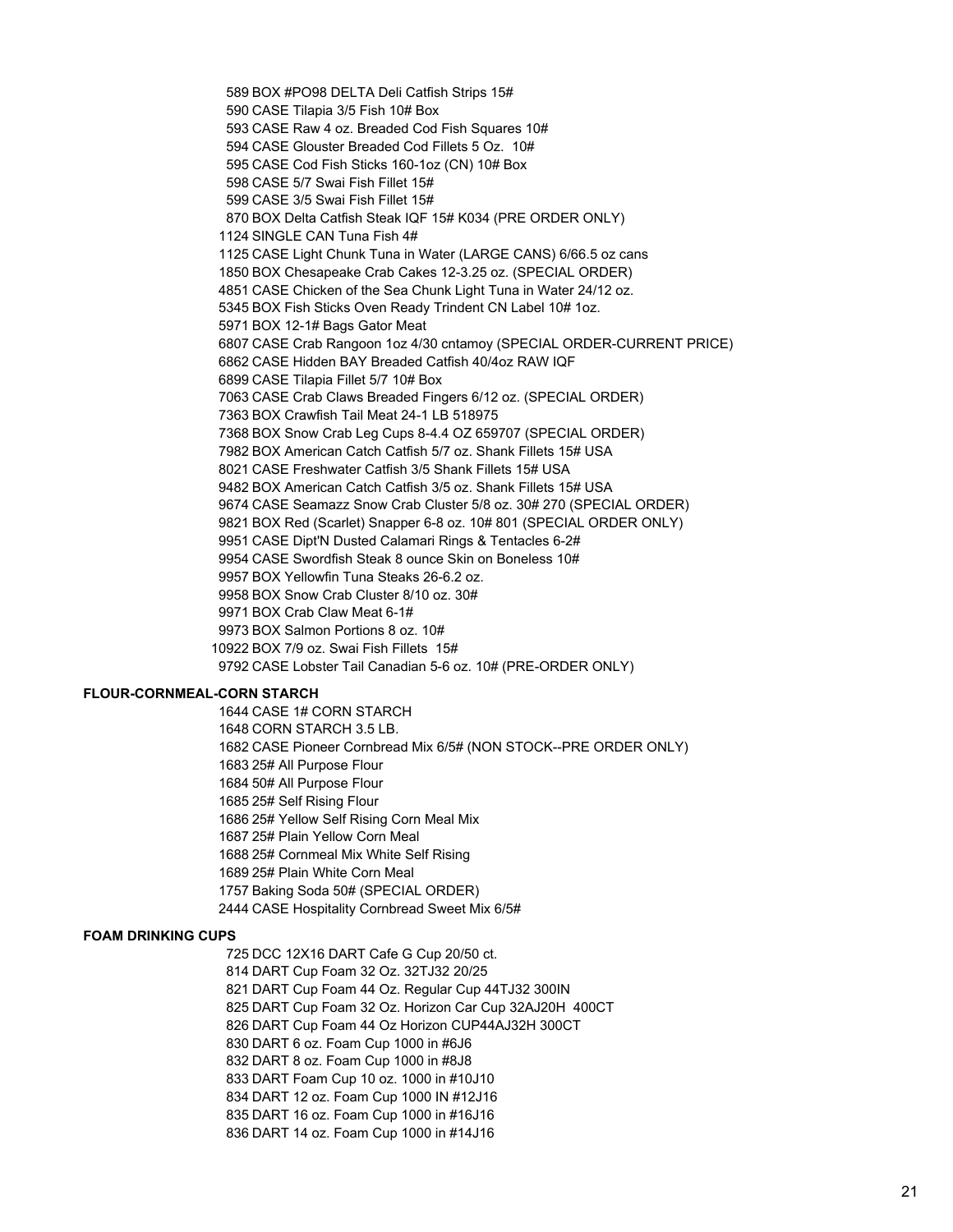DART 20oz. 20J16 Foam Cup 500 CT DART 24oz. 24J16 Foam Cup 500 CT DART Horizon F-Cup 32AJ32H 500 CT WINCUP Foam Cup 12C16 -12 oz. 1000 CT WINCUP Foam Cup 16C16-16 oz. 500 CT WINCUP Foam Cup 32C32- 32 oz. 500 CT WINCUP Pedestal Foam Car Cup 44CC32W- 44oz. 250 CT WINCUP Regular Foam Cup44C32-44oz. 300 CT WINCUP Foam Cup 20C16 20 oz. 500 CT DART DCC 20X16 Cafe G Cup 500 CT WINCUP Foam Car Cup 32CC32 32OZ. 300 CT

#### **FOIL POTATO-RIB-CHICKEN-SANDWICH BAGS**

 CASE Foil Sandwich Bags #804 or #806 1000 IN BOX Foil RIBS TO GO Bag 8B-BQ 250ct CASE Foil Chicken BagsS 8B-3CK 1000 IN CASE {6 BOXES-500 Count} Potato Foil Wrap 9x10.75 3000in WPL632 SINGLE BOX Potato Foil Wrap 9X10.75 500 in WPL632

#### **FOOD CONTAINERS-FOAM-PLASTIC**

 DART 3.5 OZ. Foam Food Containers (3.5J6) 1000 in CASE 110HT1 EXTRA Large 1 Compartment Tray 10 1/3X9 1/2-3 1/2 DEEP 200 IN WHITE CASE Dart Squat Food Containers Foam 6 oz. 6SJ12 1000 in CASE Food Container Foam 4 oz. 4J6 1000 in CASE Squat Food Container Foam 8 oz. 8SJ20 1000 in ( Takes Lid 20JL) CASE Dart Squat Food Container Foam 12 oz. 12SJ20 500 CT CASE Food Container Foam 16 oz. 16MJ32 500 CT CASE Combo Deli w/lid Food Container Plastic 8oz. 208WHS CASE DART Squat Foam Food Containers 8 oz. 8SJ12 500 IN "{Takes Lid 12JL"} CASE DART Squat Foam Food Containers 16 oz.16MJ20 500 CT CASE Deli Containers W/LID Combo 32 oz. 240 CT 232WHS or L2532 CASE Clear Pie Wedge Hinged Lid Container CI8-9019 4/125 CT CASE c57pst1 6X6X3 CLEAR SANDWICH CONT. 500CT #2656 CASE C68NT2 Nacho Tray Plastic Med-Lg 8x6.25x19/16 500 CT CASE Nacho Tray 6.5 x 5 x 1.75 c56nt2 500 CT CASE ECP EP-HC6 Cardboard 6 x 6 x 3 Clamshell Sandwich Containers 500 CT CASE DART CH8DEF 8oz Clear Hinhed Flat Container/ W LID Tamper Resistant CASE Combo Deli w/lid Food Container Plastic 16 oz. 240 IN 216WHS SINGLE BOX P1CTB1216 1/COMP 28OZ Plastic Meal Prep Tray w/LID 12/Box SINGLE BOX P3CTB1216 3/COMP 32OZ Plastic Meal Prep Tray w/LID 12/Box SINGLE BOX P1CTB1018 1/COMP 28OZ Plastic Meal Prep Trayw/LID 10/Box SINGLE BOX P3CTB1018 3/COMP 32OZ Plastic Meal Prep Tray w/LID 10/Box CASE SLP919 Hinged 9" Clear Plastic Pie Container 200 CT CASE DART Super Squat Foam Container 8OZ 8SJ32 500/IN (TAKES LID 32JL) CASE Hinged Sandwich Container SLP18 PLASTIC 8.5X4 7/16X1 7/8 300 CT

#### **FORK-KNIFE-SPOON- PLACEMATS**

BOX Fork Medium Weight 1000 CT

BOX Medium Wt Knife-Fork-Spoon-Salt-Pepper-Napkin Combo 250 CT #E176000

BOX Fork Heavyweight White 1000 CT

BOX Knife Medium Weight White 1000 CT

BOX Knife Heavyweight White Knife 1000 CT

BOX Spoon Medium Weight White 1000 CT

BOX Spoon Heavyweight White 1000 CT

BOX { Wrapped} Plastic Spoons #MPO MWF/IW 1000 CT

BOX { Wrapped} Plastic Forks #MPO MWS/IW 1000CT

BOX Sporks 1000 CT

BOX Soda Spoons 8 inch 1000 CT

BOX Placemats White #200-003/U/1-1 1000 CT

BOX Placemats Green 9.75X13.75 1000 CT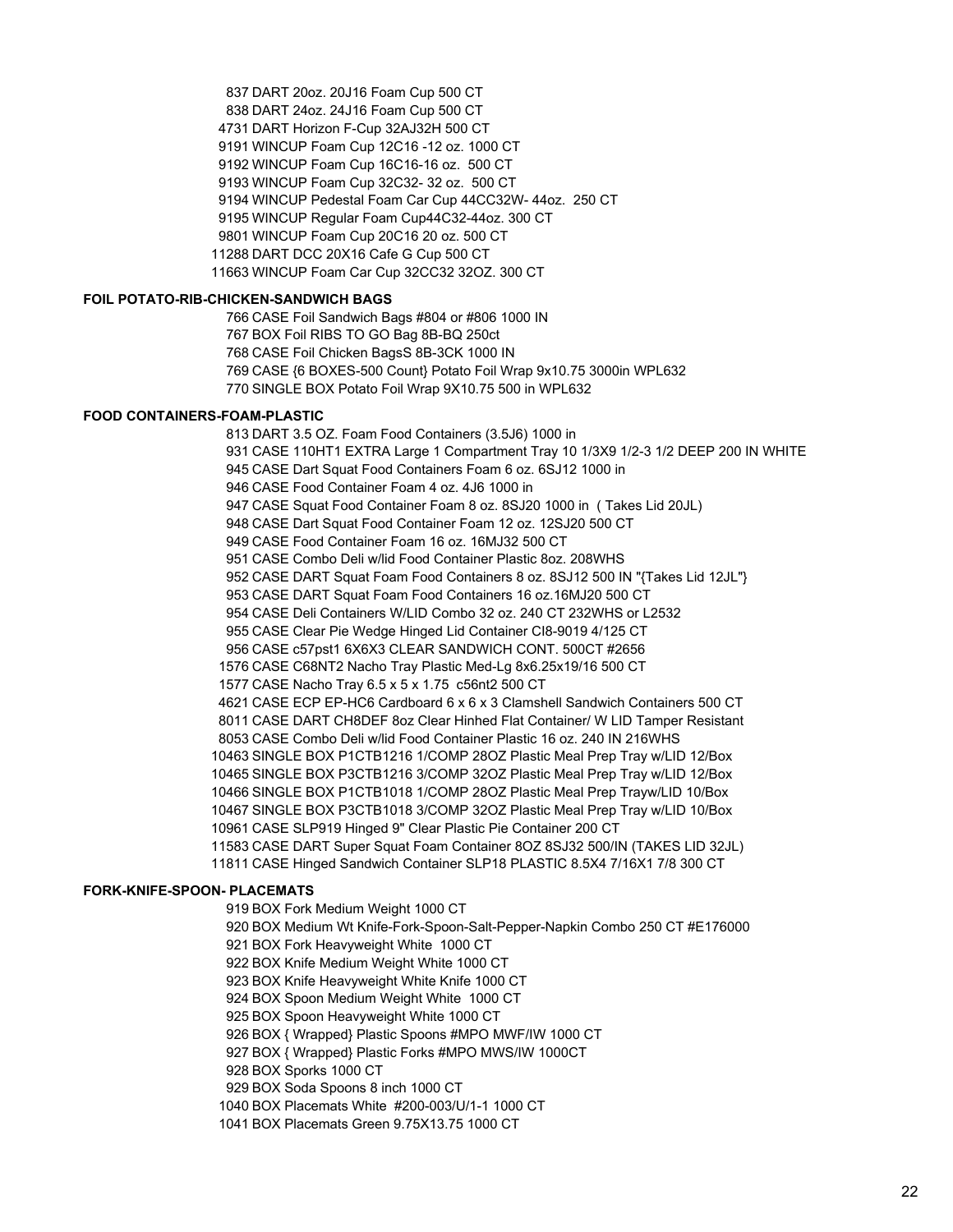BOX Empress Wrapped Black Heavyweight Forks #E188001 BOX Black Extra Heavy Weight Forks 1000 CT BOX Black Extra Heavy Weight Knife 1000 CT BOX Black Extra Heavy Weight Spoon 1000 CT BOX Wrapped Mediuim Weight White Plastic Knife1000CT BOX Soup Spoons White Mediuim Weight 1000CT SMALL BOX Clear Heavy Weight Fork 100/CT SMALL BOX Clear Heavy Weight Spoon 100/CT SMALL BOX Clear Heavy Weight Knife 100/CT BOX Sleek Heavy Weight Knife-Fork-Spoon-Napkin Combo 250CT

# **FRANKS & BRATWURST**

 BOX Farmland Franks 4-1 40 IN BOX 10# BOX Farmland Franks 5-1 50 IN BOX 10# CASE 2/5# Johnsville Brautwurst (COOKED) 4/1 40 IN BOX Nathans Franks ALL Beef 4-1 6" 40 in box 10# BOX Farmland Franks 6-1 60 in box 10# BOX Farmland 8-1 Franks CN Label 80 IN BOX 10# BOX Field Red Red Franks 6-1 2/5 LB

PKGS. Field Jumbo Cheese Franks 1 lb.

PKGS. Field Plump & Juidy Franks 1 lb.

# **FRENCH FRIES & FROZEN POTATOES**

 CASE Lamb Mini Sweet Tater Puffs 6-2.5# L0094 CASE Tantalizer Cheddar Muncher Rounds 6/3# P40 CASE Lambs Mashed Potatoes 6/4# Bags #M14 (SPECIAL ORDER) CASE Tater Tots 6/5# CR50 CASE Crinkle Cut 3/8" French Fries 6-5# CASE Colossal Crisp 3/8 French Fries 6/5# CASE Shoestring French Fries 6-4.5# CASE Steak Cut French Fries 6/5# CASE Straight 3/8" Cut French Fries 6/5# CASE Baby Bakers Mini Roasted Potatoes 330 PER BAG 6-2.5#BAGS CASE Seasoned Redstone Canyon Twister Fries 6/5 #3622 CASE Lambs Criss Cut Seasoned Waffle Fries 6-4.5# D23 CASE Seasoned Zesty Potato Wedge 6/5# CASE Munchkin Potato Skins 4/4# Bags 2200D CASE Diced Potato Chunks IQF 30# bag CASE Sweet Potato Fries 5-3# L8000 CASE Lambs Yukon Gold Mashed Potatoes Frozen M0011 4/6# (PRE ORDER ONLY 3 WEEKS) CASE Tater Keg Buffalo Chicken 106-1.5 oz. CASE Tater Keg Bacon Cheddar Chive 106-1.5 oz. CASE Tater Keg Breakfast 106-1.5 oz. CASE Zesty Seasoned 3/8" Straight French Fries 6-5# BAGS CASE Sidewinders Fries Beer Batter Original Cut 182 711 CASE Golden Crisp Cheddar Potato Bites 4-3# 01467 CASE Clear Coat 3/8" Straight Cut Fries 6/6# CASE McCain Fresh-Style Skin On Flat Potato Chips 6-4# 5006 CASE McCain Fresh Style Flat Potato Chips 6-4# MCX05006 CASE McCain 3/8" Extra Long Skin on Straight Cut Fries CASE Interstate 1/2" Crinkle Cut Frensh Fries 6/5# CASE Premium Harvest/ Spud Queen French Fries 5/16--3/8 Thin Cut 6-6# CASE Spud Queen 1/4" Shoestring French Fries Skin On /Salted 6-4.5# CASE Crusaders Crisscut Waffle Fries 6-5# H0082 CASE Premium Harvest 1/4" Shoestring French Fries 6/6#

# **FRENCH TOAST STICKS-PANCAKES**

BOX Grabitizer/Farm Rich French Toast Sticks 5/2#

CASE Pancake on a Stock 56 CT (CN) #94087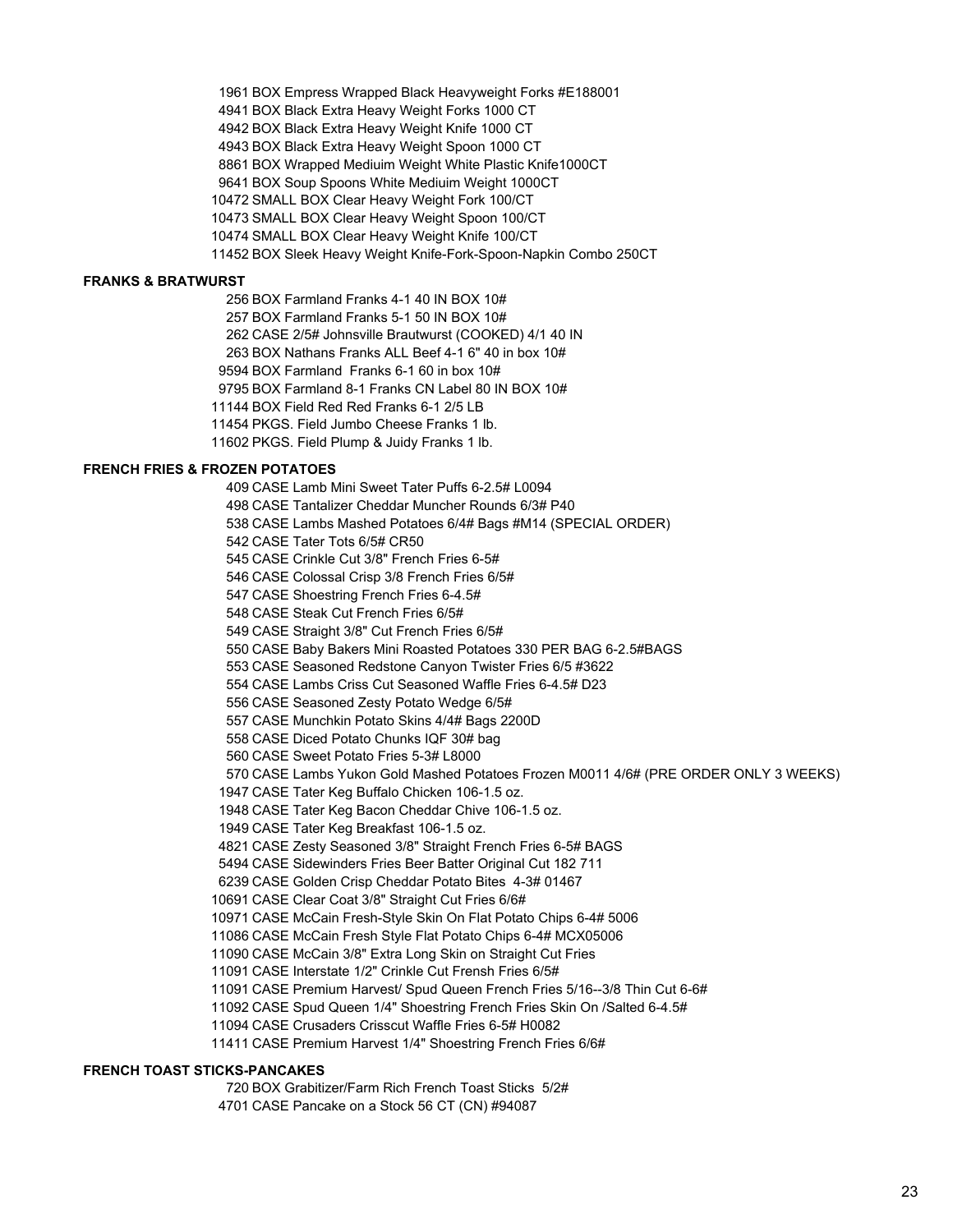# **FROZEN VEGETABLES**

CASE California Blend - Carrots, Broccoli, Cauliflower 20#

CASE Cauliflower 12/2#

CASE Mixed Vegetables 12-2.5#

CASE Oriental Stir Fry Vegetables 12-2#

CASE Minh Fried Vegetables/Rice 3-4#

CASE Broccoli Florets 12/2#

CASE Diced Onion 3/8" 6/2#

CASE Diced Green Peppers 12#

CASE Cut Corn 20#

CASE Peas & Carrots 12-2#

CASE Green Beans 20#

CASE Green PEAS 12-2# LB.

CASE Sliced Carrots 12-2#

CASE Corn on the Cob 96-3 INCH

CASE Brussel Sprout 12-2#

CASE Baby Lima Beans Frozen 12-2.5 lb.

CASE Baby Carrots 12/2#

CASE Classic Broccoli and Cheese Casserole 4/5 LB. (SPECIAL ORDER)

CASE Cornbread Dressing 4/6# Trays

SINGLE TRAY Cornbread Dressing 6#

CASE McCain Moore's Battered Onion Petals 9-2.5#

#### **FRUIT-CANNED AND FROZEN**

 CASE Blackberries Frozen 2-5# Bags IQF CASE Strawberries Sliced IQF 2-5# (PRE-ORDER 1 WEEK) SINGLE BUCKET Sliced Strawberries 6 1/2# {4-1 Sugar} Single Can Tropical Fruit Salad Single Can Sliced Pineapple Single Can Applesauce CASE Sliced Apples 6/10 CASE Applesauce Sweetened 6/10 GRADE A CASE Sliced Yellow Peches in Lite Syrup 6/10 CASE Pineapple Tidbits (Chunks) In Juice 6/10 CASE Pineapple Sliced 6/10 CASE Tropical Fruit Salad 6/10 CASE Diced Peaches 6/10 CASE Diced Pears 6/10 SINGLE CAN Sliced Apples SINGLE CAN Pear Slices SINGLE CAN Sliced Yellow Peaches in Lite Syrup SINGLE CAN Pineapple Tidbits SINGLE CAN Fruit Cocktail SINGLE CAN Mandarin Oranges CASE Crushed Pineapple 6/10 CASEUnsweetened Applesauce 6/10 CASE Peach Halves Light Syrup 6/10 CASE Fruit Cocktail in Light Syrup 6/10 CASE Mandarin Orange Segments 6/10 CASE Lucky Leaf Cherry Pie Filling 3/10 SINGLE CAN Cherry Pie Filling 8# CASE Sliced Pears 6/10 CASE Apricot Halves 6/10 (SPECIAL ORDER CASE Apple Pie Filling 6/10 SINGLE CAN Apple Pie Filling CASE Peach Pie Filling 3/116 oz. lkl01

SINGLE CAN Peach Pie Filling #10 lkl01

CASE Grape Jelly 6/8 LB

CASE Pear Halves 6/10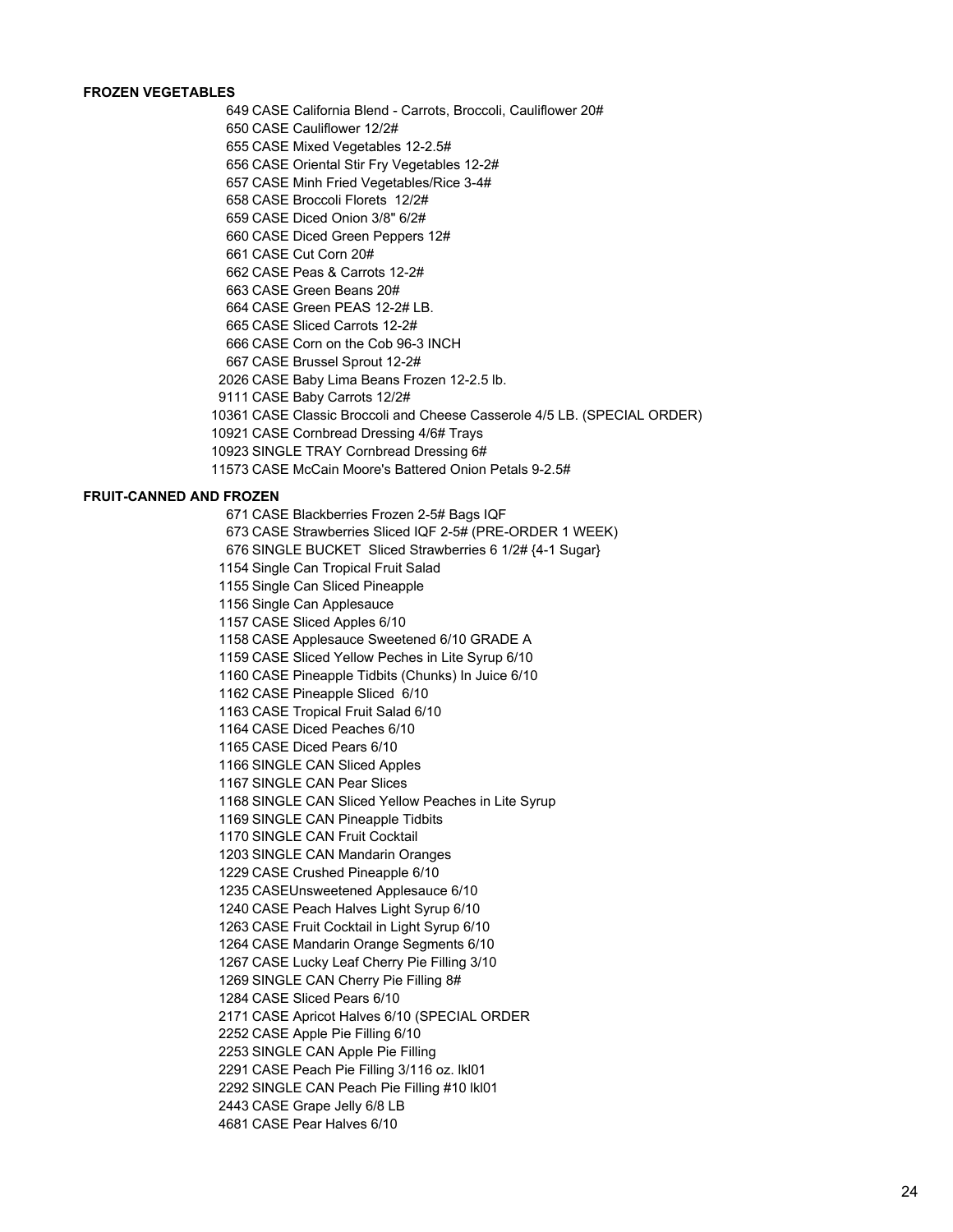SINGLE CAN Grape Jelly SINGLE CAN Spiced Apple Rings

#### **GLOVES**

 CASE Medium Powder Free Vinyl Gloves 10/100 SINGLE BOX Large Powder Free Vinyl Gloves 100 CT. SINGLE BOX Medium Powder Free Vinyl Gloves 100 CT. BOX Large Clear Poly Cheap Disposable Gloves 10/100 BOX Medium Clear Poly Cheap Disposable Gloves 10/100 BOX Small Disposable Clear Poly Disposable Gloves 10/100 SINGLE BOX Extra Large Powder Free Vinyl Gloves 100 CT. SINGLE BOX Large Nitrile Blue Powder Free Gloves 100 Ct. CASE Large Powder Free Vinyl Gloves 10/100 CASE Extra Large Powder Free Vinyl Gloves 10/100 BOX Ex-Large Poly Gloves 1000 CT. (2/500) CASE Large Nitrile Blue Powder Free Gloves 10/100 CASE Medium Nitrile Blue Powder Free Gloves 10/100 SINGLE BOX Medium Nitrile Blue Powder Free Gloves 100 CT. CASE SMALL Powder Free Vinyl Gloves 10/100 CASE Extra Large Nitrile Blue Powder Free Gloves 10/100 SINGLE BOX Extra Large Nitrile Blue Powder Free Gloves 100 CT. CASE Small Nitrile Blue Powder Free Gloves 10/100 SINGLE BOX Small Nitrile Blue Powder Free Gloves 100 CT. CASE Extra Large Nitrile Black Powder Free Gloves 10/100 SINGLE BOX Extra Large Nitrile Black Powder Free Gloves 100 CT. CASE Medium Nitrile Black Powder Free Gloves 10/100 SINGLE BOX Medoim Nitrile Black Powder Free Gloves 100 CT. CASE Large Nitrile Black Powder Free Gloves 10/100 SINGLE BOX Large Nitrile Black Powder Free Gloves 100 CT. SINGLE BOX Small Powder Free Vinyl Gloves 100 CT.

#### **GRAVY CANNED AND DRY MIXES**

 SINGLE CAN ONLY Chef Mate Sausage Gravy CASE Pioneer Chicken Gravy Mix 6/14 oz. CASE Pioneer Pork Gravy Mix 6/11.3 oz. CASE Pioneer Light Brown Gravy Mix 6/11.3 oz.. CASE Pioneer Old Fashioned Pepper Gravy Mix 6-1 1/2# Yields 1 gallon each CASE Pioneer Roast Beef Gravy 6-13 oz. Yields 1 gallon each CASE Chef Mate Sausage Gravy 6/10 CASE Beef Au Jus Powder Gravy 16/3.3 oz CASE Pioneer-Pepperidge Farms Alfredo Mix 6-16 oz Yields 9.25 Cups per pkg. CASE Pioneer Country Skillet Cream Gravy 6/24oz CASE Pioneer Turkey Gravy Mix 6/11.3 oz. CASE Shawnee Brown Gravy Mix 6/14 oz. CASE Shawnee Pepper Gravy Mix 6/24 oz. CASE Millers Pride Pepper Gravy Mix 6/24 oz.

# **GREEN MOUNTAIN GRILLS AND ACCESSORIES**

 Jim Bowie Choice JB No/Wifi Grill/Smoker Large Size Daniel Boone Choice DB No/Wifi Grill/Smoker Medium Size Davy Crockett With Wi/Fi Grill/Smoker Medium Size Grill Covers for Jim Bowie and Daniel Boone Grills GMG Rib Rack Holds 7 Sides GMG Smoke Tube 28# Bag Premium Apple Blend Pellets 28# Bag Premium Fruitwood Blend Pellets 28# Texas Mesquite Pellets Green Mountain Grill Pizza Oven Daniel Boone Prime With/Wifi 12V-US Pellet Grill Smoker Jim Bowie Prime Wifi Grill/Smoker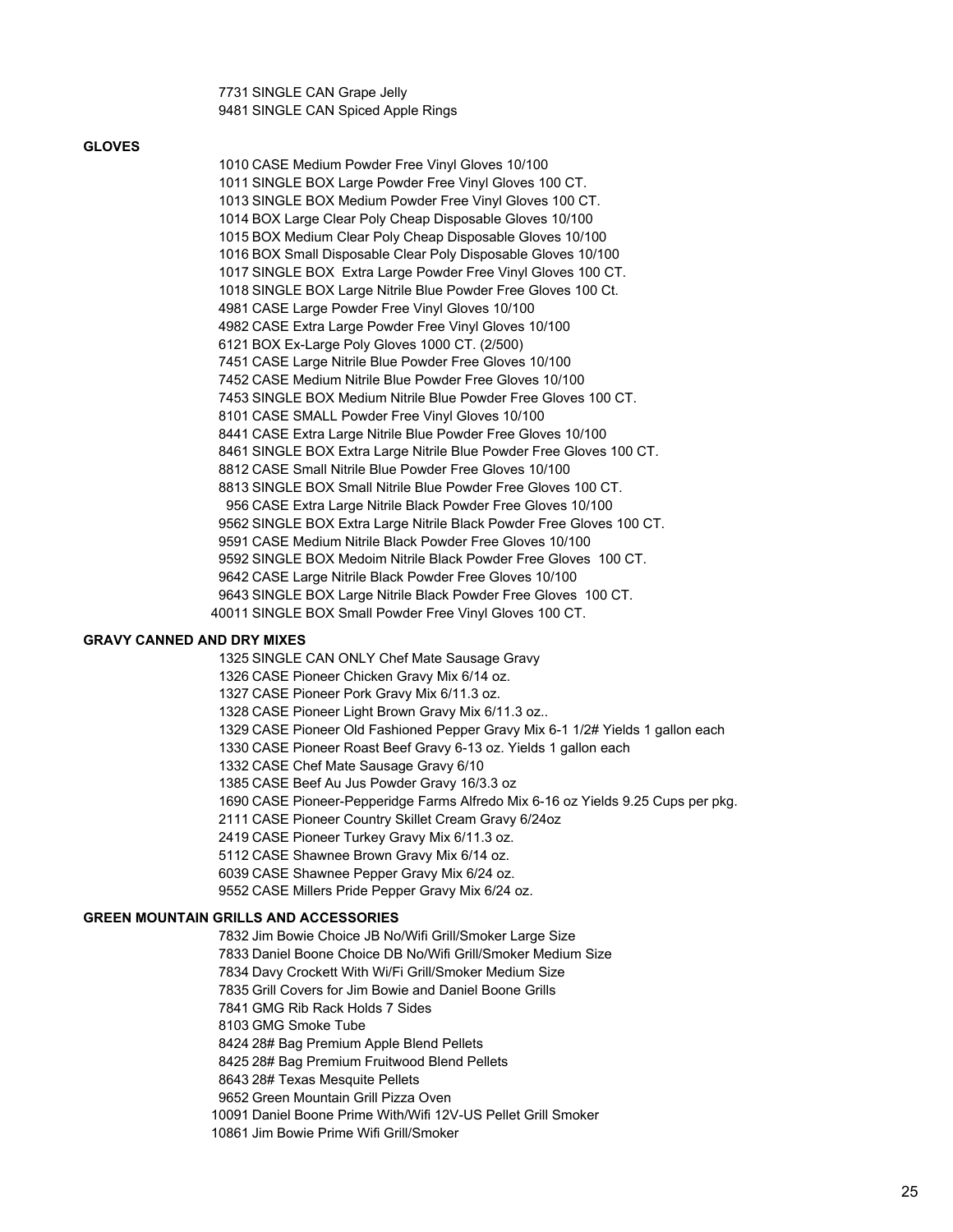Daniel Boone Smoke Shelf Jim Bowie Smoke Shelf Jim Bowie Prime NO WIFI Pellet Grill Smoker

#### **GRILL BRICKS & SCREENS AND MISCELLANEOUS**

 Single Roll Shelf Life Labels 2"x4" 500 CNT SIngle Roll STICK ON Safe Handling Labels 1000 on roll BOX Bottles Clear Squeeze Plasic & Lids 12/8oz CASE Toothpicks Round 12/1000 Single Box Wrapped Mint Toothpicks 1000 IN CASE Grill Screens #GS2010 50/8 SINGLE PACK Griddle Screens 8CT CASE Grill Bricks 12 in SINGLE Grill Brick SINGLE BOX Brown Lightweight Hair Nets 144 in CASE Squeeze Bottle Red Gold Ketchup 24/14 oz. BOX Squeeze Bottles Wide Mouth W/LID 6-16 OZ. SINGLE BOX Frilly Toothpicks 2 INCHES 1000 IN CASE Squeeze Bottles Wide Mouth W/ LID 6/24 OZ. SINGLE BOX Bouffant White or Green Caps 100 Count SINGLE Red Plastic Serving Basket 10 1/2" x 7" Rack Stainless Steel for Deli Bags A- Frame WHOLE BOX Bamboo Skewers 10" 10/100 IN SINGLE BOX Frilly Toothpicks 4" SINGLE ROLL Blank Deli Label 500 ct.(SPECIAL ORDER) Valve For Bag In Box Ketchup Heavy Duty Meat Cleaver 8 Inch by 3.5 inch blade SINGLE BPC-24 Butcher Paper Dispenser 24" 1/EA SINGLE BWK00417 Pump for 1/Gallon Dispenses 1/Oz 1/EA SINGLE Commercial Can Opener Cutting Knife / Blade 1/Ea CASE Methanol Gel Chafing Fuel Sterno 72 in

#### **GROUND BEEF**

 PC. Tube ONLY 73/27 Fine Grind 10# R/W CASE 73/27 Fine Ground Beef 80# R/W [8 IN CASE] # Ground Beef 1# Tray Ground Beef PC. Tube ONLY 81/19 Fine Ground Beef 10# R/W CASE 81/19 Fine Ground Beef 80# R/W { 8 IN CASE} 2# Tray Grouund Beef # Ground Chuck 3# Tray Ground Beef 4# Tray Ground Beef 1 # Tray Ground Chuck

#### **GUEST CHECKS**

 CASE Guest Check G7000 2 Part Carboless 3.40"x 6.75" 2PT 2500 CT CASE Guest Check 3516 1-part Green/ 12line 10/100 CASE Guest Check A3632 or G3632 TAB/BOTTOM 50/50 CT CASE Guest Check G4797SP 3-Part Guest Check 2000 CT

#### **HAM STEAKS**

 SINGLE PACKAGE Ozark Pride Ham Steak 1.50# R/W CASE Ozark Pride Ham Steak 10# R/W

# **HAM & CHEESE LOAF -- SPICED LUNCHEON LOAF**

 CASE Hormel Ham & Cheese 4-8# PC. Hormel Ham & Cheese 8# CASE Farmland Spiced Luncheon 5/10# PC. Farmland Spiced Luncheon 10# CASE Hormel Spiced Luncheon 4-8#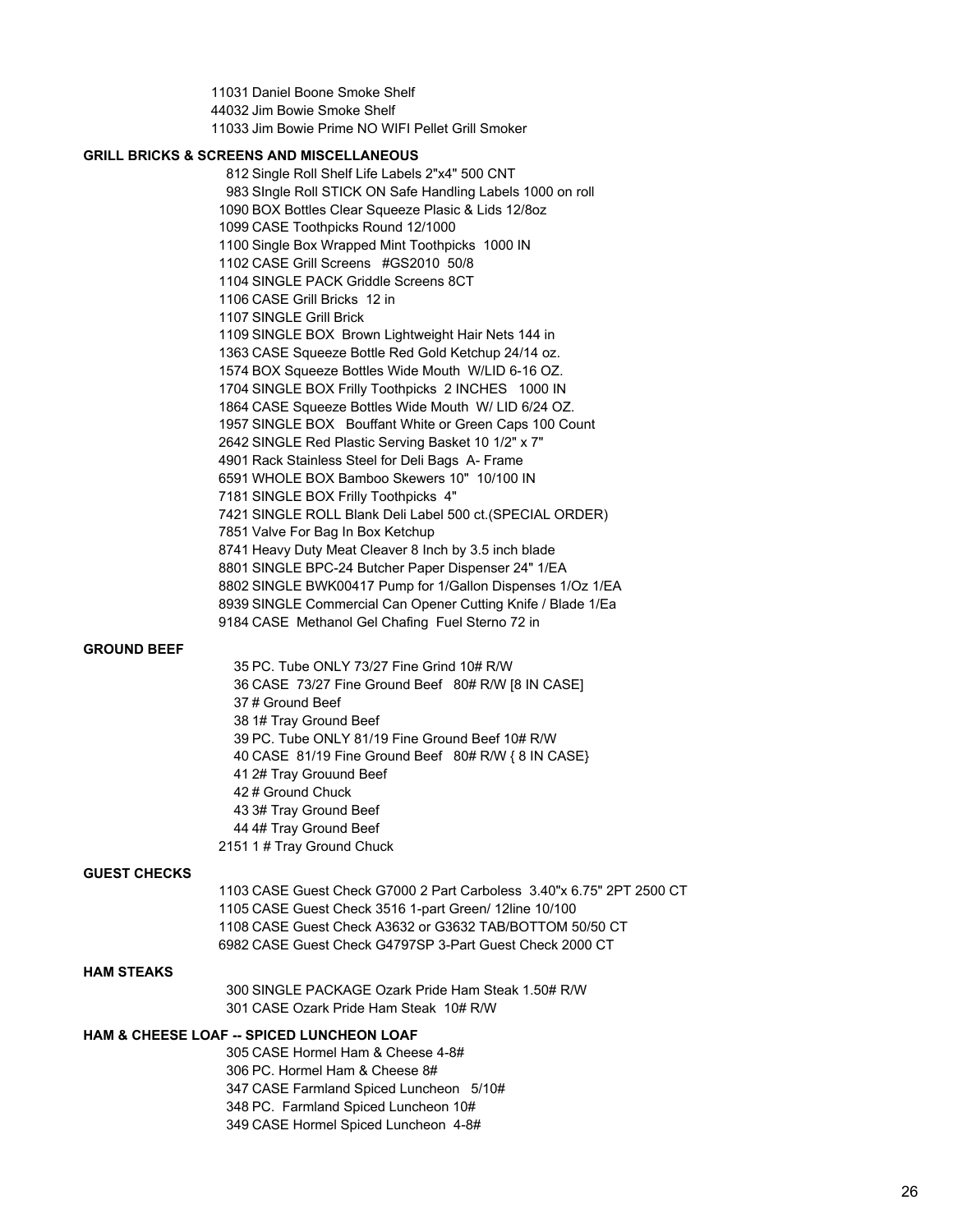PC. Hormel Spiced Luncheon 8#

PC. Farmland Spiced Luncheon S L I C E D 10#

PC. Hormel Ham & Cheese SLICED

PC. Field Ham & Cheese Loaf Avg. 7 LB.

# **HAM BONELESS AND BONE IN**

 CASE Kretschmar Black Forest Boneless Hm 2/7# R/W PC. Honey Ham Kretschmar SLICED 10/12# R/W BOX Morrell Diced Ham 6# PC. "WITH BONE IN" Ozark Pride Ham SLICED 18# R/W PC. Hormel Chopped Ham 10# CASE Hormel Chopped Ham 4 in PC. Boiled Ham Sliced 13# PC. Holly B-B-Q Ham 6 to 11# R/W PC. Boiled Ham 13# PC. Kretschmar Virginia Honey Ham 12# R/W PC. Kretschmar Boneless Ham 10# R/W CASE Kretschmar Boneless Ham 2/10# RW PC. Starnes BBQ Ham R/W 9# PC. Kretschmar Virginia Baked Ham 13# R/W PC. Kretschmar Boneless Ham SLICED 10# R/W PC. Farmland Chopped Ham SLICED 10# PC. Premier Boneless Ozark Pride Ham "SLICED" 8/10# R/W PC. Ozark Pride Super Trim Bone In Ham 20# RW PC. Premier Boneless Ozark Pride Ham 10# R/W CASE Premier Boneless Ozark Pride Ham 2/10# R/W PC. Wenneman BBQ Ham R/W 9# Cut in 1/2 PC. Holly Ham Cut in 1/2 PC. Farmland Chopped Ham 10# PC. Wenneman BBQ Ham 14# R/W

PC. Buffet Boneless Ham 11# R/W

PC. Buffet Boneless Ham SLICED 11# R/W

# **HASHBROWN POTATOES**

| 543 CASE Early Riser Hash Browns Egg-Bacon-Cheese 3 oz. 688 4-3.75# |
|---------------------------------------------------------------------|
| 552 CASE #MCS302 McCain Cubed Hash Brown Home Fries 3/4" 6/5#       |
| 562 CASE Oval Hash Brown Patties 3 oz. 6/20ct                       |
| 605 CASE St. Clair Hash Brown Casserole 4-4.75# (SPECIAL ORDER)     |
| 1250 CASE Golden Grill Hash Browns Dehydrated 6/37.5 oz. 91291      |
| 5041 CASE Harvest Shredded Hash Browns Thin 6/3#                    |

#### **HEAD CHEESE**

|                  | 264 BOX Eckrich Head Cheese 2-3.5#/ R/W                             |
|------------------|---------------------------------------------------------------------|
|                  | 265 Box Eckrich / Scot Pete Hot Head Cheese 2-3.5# R/W              |
| <b>HOT SAUCE</b> |                                                                     |
|                  | <b>1758 SINGLE GALLON Franks Hot Sauce</b>                          |
|                  | 1459 BOX Texas Pete Hot Sauce Individual Packets 200/7 gram         |
|                  | 1461 SINGLE GALLON Texas Pete Honey Mustard                         |
|                  | 1462 CASE Franks Cayenne Bottled Hot Sauce 24/50z                   |
|                  | 1463 Texas Pete Bottled Hot Sauce 24/6 oz.                          |
|                  | 1464 SINGLE GALLON Texas Pete Hot Sauce                             |
|                  | 1952 CASE Texas Pete Bottled HOTTER Hot Sauce 24/6 oz.              |
|                  | 2121 CASE Franks Red Hot Sweet Chili Sauce 4-1/2 Gallon             |
|                  | 8421 CASE Mango Jalapeno Wing Sauce 2/1 Gallon (SPECIAL ORDER ITEM) |
|                  | 11083 CASE KikkomanTeriyaki Glazr 6-5#                              |
|                  |                                                                     |

JAR Lucky Lola's Sweet Jalapina Heat

#### **HUSHPUPPIES**

 BOX Delta Pride Buttermilk Hushpuppies 2/5# 240 Pcs. in BOX Delta Pride Jalapeno Hushpuppies 2/5# 240 Pcs. in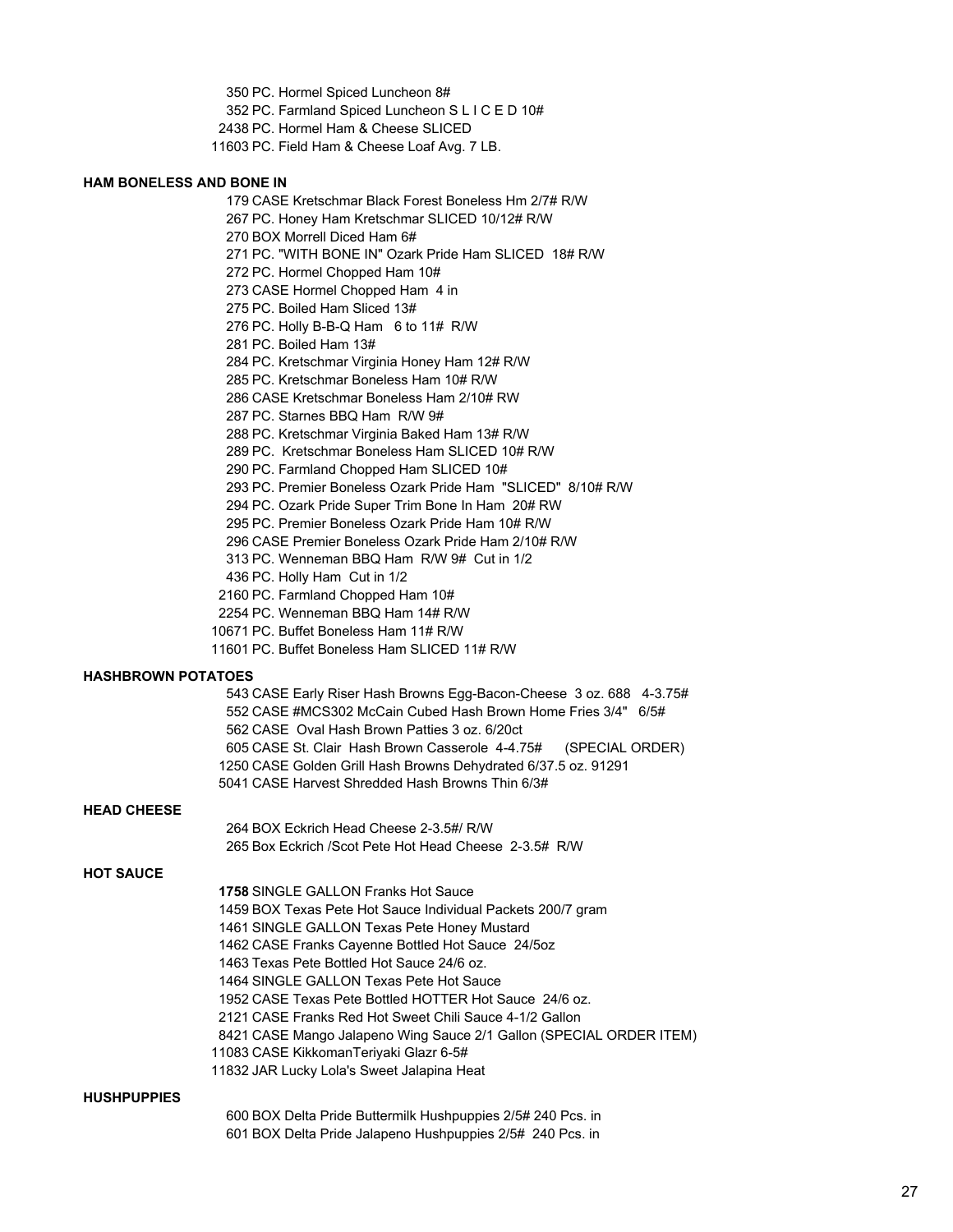#### **INDIVIDUAL PACKETS-ASSORTED**

 BOX Individual Miracle Whip Packets 1.437 OZ. 200 CT. BOX Individual Sugar Packets 2000 CT. BOX Individual Njoy Non Dairy Powder Coffee Creamer 500 /2. Gram BOX Coffeemate Liquid Creamer Non Refrigerated 360CT .38oz BOX PPI Mixed Jelly Grape- Mixed-Strawberry 200/5 oz. BOX Individual Kraft Tartar Sauce Cups 200-3/4 BOX Sauer Tartar Sauce Packets 200/12 Gram BOX Cocktail/Seafood Sauce Dip Cups 100-1oz. BOX Individual Packets Real Lemon Juice 200-4gr. BOX Individual Marinara Cups 60/2 Oz. BOX Individual Honey Cups 200/12 Gram BOX Garlic Dipping Sauce 96/2 OZ. BOX Individual Pancake Syrup 200-1.5 oz. Cups BOX Individual Strawberry Jelly 200-1/2 oz. BOX Individual Grape Jelly 200-1/2 oz. BOX PPI Individual Real Mayonnaise 200/12 Gram BOX Individual Taster Pleaser Red French Dressing Packets 100-1.5 oz. BOX Individual Kraft Italian Dressing Packets 60-1.5oz BOX Individual Kraft Bleu Cheese Dressing Packets 60.-1.5 oz. BOX Individual Buttermilk Ranch Dressing 60-1.5 oz. BOX Individual 1000 Island Dressing Packets 60-1.5 oz. BOX Individual Kraft Honey Dijon Mustard 100-1 oz. CUP BOX Individual KRAFT Sweet & Sour Sauce Cups 100-1 oz BOX Individual Bulls Eye BBQ Sauce Cups 100-.1 oz BOX Individual PPI Honey Mustard Cups 100-1 oz. BOX Individual HEINZ Seafood Sauce Cups 100-1 oz. BOX Individual Buttermilk Ranch Dressing CUPS 100-.75oz BOX Individual Sweet Relish 200-9 Gram 6506 BOX Individual Sauers Mustard 500ct 5.5gram 6501 BOX Individual Pepper Packets{ send only 3000ct pack} BOX Individual Salt Packets 3/1000-.75 Gram TOD BOX Individual Taco Sauce 200-9 Gram BOX Kraft Individual Honey Mustard Packets 60/1.5 oz. CASE Frenchs Mustard 200/5.5 BOX N'Joy Non Dairy Coffee Creamer Canisters 24/12 oz. BOX Smuckers Mixed Jelly Grape-Strawberry-Mixed Fruit 200 IN BOX Salsa Del Sol Picante Sauce Packets 200-.5 oz. BOX Taste Pleasers Marinara Sauce 1 oz. Cup BOX Kraft/Heinz Mixed Jelly 200/.5 oz. 80 Grape-80 Mixed Fruit-40 Strawberry

#### **JOWLS**

 CASE Ozark Pride Jowls 32# R/W PCS. Ozark Pride Jowls R/W

#### **JUICE-DRINK MIXERS**

 CASE Tomato Juice 8/46 oz. CASE REJUV Fruit Punch Drink Mix 12/24oz. CASE Frozen Apple Juice Concentrate 3-1 12/32 oz. CASE Grape Juice Concentrate 3-1 12/32 oz. CASE Grapefruit Juice 12/46 OZ.(SPECIAL ORDER) CASE Grapefruit Juice Unsweetened 48/5.5 oz. CASE Dole Pineapple Juice 12/46 oz. JUG (SPECIAL ORDER) CASE Lemon Juice 12-32 oz. CASE Sahara Apple Juice Base 35 % 12/33.8 oz. CASE Ruby Kist Cranberry Juice12/46 oz. Crystal Light On The Go Beverage Wild Strawberry Energy 4-30.13 oz. Crystal Light Lemonade on the Go 4-30.17 oz. CASE Rejuv Apple Juice 12/46 oz.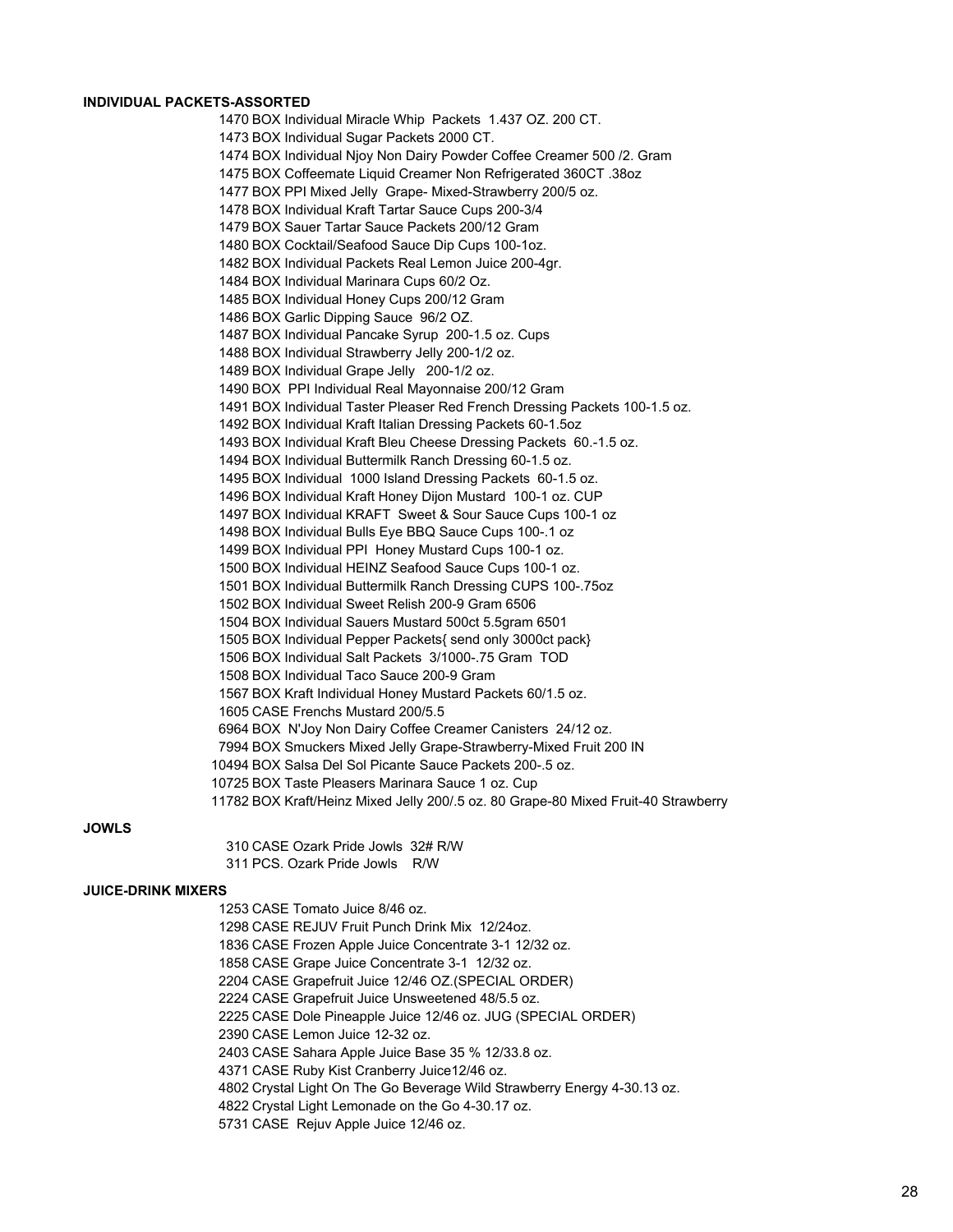|                             | 9183 CASE Buddy Fruit Snack Pure Blended Apple-Cinnamon 18-3.2 oz.                                                       |
|-----------------------------|--------------------------------------------------------------------------------------------------------------------------|
|                             | 10573 CASE Buddy Fruit Pure Blended Mango Snack 18-3.2 oz.                                                               |
|                             | 10581 CASE Buddy Pure Blended Multi-Fruit Snack 18-3.2 oz.                                                               |
|                             | 10582 CASE Buddy Pre Blended Strawberry Snack 18-3.2 oz.                                                                 |
|                             | 10583 CASE Buddy Strawberry & Banana Fruit Break 50-4.2 oz.                                                              |
|                             | 10822 CASE Buddy Fruits Vegan Orchard Blend 100-4.1 oz.                                                                  |
| <b>KETCHUP</b>              |                                                                                                                          |
|                             | 324 SINGLE CAN Red Gold Ketchup #10                                                                                      |
|                             | 1356 CASE Red Gold 33% Ketchup 6/#10                                                                                     |
|                             | 1358 CASE Fancy Red Gold 33% Ketchup Packets 1000/9Gram                                                                  |
|                             | 1359 CS Red Gold Bag IN Boz 33% Ketchup 3 Gallon                                                                         |
|                             | 1360 CASE Hunts Ketchup 6/#10 Can 989                                                                                    |
|                             | 1361 SINGLE CAN Hunts Ketchup #10                                                                                        |
|                             | 5431 CASE Red Gold Ketchup Plastic Jug W/Pump Kit 6/114 OZ.                                                              |
|                             | 5432 SINGLE JUG Red Gold Plastic Ketchup 114 OZ. (NO PUMP)                                                               |
|                             | 5433 CASE Red Gold Bottled Fancy Ketchup 25/20oz Table Top                                                               |
|                             | 6804 CASE Hunts Ketchup Packets 1000 CT.                                                                                 |
|                             | 8182 Caddy Ketchup Wall Mount-Metal Frame                                                                                |
|                             | 9031 CASE Red Gold Ketchup ( PLASTIC POUCH )6/7#                                                                         |
|                             |                                                                                                                          |
| <b>KITCHEN UTENSILS</b>     |                                                                                                                          |
|                             | 9975 Iron Steak Weight 9.25 in. X 5.25 in.                                                                               |
|                             | 9612 New Star 16x4 Grill Turner/Spatula with Cutting Edge Wood Handle 36350                                              |
|                             | 9613 New Star 12.5 Grill Turner/Spatula with Cutting Edge 36275                                                          |
|                             | 9614 New Star 8.5x4 Slant Edge Grill Scraper 3830                                                                        |
|                             | 9615 New Star 6.5" Fish Spatula 43068                                                                                    |
|                             | 9981 New Star Grill Spatula/Turner Wood Handle 21 inch 38200                                                             |
|                             | 11491 Single Roll Dissolvable Shelf Life Label 500                                                                       |
|                             |                                                                                                                          |
| <b>LEMONADE DRINK MIXES</b> |                                                                                                                          |
|                             | 1296 CASE Twist Orange Drink Mix 12/2 gal.                                                                               |
|                             | 1299 CASE Country Time Lemonade Drink Mix 15-. 2 Gal. per pouch                                                          |
|                             | 1300 CASE Twist Lemon Drink Mix 12/2 gal.                                                                                |
|                             | 1565 CASE Country Time Pink Lemondae Drink Mix 15-2 Gal. Per Pouch                                                       |
|                             |                                                                                                                          |
| <b>LIDS</b>                 |                                                                                                                          |
|                             | 854 CASE Lids For Cappuccino 12 EL1000 ct.                                                                               |
|                             | 857 CASE 20HDLC High Dome Specialty Lid Clear 1000 IN                                                                    |
|                             | 863 CASE White Sip Lip For Cafe Gourmet 16EL Fits 12/16 DART                                                             |
|                             | 1971 CASE Dart 626TS Straw Slot Lid 1,000 "For TD24 Cup"                                                                 |
|                             | 2271 CASE DCC 16X16 Dart Cafe G Cup 40/25                                                                                |
|                             | 5027 CASE Dart Optima Reclosable Lid Black16RCLBLK 1000 ct.(Special Order)                                               |
|                             | 6981 CASE 16JL Vented Lid                                                                                                |
|                             | 7571 CASE Dome Lid 12EL 1000 ct.                                                                                         |
|                             | 7693 Single 16" Plastic Dome Lid                                                                                         |
|                             | 8420 CASE EPCLID3 Empress Lid for 3.25oz, 4oz,, 5oz Plastic Portion Cup 50/50                                            |
|                             | 11542 DART 662TS Slotted Lid 1000 Ct. For TN20 Cup                                                                       |
|                             | 11606 CASE EPETFL32 Flat Straw Slot Lid (FITS EPET32) 10/50                                                              |
|                             | 1608 CASE EPETFL12S Flat Straw Slot Lid (FITS EPET16) 10/100<br>1609 CASE EPETDL12SH Dome Lid W/Hole (FITS EPET16) 20/50 |
|                             |                                                                                                                          |
| <b>LIQUID SMOKE</b>         |                                                                                                                          |
|                             | 1512 SINGLE GALLON Liquid Smoke                                                                                          |
| LIVER CHEESE                |                                                                                                                          |
|                             | 315 BOX Kentucky Gold or St Pete Liver Cheese 7# R/W                                                                     |

 CASE Nestle Macaroni & Cheese 4/98 OZ. Trays CASE Classic Entree Macaroni & Cheese 4-4.5# (SPECIAL ORDER) CASE Stouffer's Traditional Macaroni & Cheese Frozen Pouch 4/5# (SPECIAL ORDER)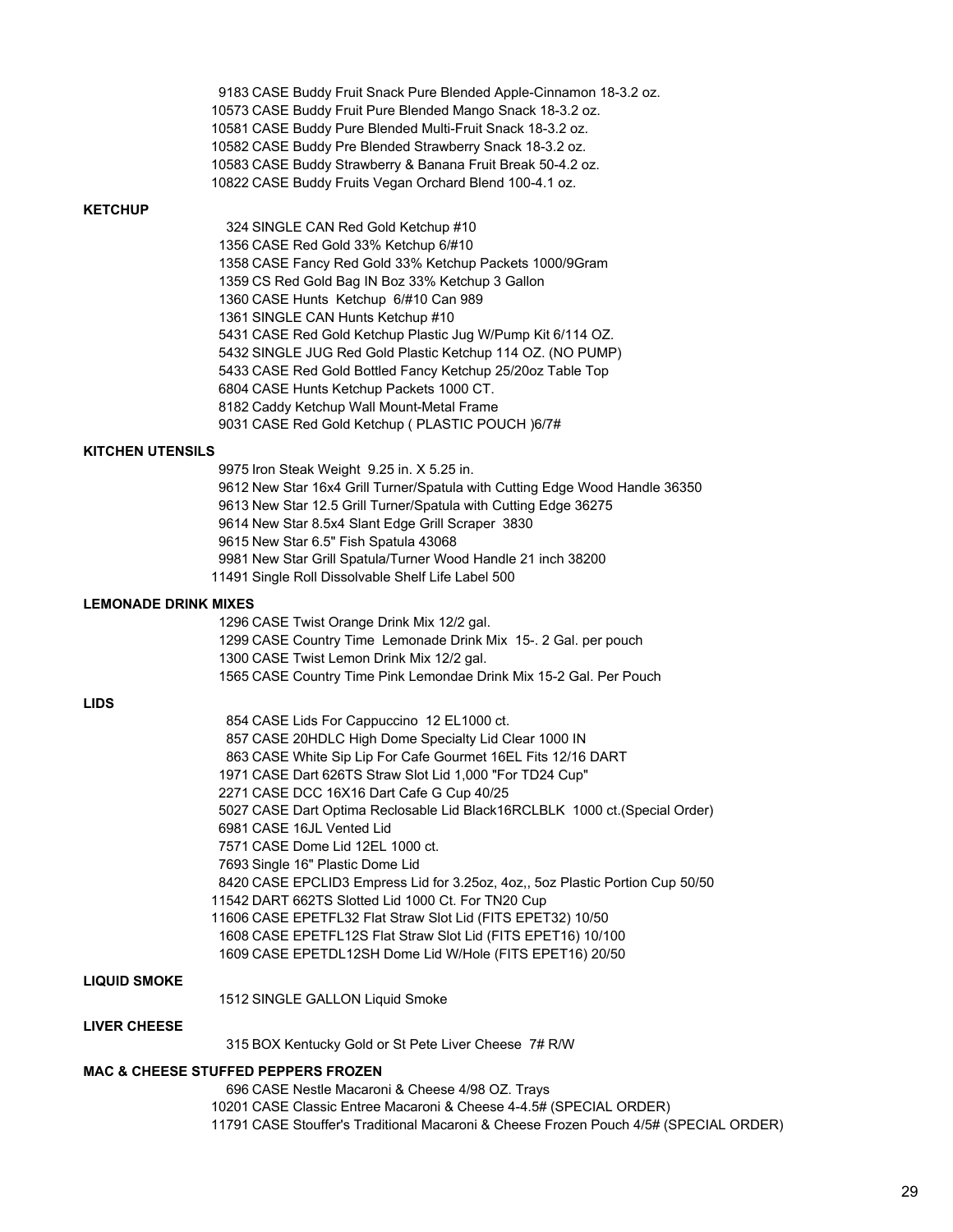# **MARASCHINO CHERRIES -FLAVORED SYRUP- TOPPINGS**

 SINGLE JAR Maraschino Cherries W/STEM 1/2 Gallon SINGLE GALLON JH Smith Cherry Syrup SINGLE CAN Strawberry Topping

#### **MARGARINE & PAN SPRAY**

 BOX Margarine 30/1# Solids BOX Margarine Cups 900 Ct. 5 Gram BOX Margarine Cups 648 COUNT 14 Gram 20# Whipped Margarine CASE Liquid Margarine 2-17.5# Jug 20# Garlic Whipped Spread SINGLE JUG Liquid Margarine Sweet & Fresh 17.5# JUG CASE Benton Lane Supreme Pan Release Spray 6/16 oz. CASE Benton Lane CHOICE Food Release Water Base Pan Spray 6-16oz. CASE Vegalene Buttery Pan Spray Oil Base 6-17 oz. CASE Bread Bakery Release and Pan Spray 6/14 oz. (SPECIAL ORDER) CASE Margarine Reddies 1080/5.04 gm (SPECIAL ORDER ONLY) Land O Lakes Garlic & Herb Spread 4-4# 15948 CASE Garlic Parmesan Sauce 2/1 Gallon 284

#### **MEATBALLS-PORTIONED**

BOX Meatballs 320/.5 oz. 10#

#### **MENU TISSUE**

PACKAGE 12 x 12 White Untreated Menu/Deli Tissue 862491 1000

#### **MILK-ORANGE JUICE-COTTAGE CHEESE-SOUR CREAM**

 #1060 Gallon Vitamin D Milk Homo Prairie Farm #1229 Gallon Milk Reduced Fat 2% Prairie Farm #1350 Gallon Milk Low Fat 1% Prairie Farm #1421 Gallon Milk Fat Free Skim Prairie Farm #4994 Gallon Chocolate Milk Prairie Farm CASE Vanilla Frostline Non Dairy Mix (Uses Water or Milk) 6-6# #1092 1/2 Gallon Milk Vitamin D Prairie Farm #1303 1/2 gallon 2 % Milk Prairie Farm #1478 Quart Buttermilk Prarie Farm #1574 1/2 Pint Heavy Whipping Cream #5684 1/2 Gallon Buttermilk Prarie Farm #5846 1/2 Gallon Chocolate Milk Prarie Farm #1445 1/2 Gallon Skim MilkPrarie Farm #29574 Quart Milk Vitamin D Homo Prarie Farm #29575 Quart 2% Milk Prarie Farm #29576 Quart Chocoate Milk Prarie Farm #1588 Quart Half & Half Prarie Farm #29579 14 OZ. 2% Milk Prarie Farm #29578 14 OZ. Vitamin D Homo Milk Plastic Prarie Farm #29581 14 OZ. Premium Chocolate Plastic Prarie Farm #13871 'FULL CRATE' 1% Milk 1/2 PINT (50) (IN CASE) #13873 'FULL CRATE' 2% Milk 1/2 PINT 2% Lowfat (50) (IN CASE) #1165 'FULL CRATE' Vitmin D Milk 1/2 PINT (50) (IN CASE) #13875 'FULL CRATE' 1% ChocolateMILK 1/2 PINT (50) (IN CASE) #1963 Pint Orange Juice Prairie Farm #1600 5# Sour Cream Prarie Farm #1605 Sour Cream 16 oz.Prarie Farm #2333 Vanilla Ice Cream Mix10 Quart Bag 4 % #29586 Chocolate Milk 1% 14 oz. Prarie Farm #1595 Half & Half Pint Prarie Farm #1564 Heavy Whipping Cream 36% Quart Prarie Farm #29582 Strawberry Mile 14 oz. Prarie Farm #1787 Low Fat Cottage Cheese 16 oz.Prarie Farm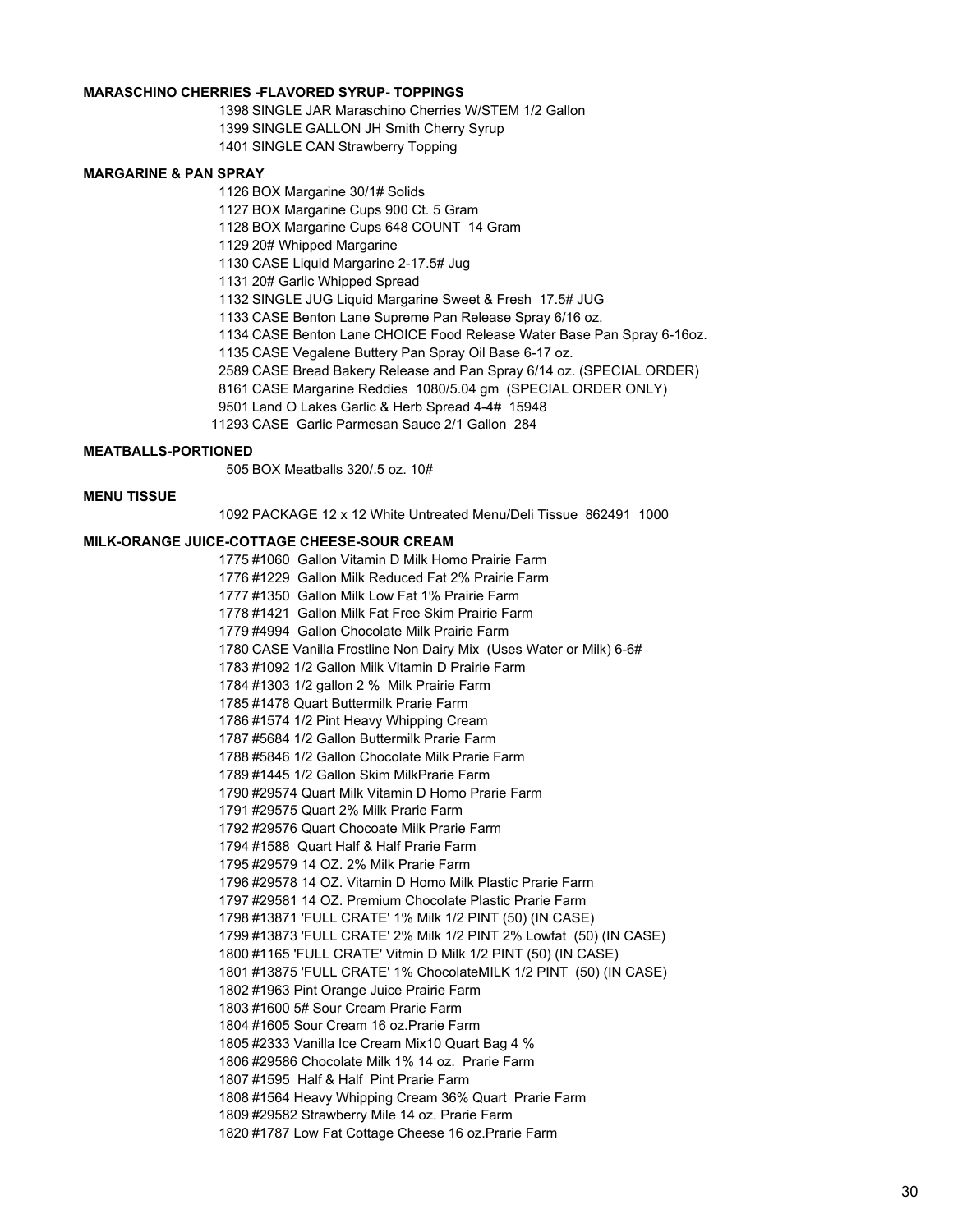#1952 Pure Orange Juice Gallon Prairie Farms #1999 Pure Orange Juice 1/2 Gallon Prairie Farm #20229 Lemonade Pints Prairie Farm #8087 Red Diamond SWEET Tea 1 Gallon Prairie Farm CASE Orange Juice Concentrate FROZEN 3-1 12-32 oz. #1977 Orange Juice 4 OZ. (75 IN CASE) Prairie Farm #8091 CASE Red Diamond SWEET Tea 12/16 oz. Prairie Farm #13713 CASE Red Diamont Tea with SPLENDA 12/16 oz. Prairie Farm BOX Daisy 1 OZ. Individual Sour Cream PACKETS 100 in #1719 Cottage Cheese 16 OZ. SMALL Curd Prairie Farm #1700 Cottage Cheese 24 0Z. SMALL Curd Prairie Farm #1669 Cottage Cheese 5# Bucket Prairie Farm #13712 Gallon Red Diamond Tea with Splenda Prairie Farm #1614 Sour Cream 8 oz. Prairie Farm #1638 French Onion Dip 8 oz. Prairie Farm #5404 'FULL CRATE' 1/2 Pint SKIM Milk (50 IN CASE) Prairie Farm #16208 Single Unit Butter Quarters 1# Prairie Farm #4832 Quart Lemon Drink Prairie Farm #14574 Can Whipped Topping 7 oz. Prairie Farm #4834 Quart Grape Drink Plastic Prairie Farm Holiday Custard Quart (SEASONAL)Prairie Farm Gallon #2098 Punch Prairie Farm(PRE-ORDER ONLY) Gallon #5558 Pink Lemonade Prairie Farm(PRE ORDER ONLY) Quart #5559 Pink Lemonade Drink Prairie Farm #4833 Quart Punch Drink Plastic Prairie Farm #4831 Quart Orange Drink Plastic Prarie Farm CASE Carnation Evaporated Milk 24/12 oz. (PRE ORDER ONLY) #25711 Veggie Ranch Dip 16 ounce Prairie Farm #1627 French Onion Dip 16 ounce Prairie Farm #8395 Red Diamond UNSWEET Tea Gallon Prairie Farm #2102 Gallon Grape Drink Prairie Farm (PRE-ORDER 1 WEEK) #1781 Lofat Cottage Cheese 24 oz. Prairie Farm #2335 Chocolate Ice Cream Mix Prairie Farm Milk Powdered Non Fat Instant Dry 25# (SPECIAL ORDER) #25025 1/2 Gallon Mocha Iced Coffee Prairie Farm #25025 1/2 Gallon Caramel Iced Coffee Prairie Farm #23356 Whole Buttermilk 1/2 Gallon Prairie Farm #15698 Egg Nog Quart (SEASONAL) Prairie Farm

# **MISCELLANEOUS**

 BOX Lids For 8 OZ. Plastic Bottles 12 IN CASE Copy Paper 10/500 8.5x11 CASE Gallon Jugs with Safety Lid 24 Ct.

 Pickleback Dill-icious Mixer 6-32 oz. CASE Quail Breast Kabob Appetizer Raw 18/4 oz. Overseas Paper Caps 100 Count Tablecraft Pump Kit (Fits 5 different Size Jars including Gallons)

#### **NAPKINS-PAPER**

 CASE Tallfold Dispenser Napkin MOR20500 7x13.5 10,000 CT. CASE Low Fold Dispenser Napkin 23010 or N130 12 x 5.5 24/333 CASE Dinner Napkin MOR 17X17 or VINTAGE 23200 1/4 FOLD 1 PLY 3000 ct CASE Luncheon Napkin MOR L12500 1Ply 13x13 6000CT CASE Nova White Bar Napkin 4000 or B85001 ply 10x10 1/4 Fold 8/500 in CASE Dinner Napkin NOVA 3000 or LAGOVO 1/8 Fold 15X17 2PLY 3000 in CASE Rapid (Express) Quick Napkin Dispenser Napkin 4500VN or #31313 6000 IN 1Ply SINGLE Box Red Napkin Rings 2000 IN SINGLE Box Green Napkin Rings 2000 IN SINGLE Box Burgandy Napkin Rings 2000 IN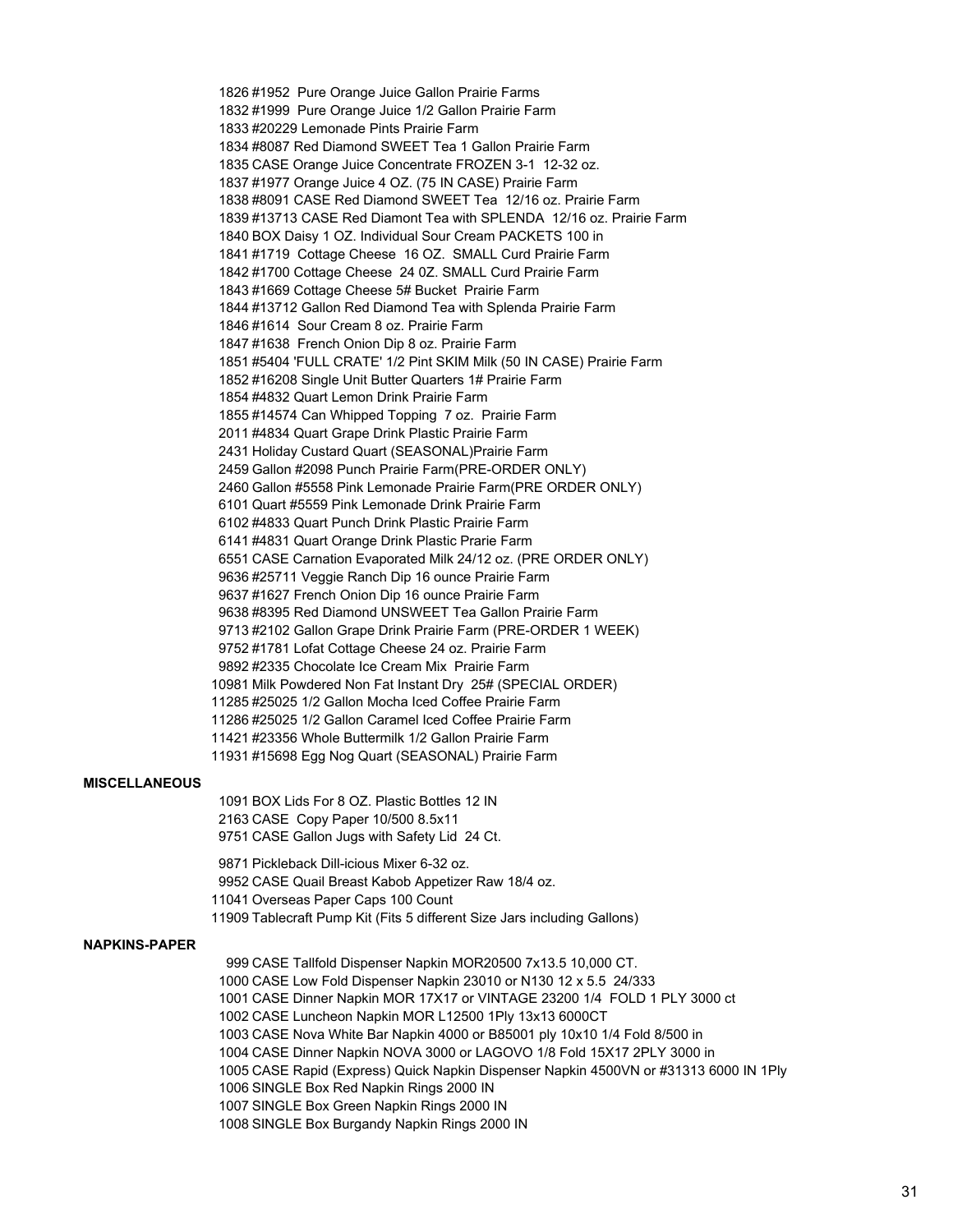C402 Cascades Interfold Napkin DIispenser Tabletop 1/EA (Special Order) SINGLE Box White Napkin Rings 2000 IN

#### **NOODLES & MACARONI**

 CASE Elbow Macaroni 20# CASE Fettuccine Noodles 20# CASE Spaghetti Noodles 20# CASE Dry Lasagna Noodles 10# CAS Egg Noodles 10# CASE Angel Hair Pasta 10-1 lb. CASE Penne Noodles 2/10# BOX Rotini-Spiral Pasta 2/10 Lb. (SPECIAL ORDER)

# **OIL - COOKING & SALAD-SOLID SHORTENING**

 Peanut Oil #35 4.63 Gallons Case 6/1 Gallon Peanut Oil SINGLE GALLON ONLY Gallon Vegetable & Salad Oil CLEAR Fryer Shortening OIL 35# 4.63 Gallons Canola Oil 35# 4.63 Gallons Solid BAKING Shortening 50# (SPECIAL ORDER) SINGLE GALLON ONLY Peanut Oil 50# Cube Shortening ALL PURPOSE VEGETABLE Soybean & Peanut Oil 35# 4.63 Gallons (PRE ORDER) 35# SILVER SOURCE Oil Soy Clear Liquid Pan & Grill Oil CASE 3-1 Gallon Ev Rich Oil Butter Alternative Olive Oil Extra Virgin 3 Ltr. (SPECIAL ORDER) SINGLE GALLON Oil/Butter Alternative (Ev Rich) Rice Oil 35# (PRE-ORDER ONLY)

#### **PADS FOR MEAT TRAYS**

 CASE Dri Loc Pads #50 4.75X7 2000 in CASE Meat Pads White 2000 CT Celluliner Meat & Dairy Case Pad/Liner 4PLY 30"X250' White

#### **PALLET WRAP**

 Single Roll Pallet Wrap 18/1500 Pallet Wrap 4/Rolls 18/1500

# **PANCAKE SYRUP & MIXES**

 Case Aunt Jemima Buttermilk COMPLETE Pancake Mix 6-5# CASE Krusteze Buttermilk Pancake Mix Complete 6/5# 90-5" CASE Log Cabin Sugar Free Pancake Syrup 12-12 oz. CASE Garden Club Pancake & Waffle Syrup 4-1GAL SINGLE GALLON Garden Club Pancake & Waffle Syrup Hospitality Buttermilk Pancake Mix 6/5# CASE Karo Light Corn Syrup 6/32 OZ. (SPECIAL ORDER)

#### **PAPER BAGS & DELI POUCH & RACK**

 BOX Deli Pouch 10X8 2K1050DL or DP10585 2000CT BOX Fold Over Popcorn Bags 8 INCH 1000 IN BUNDLE ONLY 2# Brown Bags 500 IN BUNDLE ONLY Brown Bags 8# 500 IN BUNDLE ONLY Bags White 16# 500 IN BUNDLE ONLY Bags White 12# 500 IN BUNDLE ONLY Brown Bags 16# 500 IN BUNDLE ONLY12 # Brown Bag 00 in SINGLE BOX Plain Double Opening Sandwich Bags #503 1000 IN SINGLE BOX Sandwich/French Fry Bags TOP OPENING #508 6 3/4 x 6 3/4 1000in BUNDLE ONLY 10# Brown Bag 500 IN Rack FOR Deli Bags BOX "ZIP' Pouch DELI BAG BLUE1-B 10 X 8 1000IN (RECLOSABLE) BOX KH-H647 or DP8585 Deli Pouch 8.5x8 2000 in (FOLD OVER)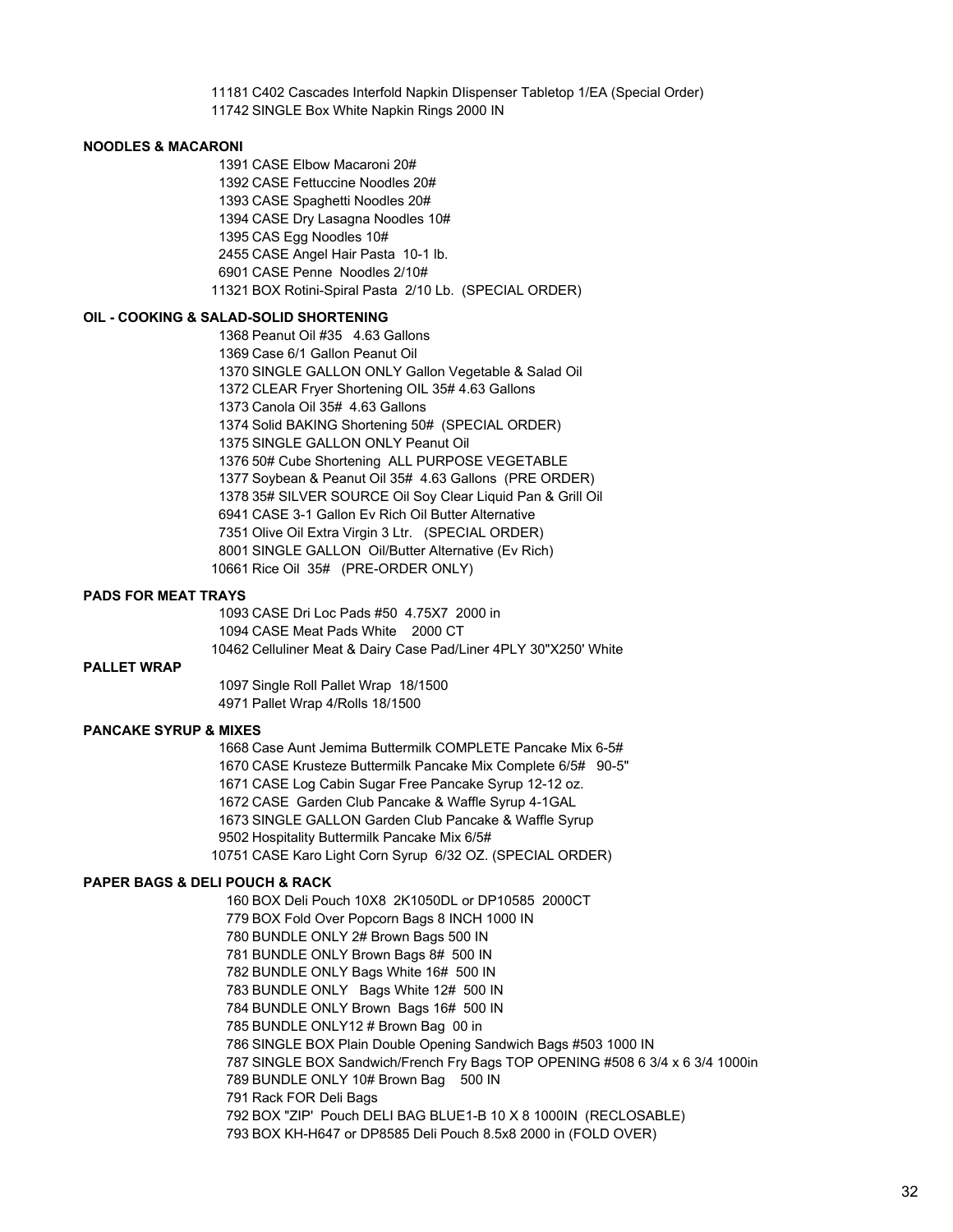BOX Ice Bags 10# 1000CT BOX 12X12 ICE BUCKET LINERS BLR121206 1000CT Bags-T White Plastic 'Thank You' 12/mic. 1/6 BL 1000ct Bags (LARGE) Brown Paper Grocery Bags 1/6 500IN 80076 PINT LIQUOR BAGS 500 IN BUNDLE QUART LIQUOR BAGS 500 IN BUNDLE 4# BROWN BAGS BUNDLE 500IN 20LB SHORT BROWN GROCERY BAGS 500 CT. BUNDLE ONLY White Bags 4# 500 BUNDLE ONLY White Bags 6# 500 BUNDLE ONLY Brown Bags 6# 500 BUNDLE ONLY White Bags 8# 500 51046 BOX A-8418H OR 10G-084018 Poultry Bags Heavy 8X4X18 Clear Plastic 1000CT BOX Produce Bags (SPECIAL ORDER) BOX Ziploc Quart Storage Bags 500ct BOX SZTL or Slide 2 Klose Red Slider Deli Bag Red 10X8 1000 IN BOX Ziploc 1 Gallon Freezer Bags 250 CT. BOX Produce Bags (SPECIAL ORDER) BOX Ziploc 1 Gallon Storage Bags 250ct BOX Ziploc 2 Gallon Freezer Bags 100ct BOX Ziploc 2 Gallon Storage Bags 100ct BUNDLE ONLY 2# White Paper Bags 500 BOX T-Sak Black Plastic Bags .5mil 1/6 BL 1000CT BOX RT14C26 Large 18X8X32 Gray Thank You T-Shirt Bag 450 Ct. BOX Single Serve Window Cookie Bag 300114 5X1.5X7 Grease Resistant 500 Ct. BOX Hefty 2.5 Gallon Storage Bag 9/12 CT. BOX PB040212 4X2X12 Poly Food Bag 1000 CT. BOX 5.5X4.75X16 1 MIL Poly Bag 1000/Ct. (Special Order) BOX White 3/16X3.5 Paper Twistem Ties 2000 Ct. BOX SZTL Clear Slider Deli Bag Clear 10X8 1000 Ct. BOX Ziploc Quart FREEZER Bags 300 Ct.

#### **PAPER ROLL- KOLD LOC - BROWN - WHITE**

 ROLL NL24 Freezer Paper HEAVY WEIGHT 24" ROLL NL18 Freezer Kold Loc Paper 18" KL 18 ROLL NL15 Freezer Kold Loc Paper 15" KL 15 ROLL Kraft Brown Wrapping Paper 24" Paper 15" White Butcher Paper 18" White Butcher Paper 12" White Butcher Green Steak Paper 9x12 1000 in Paper 30" White Butcher SINGLE BUP-18 Butcher Paper Dispenser 18" A500 1/ea

# **PASTRAMI**

 CASE Pastrami Turkey Butterball 4-2# RW PCS Pastrami Turkey Butterball 2#/RW PC. Eckrich Pepperoni Sticks Sandwich Size 3.5# R/W PC. Turkey Pastrami Butterball SLICED

### **PATTY PAPER**

 SINGLE BOX Patty Paper No Hole 5.5X 5.5 1000 in 512 SINGLE PACK W46 3-Hole 5-3/16X5-3/16 Patty Paper 1555 Ct.

### **PEANUT BUTTER**

 CASE Creamy Peanut Butter 6/5# Plastic SINGLE JAR Creamy Peanut Butter 5#

#### **PHILLY STEAK MEAT**

 BOX Advance Ribeye Beef-Philly EZE 40/4 oz.10# BOX Advance Chicken Eze 48-4 oz. 10#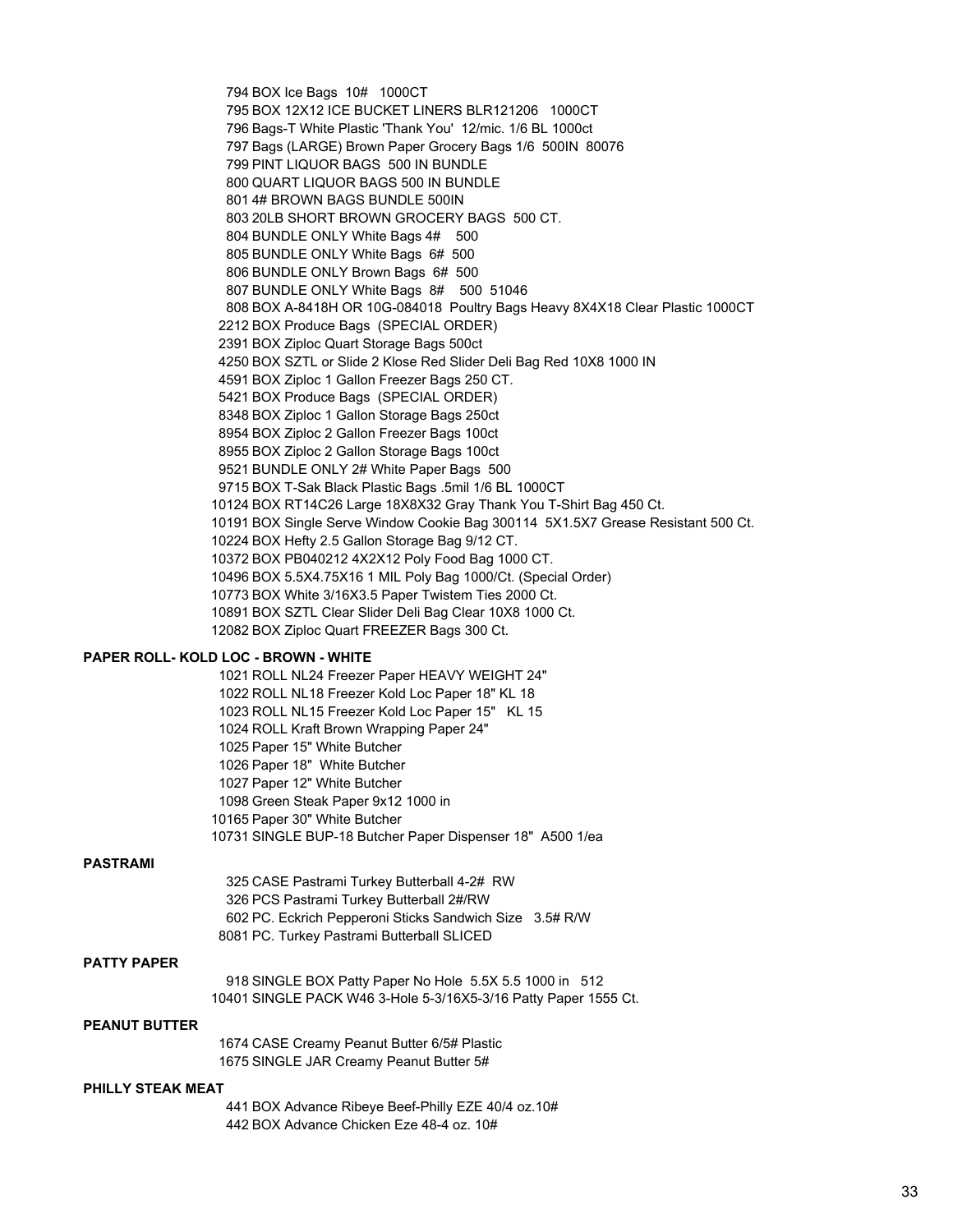BOX Beef Tasty Steak Philly EZE Marinated 40-4 oz. 10# BOX Original Philly Cheesesteak 60-2.5 oz. BOX Original Philadelphia Cheesesteak Beef Sandwich Sliced 40/4oz. M-4 30046

#### **PICANTE-SALSA & ENCHILADA SAUCE**

 CASE Pace Picante/Salsa Sauce 4-1 Gallon MILD SINGLE GALLON ONLY Pace Picante/Salsa Sauce 1 Gallon SINGLE JUG Old El Paso Enchilada Sauce 1 Gallon 170 SINGLE JUG Mild Taco Sauce Gallon CASE LaVictoria Thick & Chunky Salsa 4/1 Gallon CASE Red Gold Salsa Dipping Cup 84/3 oz.

#### **PICKLE-OLIVE-PEPPER LOAF**

BOX Eckrich PEPPER LOAF 3/3.67# R/W (SOLD IN BOXES ONLY)

PIECE ONLY Eckrich Pickle & Pimento Loaf 3# R/W

BOX Eckrich Pickle & Pimento Loaf 3-3# /RW

BOX Kretschmar Olive Loaf 8# R/W

BOX Kretschmar or KG Pickle & Pimento Loaf 2-3.5# R/W

BOX Eckrich Jalapeno Loaf 2-4.75# /RW

BOX KretschmarPepper Loaf 6/RW MO=

PC Kretschmar P & P Loaf SLICED 2-3.5#

# **PICKLES**

 SINGLE GALLON Sliced Banana Peppers SINGLE GALLON Sweet Relish CASE Sweet relish 4-1 Gallon SINGLE GALLON Sliced Dill Pickles CASE Sliced Dill Pickles 4-1 Gallon SINGLE GALLON Whole Dill Pickles Dil Pickles Sliced 5 Gallon 3000ct SINGLE GALLON ONLY Bay Valley Dill Pickle SPEARS CASE Bay Valley Dill Pickle SPEARS SINGLE GALLON Whole Pepperoncini Pepers SINGLE GALLON Cajun Chef Spicy Green Tomatoes CASE Cajun Chef Spicy Green Tomatoes 4/1 Gallon CASE Whole Pepperoncini Peppers 4/1 Gallon Kaiser Pickle Spears 5 Gallon (WHITE LID) CASE Van Holten's DILL Pickle in a Pouch IND 12IN 612DS

### **PIES-PIE SHELLS-GRAHAM CRACKER PIE SHELLS**

CASE 9" Frozen Unbaked Pie Shell BULK 20 in

CASE Graham Cracker Crust P9 24 Count

CASE Puff Pastry 5x5 120-2 oz. 15 lb.

CASE Chef Pierre Cherry Pie (Unbaked) 10 " 6-46 oz.

CASE Chef Pierre Apple Pie (Pre-Baked) 10" 6-48 oz.

CASE Chef Pierre Chocolate Cream Pie 10" 6-27 oz.

CASE Chef Pierre Coconut Cream Pie 10" 6-27 oz.

CASE Chef Pierre Lemon Meringue Pie 10" 6-2.25 lb.

CASE Chef Pierre Peach Pie (Unbaked) 10" 6-46 oz.

CASE Chef Pierre Pecan Pie (Pre-Baked) 10" 6-2.25 lb.

CASE Chef Pierre HI Cherry Pie (Unbaked) 10" 6-2.937 lb.

CASE Chef Pierre Pumpkin Pie (Unbaked) 10" 6-2.875 lb.

CASE Chef Pierre Variety Pack 4-10 Inch Banana, Chocolate, Coconut, Cookies & Cream

#### **PIZZAS-PREMADE AND PIZZA SUPPLIES**

CASE Turkey Pepperoni Pizza Whole Grain 96-4.56 oz. #12656 (SPECIAL ORDER)

CASE Cheese Whole Grain Pizza 96-4.56 oz. #12655 (SPECIAL ORDER)

CASE Tony Pepperoni Pizza 5-Inch 24-5.57 oz.

CASE Max 4X6 Sausage Pizza 96-4.56 {SCHOOL}

CASE Pepperoni Pizza Puffs 48/ 6 oz.

CASE The Max Pizza Pepperoni Stuffed Crust 72-4.87 oz.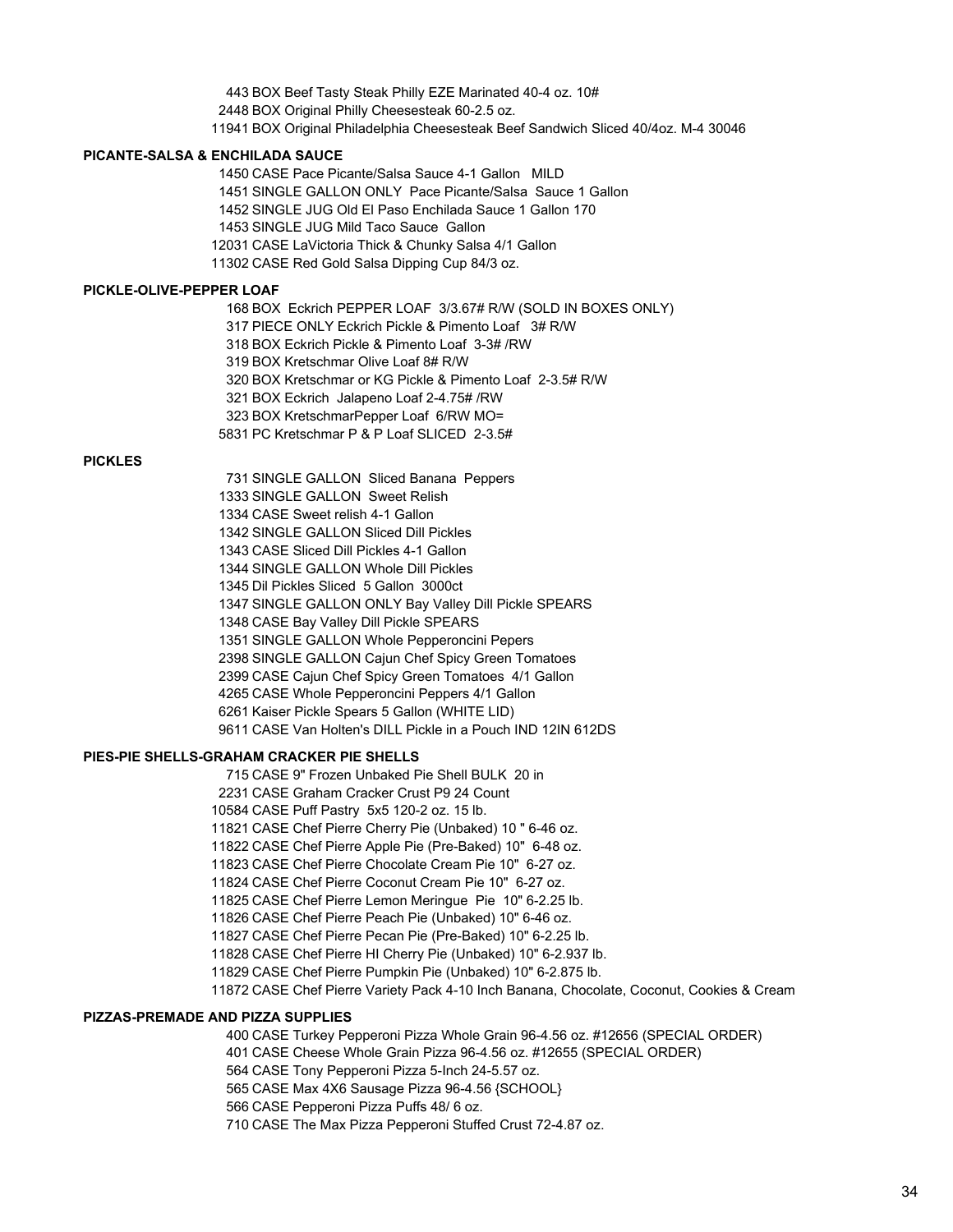CASE Cheese Pizza 96/4,65 4X6 (SCHOOL) CASE Max Pepperoni Whole Grain 4X6 Pizza CN 96/4.67 CASE Stuffed Crust Whole Grain Sausage Pizza 72-4.95 oz. 2409 SINGLE 12" PIZZA TJ"S TRIPLE CHEESE SINGLE 12" PIZZA TJ'S BEEF&BACON PROVOLONE CHEESE SINGLE 12" PIZZA TJ'S PEPPERONI MOZZARELLA CHEESE SINGLE 12" PIZZA TJ'S LOTSA MEAT MOZZARELLA CHEESE SINGLE 12" PIZZA TJ'S SUPREME MOZZARELLA CHEESE SINGLE 12" PIZZA TJ'S SAUSAGE&PEPPERONI MOZZARELLA CHEESE SINGLE 12" PIZZA TJ'S BUFFALO CHICKEN SINGLE 12" PIZZA BREAKFAST SAUSAGE BACON EGG CHEESE BOX Iltaco Taco Puffs 16# CASE Richs Raised Edge Pizza Crust 14" 12-19 oz. CASE Whole Stuffed Queen Green Olives 4/1 Gallon SINGLE CAN Sliced Black Olives SINGLE CAN Sliced Mushrooms BOX 10# Bacon Crumbles 3/8" 2/5# Pizza BOX 10# Pork Topping 2/5# Pizza BOX 10# Beef Topping2/5# Pizza BOX 2/5 Hormel or Bonici Sliced Pepperoni Pizza Topping CASE Sliced Banana Peppers 4-1 Gallon Box Italian Sausage Crumble Topping for Pizza 10# 1 CASE Sliced Jalapeno Peppers 4-1 Gallon Jars CASE 6/10 Sli Mushrooms CASE 6/10 Sli Black Olives SINGLE GALLON Sliced Jalapeno Peppers BOX14 Inch Pizza Circles BOX 14 Inch Pizza Boxes 50 Count BOX 12 Inch Pizza Boxes 50 Count BOX 16 inch Pizza Boxes 50 Count BOX Pizza Slice Bag 1000 Count CASE 12 Inch Pizza Circles100 Count CASE Cake/Pizza Circles Non Coated16 INCH 125 IN Pizza Peel Aluminum Wood Handle 12X14 36" OVERALL CASE Pizza Sauce Fully Prepared Full Red 6/10 CASE Bag For Pizza Slices 1000 IN RICHS 12" Extra Thin Par Baked Pizza Crust 40/5oz {46106} RICHS 16'' Extra Thin Par Baked Pizza Crust 40/9oz {00879} Pizza Boxes 8 inch 50 ct. CASE Red Gold Pizza Sauce/With Basil 6/10 SINGLE Gallon Pitted Olives (NOT STUFFED) CASE Richs 12" Raised Edge Par Baked Pizza Crust 20/13.5oz SINGLE GALLON Stuffed Queen Olives 100-110 ct. CASE PizzaOil Sauce 6/10 (SPECIAL ORDER ONLY) Pizza Boxes 10" 50CT CASE Rich's Pizza Dough Pre Sheeted 20/16" CASE Arrezzio Pizza Dough Ball Individually Wrapped 20/23 oz.

### **PIZZA STICKS**

CASE Pepperoni Pizza Sticks 48-3 OZ.

#### **PIZZA SUPPLIES**

 CASE Whole Queen Green Olives 4/1 Gallon SINGLE CAN Sliced Black Olives SINGLE CAN Sliced Mushrooms BOX 10# Bonici Bacon Crumbles 3/8" Pizza Topping BOX 10# Pork Topping 2/5# Pizza Topping BOX 10# Beef Topping2/5# Pizza Topping BOX 2/5 Hormel or Bonici Sliced Pepperoni Pizza Topping CASE Banana Peppers Sliced 4/1 Gallon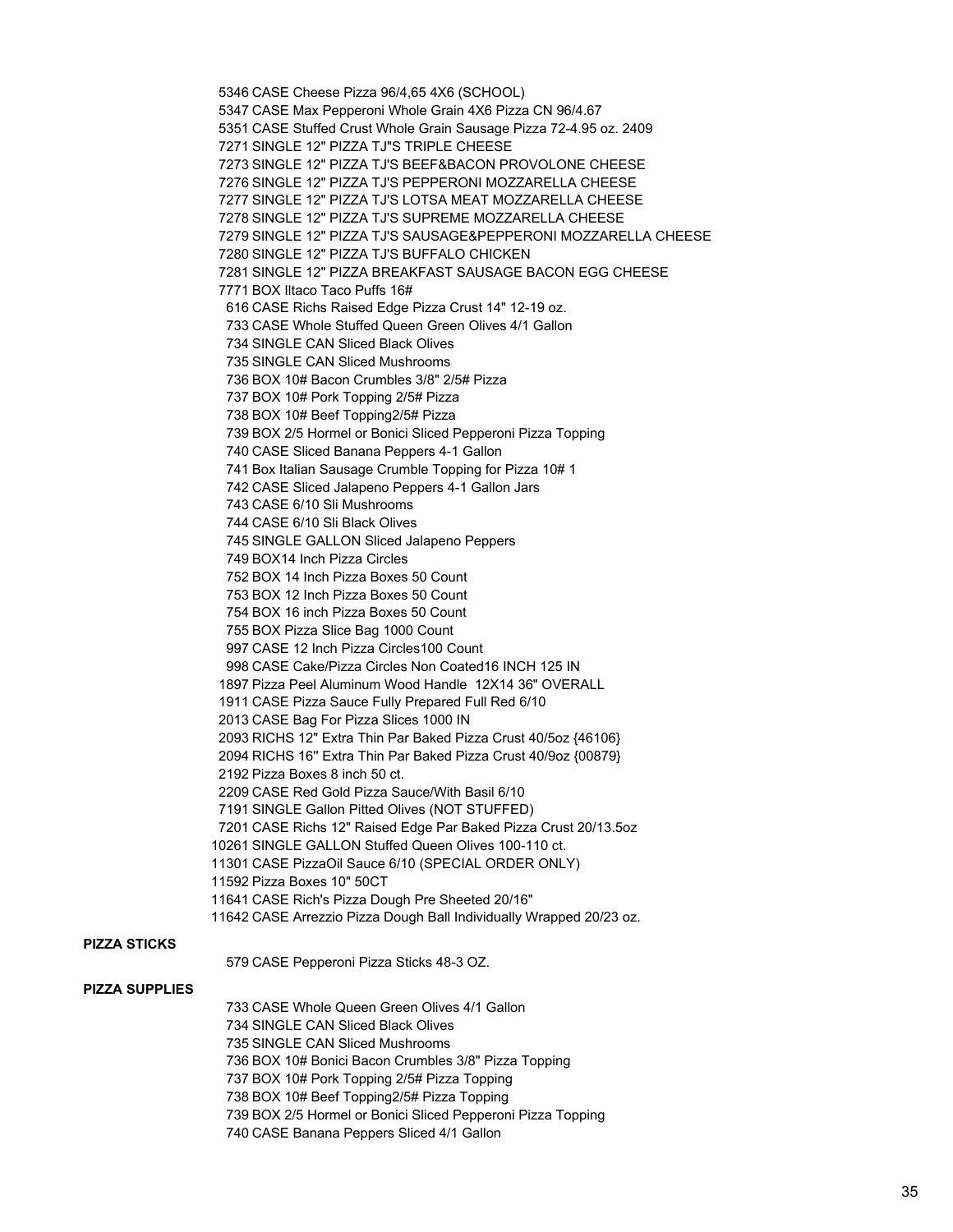Box Italian Sausage Crumble Topping for Pizza 10# CASE Sliced Jalapeno Peppers 4-1 Gallon Jars CASE 6/10 Sli Mushrooms CASE 6/10 Sli Black Olives SINGLE GALLON Sliced Jalapeno Peppers BOX 14 Inch Pizza Circles BOX 14 Inch Pizza Boxes 50 Count BOX 12 Inch Pizza Boxes 50 Count BOX 16 inch Pizza Boxes 50 Count BOX Pizza Slice Bag 1000 IN CASE 12 Inch Pizza Circles 100 CT. CASE Cake/Pizza Circles Non Coated 16 Inch 125 Count Pizza Peel Wood Handle 12X14 36" Overall CASE Pizza Sauce Fully Prepared Full Red 6/10 CASEBag for Pizza Slices 1000 Count RICHS 12" Extra Thin Par Baked Pizza Crust {46106} 40/5oz RICHS 16'' Extra Thin Par Baked Pizza Crust {00879} 40/9oz Pizza Boxes 8 inch 50 ct. CASE Red Gold Pizza Sauce with Basil 6/10 SINGLE Gallon Pitted Olives (NOT STUFFED) CASE Richs 12" Raised Edge Parbaked Pizza Crust 20/13.5oz SINGLE GALLON Stuffed Queen Olives 100-110 ct. CASE Pizzaoil Sauce 6/10 (SPECIAL ORDER ONLY) PIZZA BOXES 10" 50 Count

# **PLATES**

 CASE Chinet #21204 VESTRY 3-Compartment Plate 10 1/4" 4/125 Count CASE Dart Foam Plate 6" GNP80600 6101 1000 Count CASE Darnel Foam Plates 9" 1-Compartment 9101 OR GNP80900 500 Count CASE Darnel Foam Plate 10" 1-Compartment GN81000 500 Count CASE Darnel Foam Plate 10.25" 3-Compartment GNP81300 500 Count CASE Darnel Foam Plate 9" 3 -Compartment GPN 83900 500 Count CASE White 9" Paper Plates E30300 1200 Count CASE Laminated 10" White Foam Plate 3-Compartment LAM13 or RS10CY 500 Count CASE Platter Oval Vesper #21257 or EPL-16-2 9.75X12.5 4/125 Count CASE LAM10 or DART Laminated White Foam Plate 1-Compartment 10" 10PWQR 500 Count CASE E30200 White Paper Plates 6" 1,000 Count CASE Gen Pak LAM06 Laminated White Foam Plate 6" 1000 Count

# **POPCORN AND POPCORN SUPPLIES**

 Butter Popcorn ACTII Microwave 30 Count BOX Mini Max Popcorn Kits 36/8 OZ (Oil and Popcorn) CASE Jug Popcorn Oil Pop All Liquid 2-17.5 LB. CASE Peters Movie Time Butter Popcorn Topping 1-4 Gallon 50# Bag Popcorn BOX Popcorn Boxes 4-3/8X2X7 JGC2E 500 Count BOX Popcorn Tub 32oz. VL32 10/50 Count BOX Popcorn Tub 5# VP85 150 Count CASE Flavocal Butter Flavor Popcorn Salt 12/35 Oz. CASE Butter Pan & Grill Oil 4-1 Gallon

#### **PORK**

- CASE Whole Pork Loin Bone In 4 Pieces 80# R/W
- PCS Boston Butt 10# R/W
- PC. Boston Butt 9# R/W " B O N E D"
- CASE Whole Pork Boston Butts 8 in 70/80#/RW
- BOX Boston Butts (Cut Whole Boston Butts End to End (Pork Steak) Send Trim & Ends) R/W
- CASE "BONED" Pork Boston Butts 75# R/W
- CASE Square Cut Boston Butts 75# R/W (SPECIAL ORDER)
- Pounds Cubed Pork Cutlets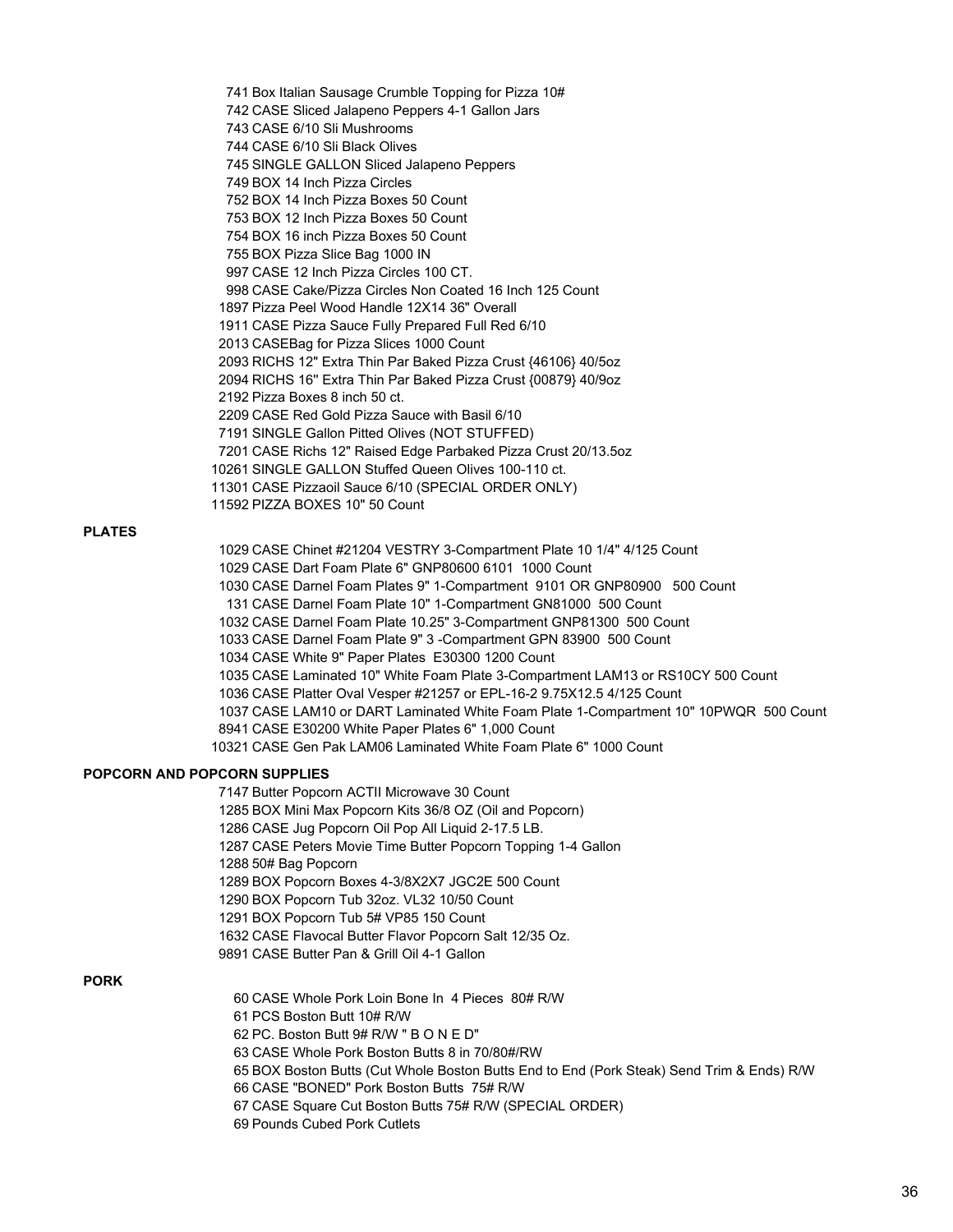Tray Pork Steaks

Pieces Center Cut Pork Steal

Pounds Center Cut Pork Steak

Pounds of Country Style Ribs

BOX 2 1/4# UP Loin Back Pork Ribs 13 SIDES 35#R/W

Pieces of Pork Boston Butts Sliced R/W 8 lb. (Sliced Whole Boston Butt End to End & Send Trim & Ends)

BOX Skinned 4/Down Ribs Pork 40# R/W

CASE Pork Ribs 4/Down 3-3 Pack 40 #/RW #20530

Package {3} Sides Pork Ribs 4#/DN RW

PC. Bone in Pork Fresh Ham 24# R/W

PC. Fresh Ham Skin Removed 22# R/W

PC. Boned & Rolled Pork Fresh Hams 10#/RW

Tray Pork Chops Center Cut

CASE Pork Chitterlings 60# (PRE ORDER 3 WEEKS)

PC. Pork Loin Bone In Whole Sliced 17/20# R/W

PC. Center Cut Bone In Pork Loin Sliced 12/15# R/W

PC. Center Cut Pork Chopst R/W

BOX Pork Brisket Bones R/W 44#

PC. Boneless Pork Loin Frozen Sliced 7#R/W

POUNDS Center Cut Pork Chops

BOX Boneless Pork Loin Frozen 54# R/W (6 in Box)

PCS. Boneless Pork Loin Frozen 9# R/W

Pounds Pork Trimmings

CASE Bone & Rolled Fresh Hams R/W (3 IN CASE)

CASE Pork Tenderloins 35# R/W (PRE-ORDER ONLY)

CASE Center Cut Pork Loins 4/12# R/W

CASE Williams Pork Ribs 15# (MUST BE PRE-ORDERED)

POUNDS Ground Pork

SINGLE PACK Pork Loin Back Ribs 2 1/4# UP

CASE Pork Snouts 30# (SPECIAL PRE-ORDER)

# **POTATOES-INSTANT**

CASE Idahoan Augratin Potatoes 12-20.35 OZ. 268 1/2 Cup Servings per case

CASE Scalloped Potatoes Dehydrated 6-2.54 LB BAGS

CASE Excel Potato Pearls 12/28 OZ. 40-1/2 CUP

Colonel Jims Double Butter Mashed Potato Mix 20# 161-3

CASE Cartons Idahoan Real Premium Mashed Potatoes 6/3.25# 65-1/2 Cup Servings

SINGLE CAN Basic American Foods Complete Instant Potato Granules 97-1/2 Cup Servings 5.5#

CASE Basic American Foods Complete Instant Potato Granules 97- 1/2 Cup Servings 6/5.5#

CASE Krispy Krunchy Instant Mashed Potato 24/7.82 oz. 7011153 (Christian Community Only)

# **PRETZELS-SOFT**

CASE Baked Soft Pretzels 50/5.5 oz.

# **PRODUCE-FRESH**

 CASE Celery 30 CT. Sleeved BOX Baby Carrots Whole Peeled 30/1#

BOX Cucumbers 24 CT.

BOX Lemons 165 Ct.

1/2 CASE Head Lettuce Cello Wrapped 12 CT.

BOX Green Onions 48 bunches

BAG Onions Medium Yellow 50#

BAG JUMBO Yellow Onions 50#

SINGLE Head Lettuce

Russett (White) Potatoes 10/5# Idaho

SINGLE Lemons

BOX Potatoes Bakers 50 ct.

BOX Potatoes Bakers 80 ct.

BOX Potatoes Bakers 70 ct.

BOX Radishes Cello Bags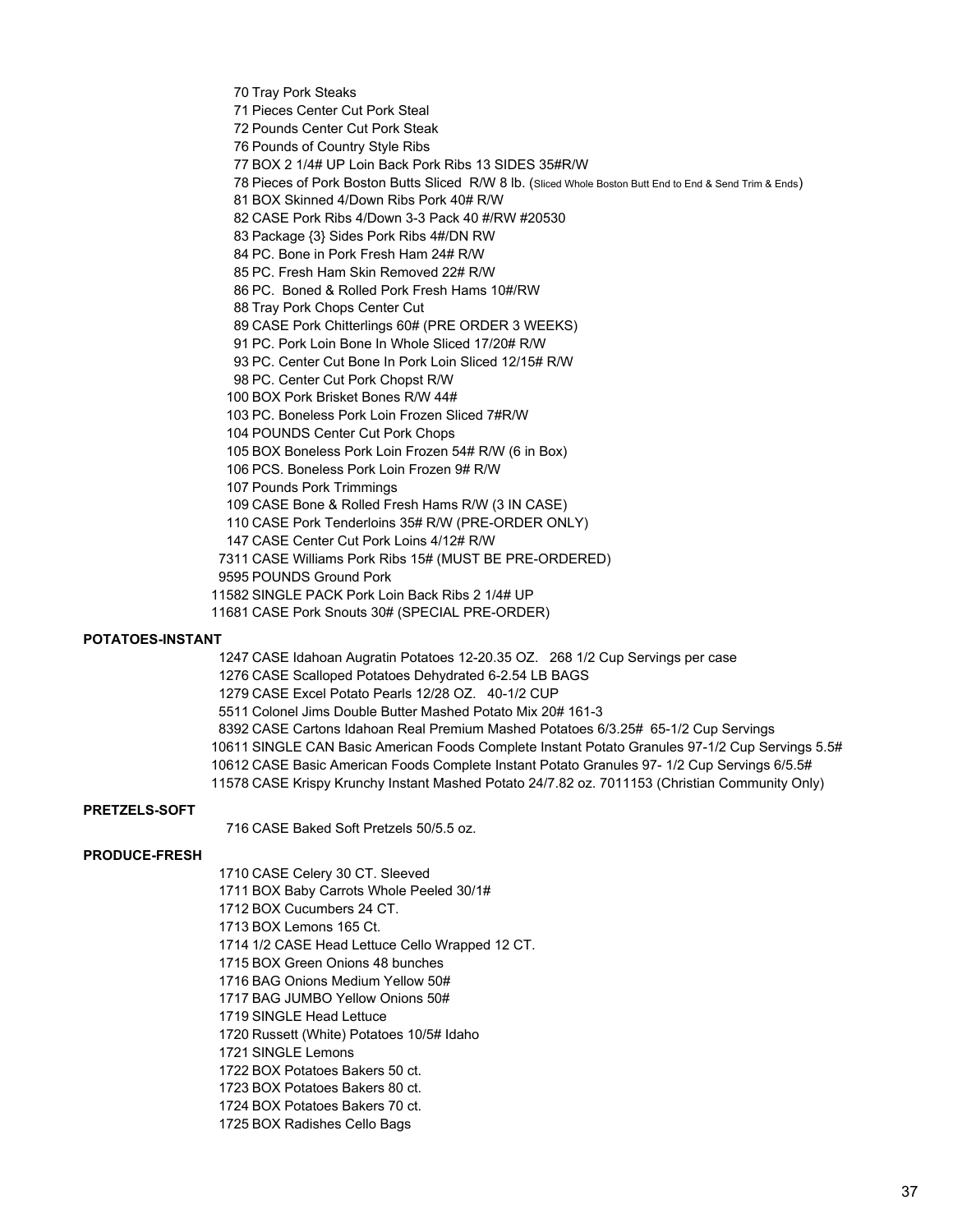CASE 4/5# Salad Mix (Lettuce) BOX Red Delicious Apples 128 ct. BOX Golden Delicious Apples 88 ct. BALE Red Potatoes10/5# BOX Apples-Red Delicious X Fancy Washington 88 ct. CASE Coleslaw Mix with Cabbage Carrots 4-5# BOX Fresh Broccoli 14 ct California BOX Whole Green Bell Peppers LARGE 35/40 in BAG Red Head Cabbage 50# BOX Green Head Cabbage 50 # Cantaloupe 9 Count BOX Vidalia Sweet Onions (SUBJECT TO AVAILABILITY) BAG Onions Jumbo White 50# Russet Potatoes 5/10# BOX Oranges 88 ct. Fancy BOX Potatoes Bakers 100 ct. (PRE-ORDER ONLY) LUG Grapes Green 18#/lug LUG Grapes Red Seedless California 18#/lug BOX Green Leaf Lettuce 24 ct. BAG 25# Red Onion (PRE-ORDER ONLY) BAG Sweet Onion 40# BOX Cauliflower Fresh 12 Ct. Flat of Fresh Pineapple 6/7 Ct. BOX Romaine 80/20 BLEND SALAD MIX 4/5# (PRE-ORDER ONLY) BOX Potatoes Bakers 60 Ct. (PRE-ORDER ONLY) BOX Tomatoes Grape or Cherry 12/1 Pint BOX Tomatoes Roma 20# BOX Tomatoes 6 X 6 25# BOX Red/Yellow Bell Peppers 15# BOX Grapefruit 36 Ct. BOX of Strawbberries 8-1# Box Romaine Head Lettuce 24 Ct. 5/10# Red Potatoes BOX Bananas 40# 25# Salted Peanuts in Shell CASE Shredded Lettuce 4/5# SINGLE Green Bell Peppers Box Limes 48 Ct. Sweet Potatoes 40# Colossal Onion 50# CASE Golden Delicious Apples 100 Ct. BOX Fresh Zucchini Squash 20# BOX Bulk Red Potatoes 50# CASE Iceberg Head Lettuce Wrapped 24 Ct. BOX Fresh Sliced Mushrooms 12-8 OZ. CASE Fresh Spinach 12/10 oz. Heads of Green Cabbbage by the Pound BOX 25# Cajun Peanuts in Shell (PRE-ORDER) BOX 25# Raw Peanuts in Shell (PRE-ORDER) BOX 25# Roasted Peanuts (PRE-ORDER) BAG of Fresh Beets BOX Fresh Kale (PRE-ORDER) Box Fresh Jalapeno Peppers (PRE-ORDER) BOX Fresh Collard Greens (PRE-ORDER) BOX Fresh Red Pears (PRE-ORDER) BOX Gala Apples 88 Ct. (PRE-ORDER) Pounds of Tomatoes BOX Granny Smith Apples 88 CT. BOX "B SIZE" Red Potatoes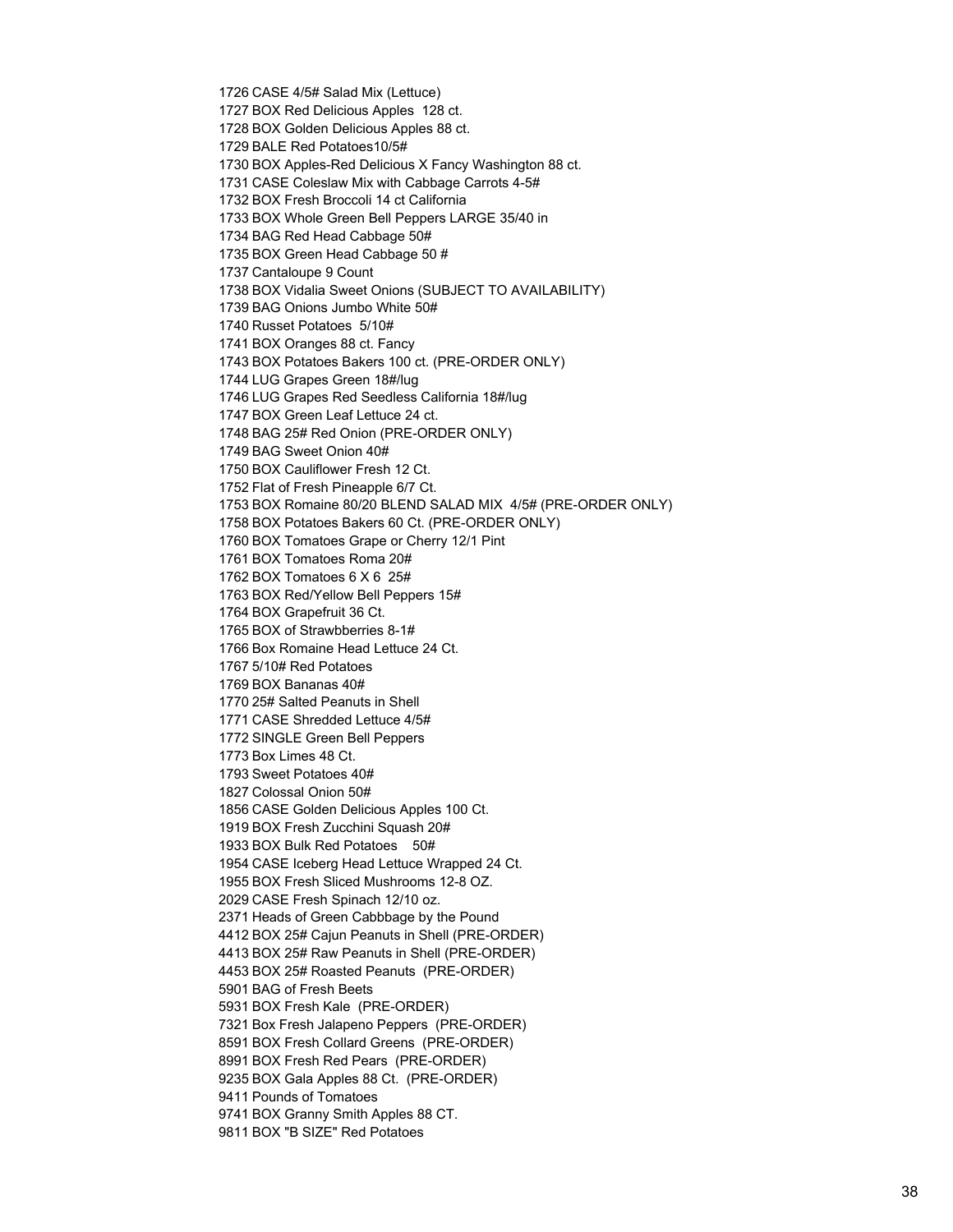Garlic Whole Peeled 5# 3# Bag Yellow Onions BOX Potatoes Bakers 90 ct. SINGLE BAG Coleslaw Mix 5# (PRE-ORDER) SINGLE BAG Salad Mix 5# (PRE-ORDER) BOX Spring Mix 3# (PRE-ORDER) Bale of Fresh Carrots BOX Fresh Ear Corn BiColor

BOX Fresh Sliced Mushrooms 2/5# Buckets

#### **PUDDINGS IN CANS**

 SINGLE CAN Advance Chocolate Pudding #10 SINGLE CAN Advance Banana Pudding #10 SINGLE CAN Advance Vanilla Pudding #10 CASE Advance Chocolate Pudding 6/#10 CASE Advance Vanilla Pudding 6/#10 CASE Advance Banana Pudding 6/#10 CASE Lemon Pudding 6/#10 SINGLE CAN Lemon Pudding CASE Butterscotch Pudding 6/#10 SINGLE CAN Butterscotch Pudding #10 CASE Instant Chocolate Pudding 12-24 oz. CASE Instant Vanilla Pudding 12-24 oz.

### **RICE**

BAG Long Grain White Rice Parboiled 25#

### **ROAST BEEF-POT ROAST**

 CASE Roast Beef Armour Cap Off 2-8# R/W PC Roast Beef Armour Cap Off 8# R/W CASE Kretschmar Roast Beef 2/8# R/W PC Kretschmar Roast Beef 8# R/W PC Kretschmar Roast Beef "SLICED" 8# R/W PC Morrell Precooked Pot Roast 17# R/W PC Armour Roast Beef Sliced 9# R/W

# **ROLLS & MINI LOAF & PANCAKES**

CASE Pillsbury Cinnamon Roll Twirls RTB 5 oz. 100 Count

CASE Conestoga Ranch Roll 256-2.25 oz. Prood & Bake

CASE Bridgeford Parkerhouse Rolls 240-1 oz

CS Rich's Homestyle Donuts 72-2.5 oz

CASE Aunt Jemima Frozen Buttermilk Pancakes 3571 144 in (PRE-ORDER)

BOX Bridgford Sweet Yeast Steakhouse Roll Dough 150 ct.

CASE Kellogs Eggo Whole Grain Waffles 18-8 pack

Case Sister Wheat Yeast Dinner Rolls Par Baked 90-2 oz.

CASE Unfilled Yeast Donut Holes 384-.475 oz.

CASE Sister Dinner Rolls Par Baked 120/1.5 oz.

#### **SALADS POTATO- CHICKEN -TUNA**

5# ONLY Bucket Quality CHICKEN Salad

CASE Quality Chicken Salad 2-5#

5# ONLY Bucket Quality Tuna Salad

CASE Quality Tuna Salad 2-5#

CASE Coleslaw 2/11# BUCKET (PRE-ORDER)

5# ONLY Bucket Pimento Spread (PRE-ORDER)

CASE Pimento Spread 2/5# (PRE-ORDER)

11# Bucket Cole Slaw (PRE-ORDER)

CASE 2/12# Loaded Baked PotatoSalad 2/12# (PRE-ORDER)

SINGLE BUCKET Macaroni Salad 12# (PRE ORDER)

BUCKET St. Clair Deviled Egg Potato Salad 12# (PRE-ORDER)

BUCKET ST. CLAIR MUSTARD POTATO SALAD 12#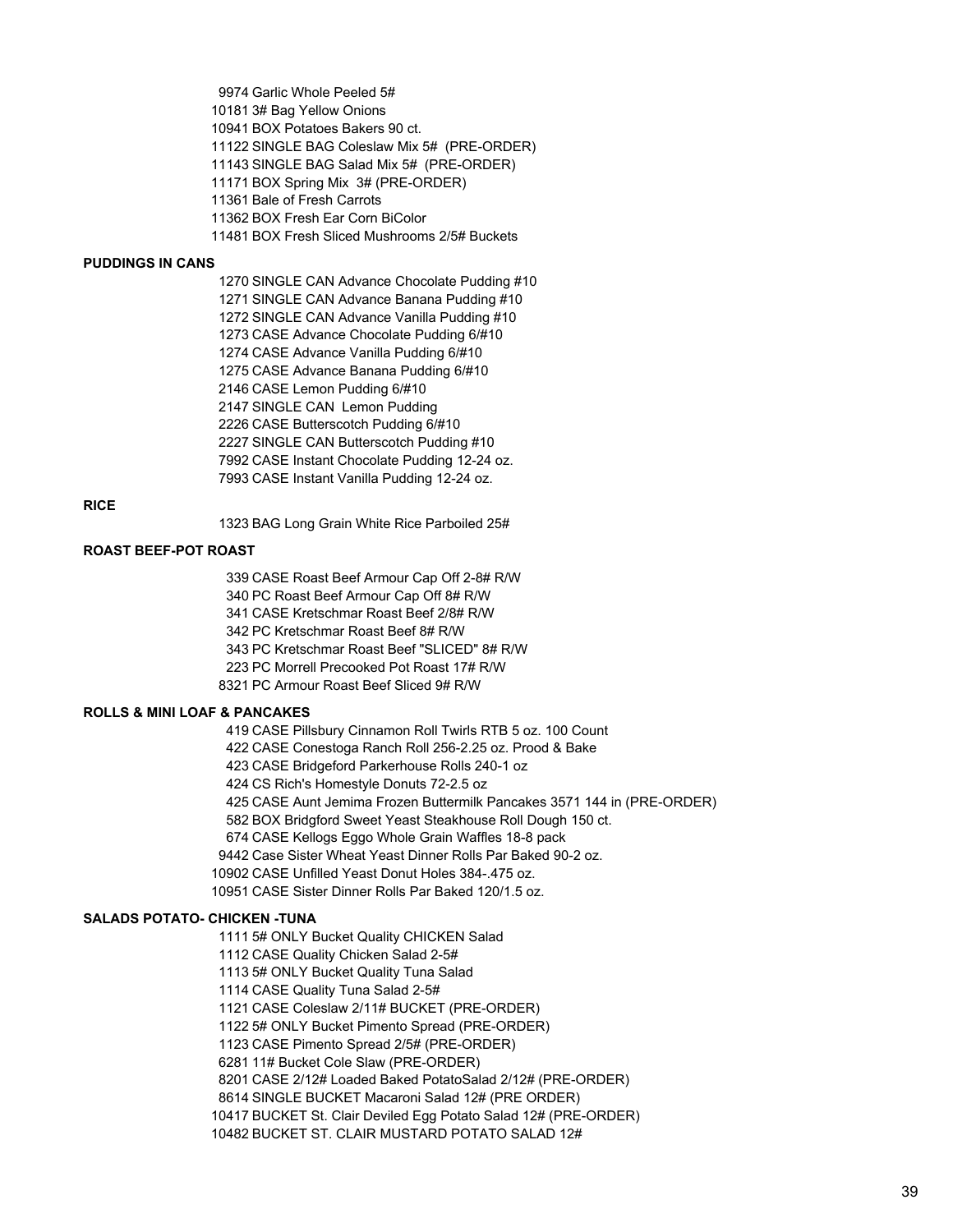#### **SALAMI -HARD SALAMI-BEER SALAMI**

 CASE Kretschmar Hard Salami 4/4# R/W PC. Kretschmar Hard Salami 6# R/W PC. Kretschmar Cotto Salami 4# R/W CASE Sheboygan Summer Sausage 12/9oz Display SINGLE Sheboygan Summer Sausage

#### **SALT & PEPPER**

 5# Black Pepper Find Grind 25# Bag Table Salt BOX Table Salt Rounds 24/26 OZ. Boxes CASE Salt Shaker/Almond 48/1.4 OZ. (FOR TABLE) CASE Pepper Shaker 48/1.5 OZ. Gray (FOR TABLE) SINGLE Table Top Disposable Salt Shaker 1.4 oz. SINGLE Table Top Disposable Pepper Shaker 1.5 oz.

# **SANDWICHES**

 BOX BIG AZ 1576 Twin Chili Dog W/Cheese 8-8.5 oz. BOX Lettieris Sausage Egg & Cheese Croissant 12/5.15oz CASE BIG AZ 1443-10 Charbroiled w/cheese Beef Burger 10-8.9 oz. CASE BIG AZ 1734 BBQ RackO-Ribs Sandwich 8-8.60 oz. CASE BIG AZ 1074 Ultimate Omelette Biscuit 12/9.75 oz. CASE BIG AZ 1444 Country Fried Chicken Sandwich W/Cheese 8-9.2 oz. CASE BIG AZ 1438 Angus Char Burger W/Cheese 12-8.51 oz. CASE BIG AZ 1470-10 Bacon Addict Cheeseburger 10/9.35 oz. CASE BIG AZ 0605-10 Kickin Jalapeno Cheeseburger 10/9.7 oz CASE BIG AZ 0622 Spicy Chicken Sandwich W/Cheese W/Cheese 8in CASE Hot & Ready Bacon Egg Cheese Biscuit 12/5.6 oz. CASE Hot & Ready Ham Egg Cheese Croissant 12/4.1 oz. CASE Hot & Ready Sausage Egg Cheese Biscuit 12/6.4 oz. CASE Hot & Ready Breaded Chicken Biscuit 12/5.7 oz. CASE Hot & Ready Sajusage Egg Croissants 12/5.1oz CASE BIG AZ Chicken Bacon Club Sandwichh 8-8.75oz 1478 BOX Cheeseburger Sriracha 1-40 each 2428

 CASE Big AZ Rack O Ribs BBQ Pork Rib Sandwich 8-8.6 oz. 090 (SPECIAL ORDER) CASE Big Az Twin Chili Dogs with Cheese 8-8.5 oz. 576 (SPECIAL ORDER) CASE BIG AZ Country Fried Chicken Sandwich 1 8/9.2 oz

#### **SANDWICH WRAP**

 BOX Sandwich Foil 6 3/4 x 6.5 #7354 1000 in SINGLE PACKAGE W66 Laminated Foil Sand Wrap 14 x 10 3/4 PER 500 CT FULL CASE W66 Laminated Foil Sandwich Wrap 14 x 10 3/4 5/500 CS SINGLE PACKAGE W67 Plain Laminated Foil Wrap 9X12 500 CT FULL CASE W67 Plain Laminated Foil Wrap 9 x 12 2500 CT SINGLE PACKAGE "CHEESEBURGER'' Foil Wrap 14x10 3/4 500 CT SINGLE BOX Pop Up Foil Sheets 12 X 10.75 Pop 500 CT FULL CASE Pop Up Foil Sheets 12X10.75 6-500CT SINGLE PKG 1616 Green Checked Sandwich Wrap 1000 CT SINGLE PKG 1618 Red Checked Sandwich Wrap 1000 CT CASE Ziploc Sandwich Bags 500 CT. CS French Fry Bags 607 (PRINTED) 5 1/2-1-8 2000 CT ELKAY HD07 or AEP 2SA650 Clear Sandwich Bag 2000 CT SINGLE BOX 204-P Eggroll Bag 6.75x3x1.75 GLASSINE 1000 CT CASE Wax Deli Wrap 18X18 MCD8224 2000 CT SINGLE PACKAGE FP1212 or 7B6 12x12 Newsprint Dry Wax Paper 1000 CT

#### **SAUSAGE ROLLS & PATTIES & SEASONING**

 BOX Bryan Cocktail Smokies 4-2.5# (SPECIAL ORDER) BOX Williams Whole Hog Sausage Patties 1.5 oz. 2.9" 12# 99081WSJ BOX Williams Whole Hog Precooked Sausage Patties 2 oz. 3" 12# 98806WSJ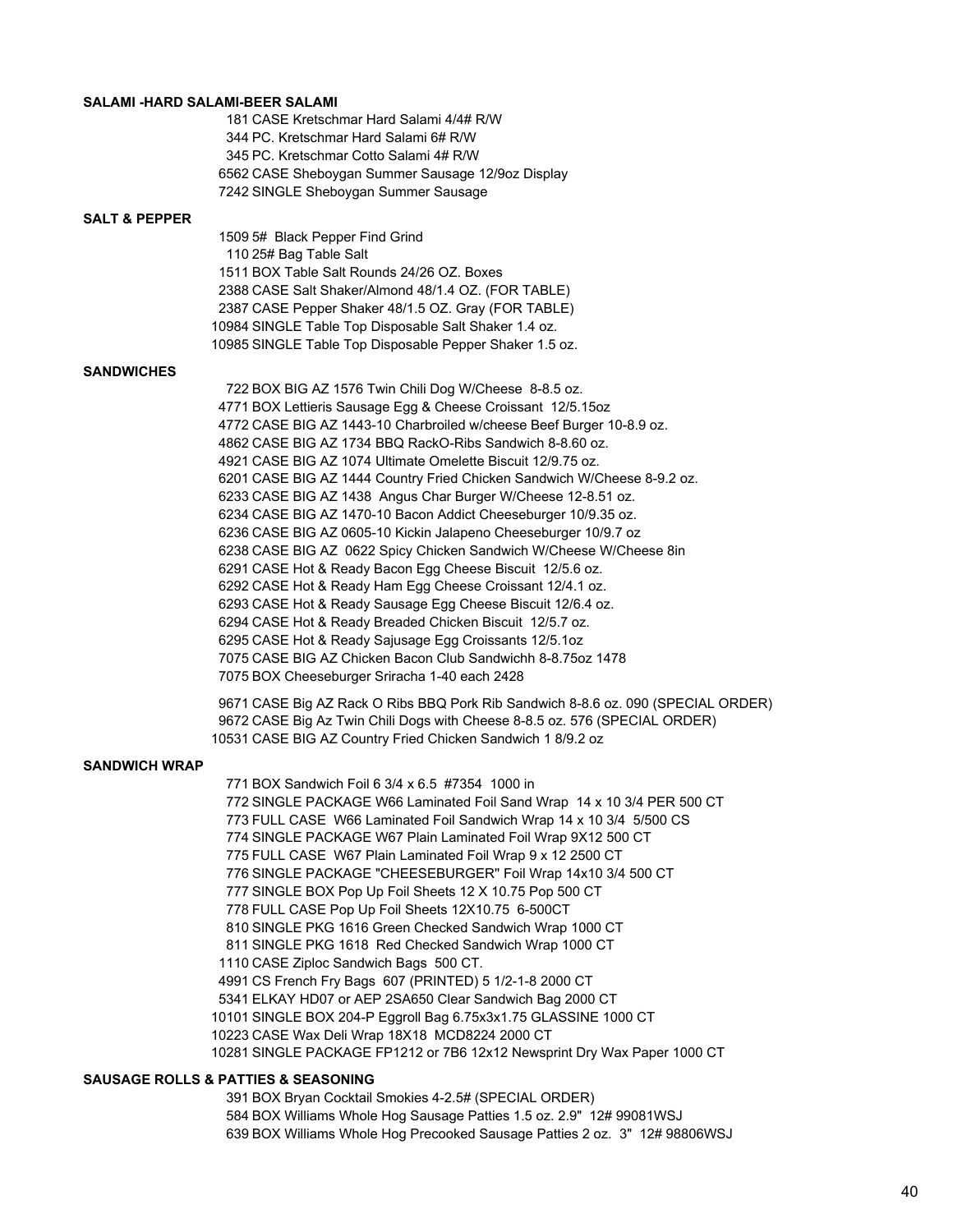1# Bulk Home Made Mo-Ark Sausage R/W CASE Williams Sausage on a Biscuit (12/22 oz.) BOX Old South Pre-Cooked Link Sausage 12# BOX 192-1 OZ. IN #48837 SINGLE ROLL Williams Mile 1# Roll Sausage BOX Williams 12-1# Rolls Mild Sausage Single Roll Williams 1# HOT Sausage (MUST BE PRE-ORDERED 1 WEEK) SINGLE ROLL Old South Sausage 1# CASE Old South Pork Sausage 12-1# Rolls BOX Old South Sausage Patties 96-2 oz. 12# #48044 BOX Old South "BURGER" Sausage 3.5 Patties 72-2.5 oz. 12# #404KBJ BOX Old Sout Pre-Cooked Sausage Patties 12# 96-2 oz. #488070SJ BOX Pre-Cooked Williams Sausage Patty/TVP 96-2 OZ. 12# SINGLE BOX 2.25 lb. Old South Sausage Patties #48053 1# Roll Bulk Pork Sausage MO-ARK Home Made BOX Kuntry Boy 2 oz. 2,85" Sausage Patty 401KBJ (Special Order) Box Kuntry Boy 2.5 oz. 3.5" Sausage Patty 404KBJ (Special Order) BAG Pork Sausage Seasoning {2.5 LB does 100# MEAT} BOX Williams Whole Hog Sausage Patties 2 oz. 2.85" 12# 99042 CASE #485841 oz. RAW Sausage Links 10# 48584 CASE #48644 2 oz. RAW Sausage Links 12# 48644 SINGLE BOX 2.25 Lb. WIlliams Sausage Patties #51308 BOX Williams Sausage Burger Patty 4"-3 oz. #98502

#### **SHRIMP**

 BOX Mrs. Fridays Popcorn SHRIMP 4-2.5# BOX Breaded Shrimp 12/7.5 OZ. Bagged/Pouch FULL CASE Shrimp 21-25 Fantail Butterfly Breaded 4/3# SINGLE BOX Fantail Butterfly Breaded Shrimp 21/25 Ct. CASE Natural Breaded Clam Strips 24/6oz. (SPECIAL ORDER ONLY) (CURRENT PRICE) CASE Tampa Maid Breaded Shrimp JALAPENO 16/18 4-2# CS Shrimp 21/25CT Cooked PDT/ON FZ 2/5# CS Shrimp 21/25CT Raw PDT/ON FZ 2/5# CASE Breaded Shrimp Jammers Jalapeno/Cheese Stuffed 4-2# CASE Emp Choice 91/110 2-5# Salad Shrimp Peeled Raw CASE Bay Shore Shrimp Pops 100-.25 each #10172 (SPECIAL ORDER ONLY CASE Oyster Bay Shrimp White Raw 21/25 P&D Tail On 5-2# 911 (SPECIAL ORDER) CASE Tampa Maid Raw -Peeled & Deveined Skewer Shrimp 60-70 CT. CASE Baywinds White Shrimp 16/20 Raw P&D Tail on 5-2#

#### **SILVERWARE BAGS-PAPER & PLASTIC**

 BOX Paper Silverware Bag 4MG 2000 In BOX Elkay POLY PLASTIC Silverware Bags 2000CT

#### **SMOKED HAM SHANKS**

 PCS Ozark Pride Ham Shanks R/W R/W CASE Ozark Pride Ham Shanks 30# PCS. Ham Shanks Tray Pack R/W

#### **SMOKED AND POLISH SAUSAGE**

 CASE Circle B Smoked Sausage 2-80 oz. PKG. 14 OZ. Polish Kielbasa Sausage { KING COTTON} PKG. 14 OZ. Smoked Sausage { KING COTTON} BOX Farmland Polish Sausage 4-1 40 in box 10# BOX Farmland Polish Sausage 5-1 50 in box 10# BOX Field Polish Sausage 5-1 2/5#

# **SNACK BOXES-PAN LINERS-PARTY TRAYS**

 BOX Parchment Paper Pan Liner 24.38" X 16.38 1000 ct. BOX Deli Tray Party Lids 16" 25 in EMI-360LP BOX Our Deli 4-6 Pc. Chicken Box 9x5x3 200 in BOX Chicken Boxes 2-3PCS 7x4.25x2.75 200ct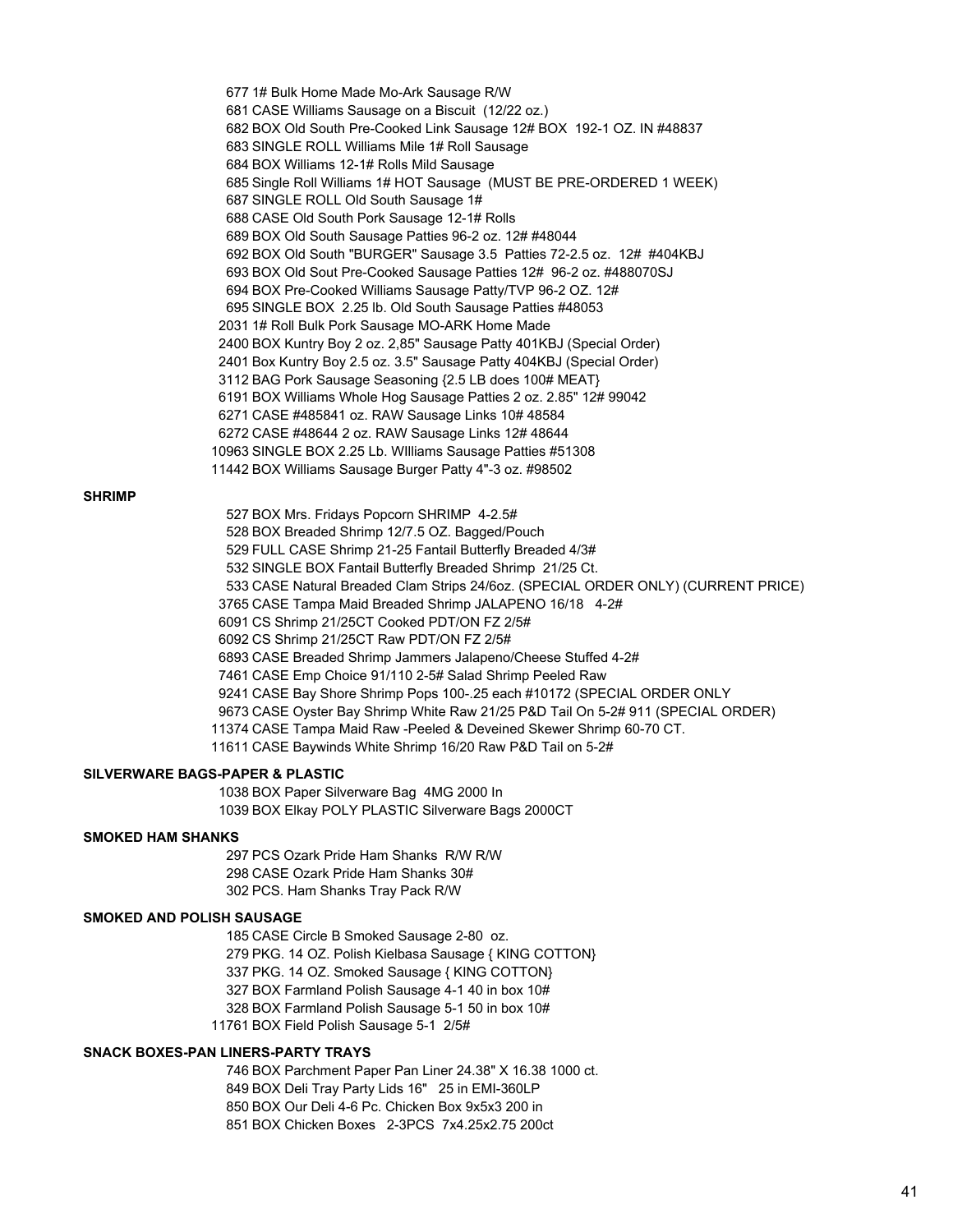BOX Chicken Boxes 9.5X5X5 10PCS 125 CT. #77004904 (Special Order) BOX White Bakery Box 9X9X4 250 in #0961 (SPECIAL ORDER ONLY) BOX White Bakery Box 10X10X5-1/2 100 CT #0977 (SPECIAL ORDER) BOX Sheet Cake Box 14X10X4 SCH 1025 100CT BOX Deli Tray 16" 25 in

#### **SOAP BAR & LIQUID**

 CASE GoJo Antibacteria Foam Soap 2/1200 ML #5362-02 CASE Ultra Palmolive For/POTS & PANS 4/1 Gallon #40043 CASE Dial Shampoo & Body Wash 4/1 Gallon \*23400 03986\* CASE Dial Clear Hand Soap 4/1 Gallon \*23400 82838\* CASE 1.5 oz. Wrapped Soap 500/Case HOTEL CASE 3/4 OZ. Wrapped Soap 1000/Case HOTEL CASE Kutol Hand Soap Antibacterial 6/1000ML (SPECIAL ORDER)

#### **SOUFFLE CUPS AND LIDS**

 CASE Plastic Souffle Lid 1 oz. 25/100 SINGLE Box Paper Souffle Cup 2 oz. 250 ct. CASE Paper Souffle Cup 1oz. 20/250 ct. SINGLE BOX Paper Souffle Cup 1 oz. 250 ct. SLEEVE Plastic Souffle Lid 1 oz. #PL1 100 ct. SLEEVE Plastc Souffle Cup 1 oz. P100 100 ct. CASE Plastic Souffle Cup 1oz. 20/125 ct. SLEEVE Plastic Souffle Cup 2 oz. 125 ct. SLEEVE Plastic Souffle Lid 2 oz.125 ct. CASE Souffle Plastic Cup 4 oz. 20/125 ct. SLEEVE Plastic Souffle Cup 4 oz. 100 ct. SLEEVE Plastic Souffle Lid 4 oz. 100 ct. CASE Paper Souffle Cups 2 oz. 20/250 ct. CASE Plastic Souffle Lids 4 oz. 20/125 ct. CASE Plastic Souffle Portion Cup 2 oz. 2500 ct. CASE Plastic Souffle Lid 2 oz. 2500 ct.

# **SOUP AND CHILI FROZEN AND CANNED**

 SINGLE BOX Cream Of Broccoli Soup 8# CASE Chicken Noodle Soup 12-49.5 OZ. Cans SINGLE BOX Chicken Dumpling Soup 8# CASE Cream of Celery Soup 12-50 oz. Cans CASE Tomato Soup 12-50 oz. Cans CASE Cream of Mushrom Soup 12-49.5 oz. Cans CASE Vegetable Soup 12/50 oz. Cans CASE Cream of Chicken Soup 12/50 oz. Cans 5# Single Tub Chili Bowl Chili NO Beans 5# CASE Chili Bowl Chili NO BEANS 6-5# Tub CASE Cream of Potato Soup 12/50oz Cans CASE Cobblestreet Soup Variety 4/4# Chicken Noodle, Broccoli Cheese, Boston Clam Chowder ,Vegetable Beef CASE Taste Traditions Cream of Broccoli Soup 2/8# (SPECIAL ORDER) CASE Taste Traditions Cream of Potato Soup 2/8# (SPECIAL ORDER) SINGLE BAG 8# Chicken & Dumplings Boil in Bag CASE Campbell's Frozen Cream of Potato Soup/w Bacon 4/3#

#### **SOUSE-DELI**

 BOX Eckrich Souse 2-3.15# R/W PCS King Cotton Hot Souse 6# PCS King Cotton Souse 6# PCS King Cotton Pickled Souse R/W 5#

#### **SPICES-YEAST-SEASONINGS**

 Red Pepper Flakes 12 oz. BOX Strawberry Bar-B-Q Seasoning 50# CASE Strawberry Bar-B-Q Seasoning 12 /24 oz.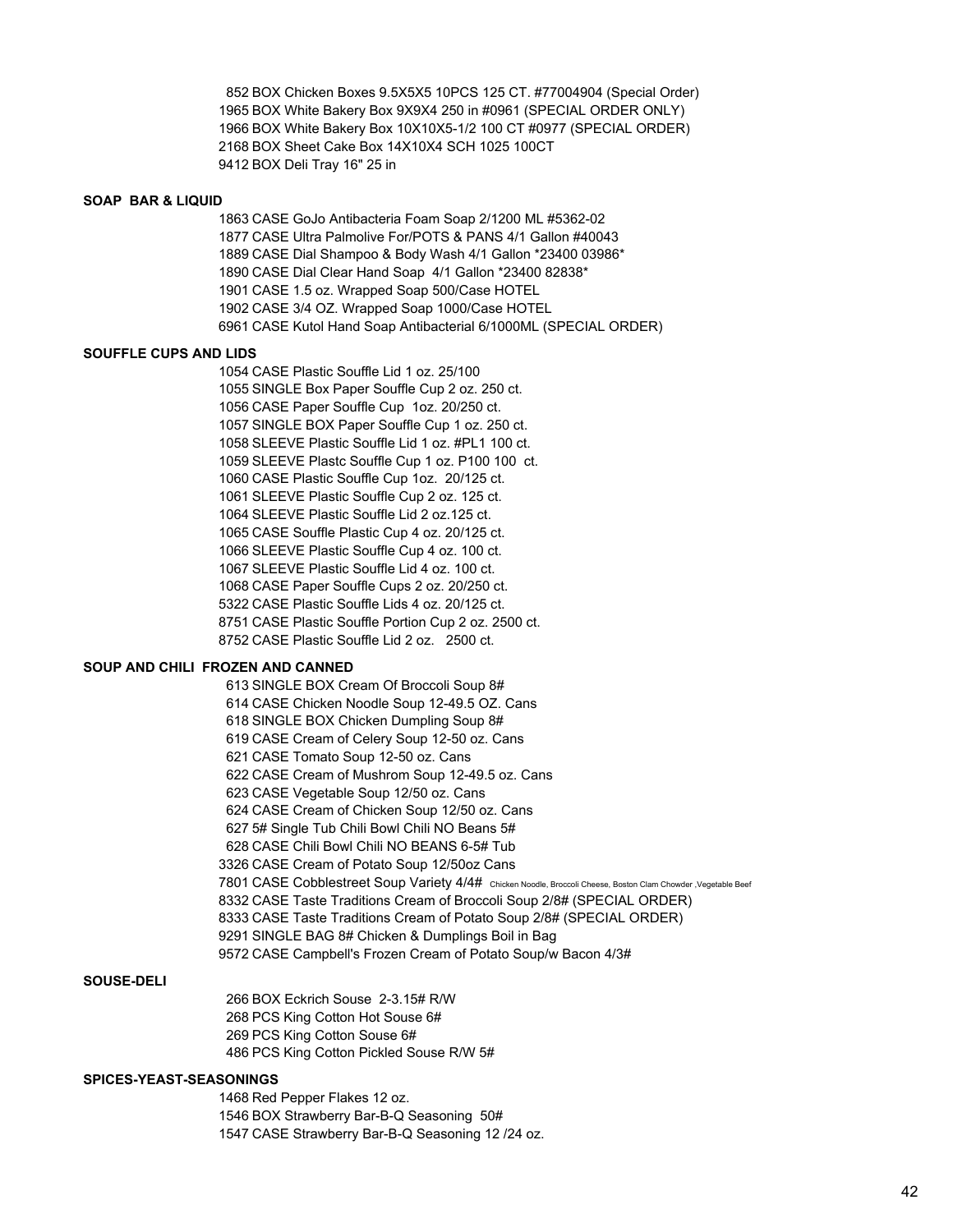7# Strawberry Bar-B-Q Seasoning CASE Strawberry STEAK Seasoning 12/8 oz. CASE Strawberry Seasoning 12/6 oz. SINGLE BAG 5# Hillbilly Joe BBQ Seasoning White Pepper 1# Instant Yeast Dry 1# Chopped Onion Handle Box 15# Chili Powder 17 oz. Cinnamon 18 oz. Celery Salt 30 oz. Cumin Ground 16 oz. Garlic Granulated 7.25# Garlic Granulated 26 oz. Garlic Powder 21 oz. Garlic Salt 38 oz. Ginger Ground 1# Italian Seasoning 6.25 oz. Meat Tenderizer 30 oz. MSG [Monosodium Glutamate] 21 oz. Bay Leaves Leaves 2 oz. Mustard Ground 16 oz. Onion Powder 20 oz. Onion Granulated 18 oz. Onions Minced 17 oz. Onion Salt 36 oz. Oregno Ground 13 oz. Paprika 18 oz. Parsley Flakes 11 oz. Black Ground Pepper 18oz. Lemon Pepper 26 oz. Pepper Black "COARSE'' Grind 5# (SPECIAL ORDER) Pepper Red Cayenne 13 oz. Cajun Seasoning 18 oz. Rosemary Ground 11 oz. Garlic Pepper 22 oz. Sage Rubbed 6 oz. Seasoning Salt 9# Mrs. Dash Seasoning Original Blend No/Salt 3/21 oz. Baking Powder 5# Baking Soda 1# Thyme Ground 11 oz. 25# Corn Starch Bottle Durkee Egg Shade Food Coloring Lawrys Seasoning Salt 5# Dehydrated Onions 15# (SPECIAL ORDER) Freeze Dried Chives 6.4 oz. BOX Sloppy Joe Mix 6-15oz. Pkgs. BOX Lawrys Chili Seasoning 6-5.7 oz. 5# Cavender Greek Seasoning CASE Cavender Greek Seasoning 4/5# BOX Lawrys Taco Seasoning 6/22 oz. Pkgs. Jar Zatarian Crab Boil Powder 73 oz. Fajita Seasoning 24 oz. Montreal Steak Seasoning 29 oz. Steak Dust 29 oz. Strawberry BBQ Seasoning 24 oz. Williams Chili Seasoning 18 oz. Ground Nutmeg 16 oz. Paul Prudomme Redfish Blackened Seasoning 4/24 oz.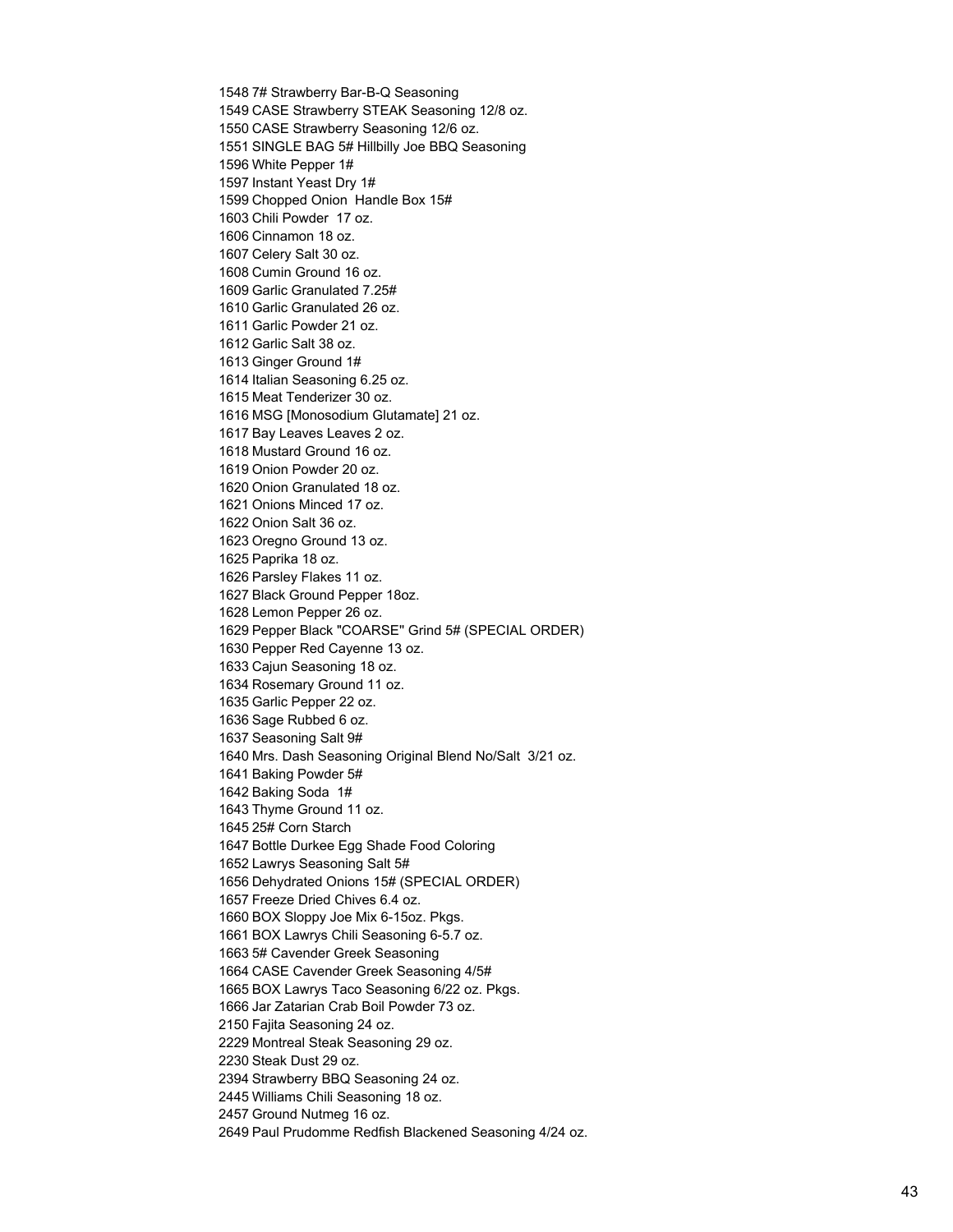Celery Seed 16 oz.

- Back-Yard All Purpose Southern Style Seasoning 27 oz.
- BOX All Purpose Back Yard Southern Style Seasoning 6-27oz.
- Tony Chacheres Creole Seasoning Original 17oz.
- CASE Strawberry Backyard Steak Shake 8 OZ.
- Tony Chachere's More Spice Seasoning 8# 192
- Redfish Blackened Seasoning
- Dehydrated Onions 3# (SPECIAL ORDER)
- Poultry Seasoning 12 oz.
- Strawberry Seasoning 6 OZ.
- Grill Mate Montreal Chicken Seasoning 23 oz.
- Webers Beer Can Chicken Seasoning 5.5oz
- Webers Steak and Chop Seasoning 26.5OZ
- BOX Lawrys Taco Seasoning 6/22 oz. Pkgs. Green Steak Paper 9x12 1000 IN

# **STEAK SAUCES**

Gallon A-1 Steak Sauce

CASE Heinz 57 Steak Sauce 24/5 oz.

- CASE A-1 Steak Sauce 2-1 Gallon
- BOX (SMALL BOTTLES) A-1 Steak Sauce 24/5oz Bottles
- SINGLE GALLON Kikkoman Teriyaki Sauce
- CASE Worcestershire Sauce Heinz/Garden Club 4-1 Gallon
- SINGLE GALLON Worcestershire Sauce Heinz/Garden Club
- QUART ONLY Kitchen Boquet
- SINGLE GALLON Kitchen Boquet
- SINGLE GALLON Soy Sauce
- CASE Soy Sauce 4-1 Gallon
- Country Bob's All Purpose Sauce 12/13 oz. (SPECIAL ORDER)
	- SINGLE GALLON Crystal Steak Sauce
	- Louisiana Sweet Heat with Honey Hot Sauce 24/6 oz.

#### **STEAM TABLE PANS & LIDS**

 CASE 1/2 SIZE Steam Table Pans {1/2 Size Deep}1 11/16 10 13/16 100 Ct. CASE Full Size Steam Table Pan {Full Size Deep} 17 19/32X9 21/32 50 Ct. CASE 1/3 Steam Table Pan {Deep} 100 Ct. CASE 1/3 Steam Table Lids 150 Ct. CASE 1/2 Steamtable Lids 100 Ct. CASE Full Size Steamtable Lids 50 Ct. CASE 10" Aluminum Deep Dish Pie Pans 500 Ct.

#### **STRAWS & STIRRERS**

 SINGLE BOX Straws Jumbo Wrapped 7 3/4" 500 Ct. CASE Wrapped Straws Jumbo 7 3/4" 24/500 Ct. SINGLE BOX 8" Red Unwrapped Spoon/Straws 200 Ct. CASE Unwrappped 7 3/4 N JOY Crystal Ware Jumbo Straw 10/500 Ct. SINGLE BOX 7 3/4" Unwrapped Straws Jumbo 500 Ct. SINGLE BOX Neon Sip Stirrers 5.5" OR 5.25" 1000 Ct. CASE Neon Sip Stirrers 5.25 " or 5.5" 10,000 Ct. CASE Red Sip Stirrers/Slim Straws 81870 7-3/4'' 5000 Ct. SINGLE BOX Red Sip Stirrers/Slim Straws 7 3/4" 500 Ct. SINGLE BOX Wrapped Straws 10.25" 500 Ct. SINGLE BOX Flex Straws Wrapped 400 Ct. CASE Red Giant Malt Straws 10 1/4" UNWRAPPED TGU4300 4/300 Ct. CASE Neon Sip Stirrers/Slim Straws 7.75" 5000 Ct. CASE Black Sip Stirrer Unwrapped 5.25" Black 10,000 Ct. SINGLE BOX Neon Sip Stirrers/Slim Straws 7.75" 500 Ct. SINGLE BOX Black Sip Stirrer Unwrapped 5.25" 1000 Ct. CASE Red Coffee Stirrer Unwrapped 5.5" 10,000 Ct. SINGLE BOX Red Coffee Stirrer Unwrapped 5.5" 1000 Ct.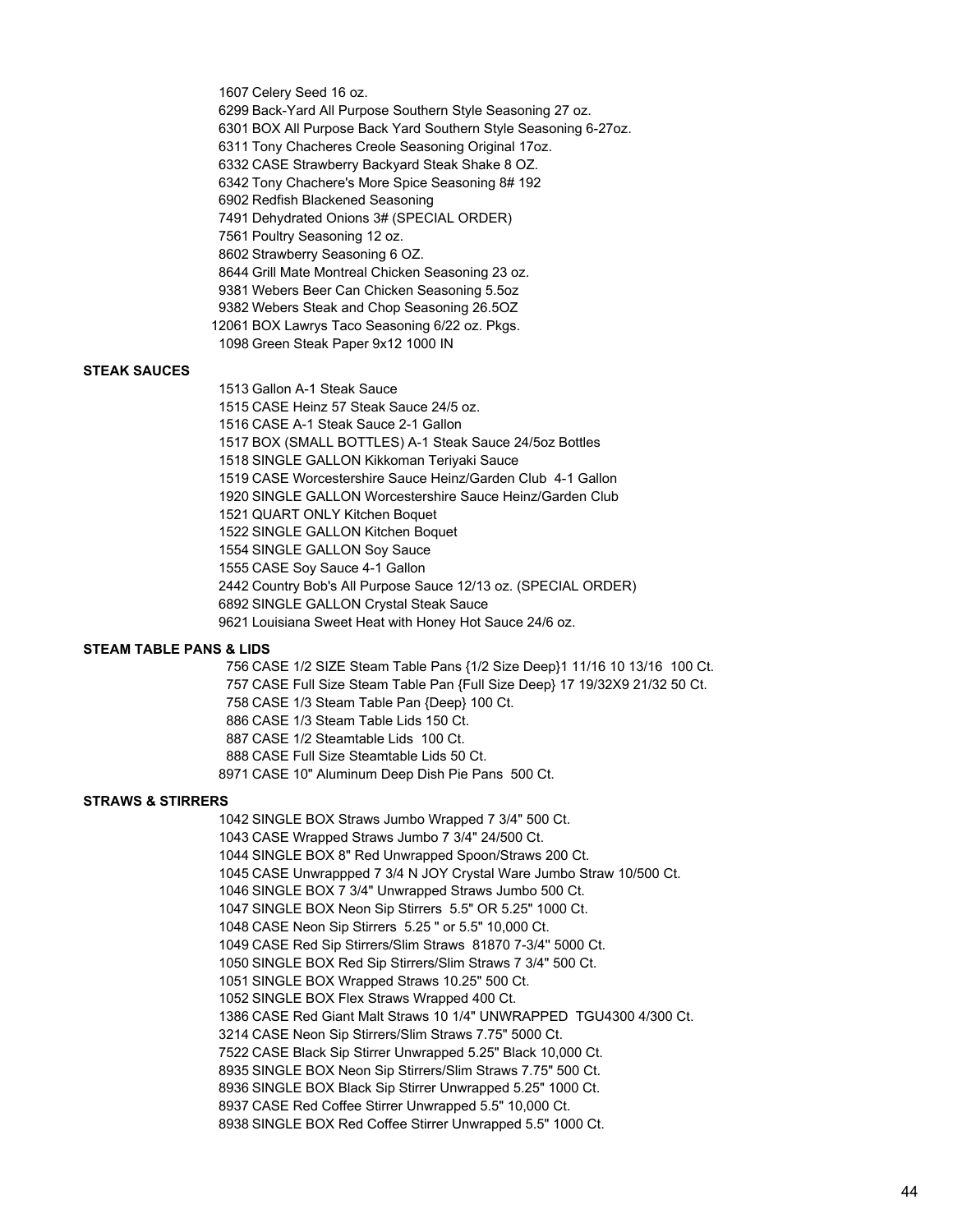CASE Flex Straws 25/400 CASE 10.25" Wrapped Giant Red Straws 4/300 Ct.

# **SUGAR-GRANULATED-POWDER-BROWN** 25# Granulated Sugar 25# Light Brown Sugar 50 #Granulated Sugar 25# Powdered Sugar 6X Beet CASE Dominos Light Brown Sugar 12/2# **SWEETENER** CASE Sweet Mate/Equal Sweetener 2000-.4 oz. Ct. CASE Sweet & Low Packets 2000 Ct. BOX Splenda Sweetener 2000 Ct. CASE Equal Individual Packets 2000 Ct. BOX Bulk Vendor Size Sweet N Low 6-6.6 Oz. **TABLE COVERS** BOX Embossed White Tablecover 40" x 300' **TOILET PAPER** CASE Atlas Toilet Tissue Wrapped 96 Ct. 2 Ply CASE Heavenly/Harmony Retail White Toilet Tissue 2 Ply 24-4/Roll Pack CASE Nova1000 / M29 Jumbo 9" Roll Toilet Paper 12 Roll Ct. CASE Charmin Basic Double Rolls Toilet Paper 8-6 Ct. CASE Windsoft Toilet Paper 2 Ply 18 Ct. CASE BT4538500 Empress 2-Ply Toilet Tissue 500/Sheet 96 Ct. CASE 410035 Heavenly Soft 2-Ply Jumbo Toilet Tissue 1,000 12 Ct. CASE BT4538500 Empress 2-Ply Toilet Tissue 500/Sheet 96/Case CASE 75004346 Prime Source Controlled Use Toilet Tissue 865/Sheet 36/Case CASE 75004346 Prime Source Controlled Use Toilet Tissue 865/Sheet 36/Case CASE NP-486162 Toilet Tissue 2/Ply 616/Sheet Roll (Bay West/Tork) 48/Case CASE 26821 LOCOR Toilet Tissue 1000/Sheets 36/case (Special Order) CASE 19375B Compact Coreless Toilet Tissue 1000/Sheets 36 Ct. DISPENSER for Standard RollToilet Paper holds 2/Rolls RD002801-AA0 1/Ea **TOPPINGS** CASE Strawberry Topping TOPPING 6-5# CANS CASE Pineapple Topping 3-#10 SINGLE CAN Pineapple Topping CASE Butterscotch Topping 6-5# SINGLE CAN Butterscotch Topping 5# CASE Jubilee Chocolate Syrup 6-#10 SINGLE CAN Jubilee Chocolate Syrup SINGLE CAN Caramel Topping 5# (SPECIAL ORDER) CASE Crushed Cherry Topping 6-1/2 Gallon SINGLE GALLON Lyons Hot Fudge Topping #10 (SPECIAL ORDER ONLY)

 CASE 6/10 Hershey Chocolate Syrup SINGLE CAN Hershey Chocolate Syrup

# **TORTILLA & TACO SHELLS & CHIPS**

 Mission Pre-cut Unfried White Chips Thin (PRE-ORDER ONLY) CASE Pre-cut Unfried White Corn Chips 20# CASE 12" Flour Tortilla Shells 12/12 Ct. CASE 10" Flour Tortilla Shells 24.5 12-49 oz. CASE 6.25" Flour Tortilla Shells 24-12.Oz.

CASE Marshmallow Topping 5/5# (SPECIAL ORDER ONLY)

#### **TOWELS PAPER AND DISPENSERS**

 DISPENSER For Center Pull Towel TD025502-AA0 DISPENSER For Jumbo Toilet Paper SINGLE 9" Roll RD002602-AA0 CASE Empress1080061 Enmotion White Roll Towels 10"X800' 6 Ct.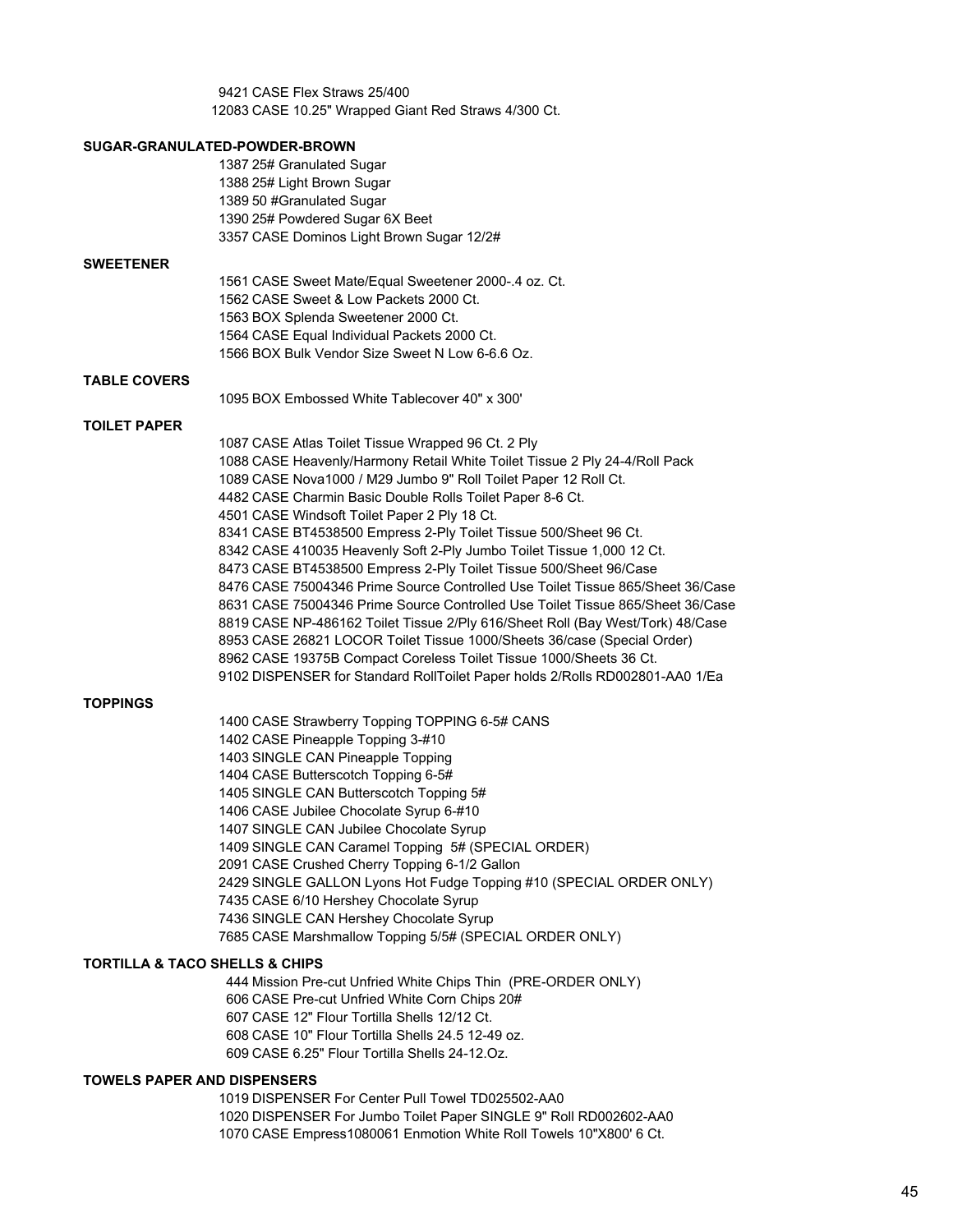CASE White Singlefold Towels A1070 OR SB1840A 4000 Ct. CASE Atlas 585 White Household Paper Towels RETAIL LABEL 30/2 ply 85 Sheets CASE Natural Roll Paper TOWEL 8X800' 6 Ct. CASE Nova275sk or Greensot Singlefold Hand Towels Brown 16/250 Ct. BOX Nova MB200 White MultifoldTowels 16/250 Ct. CASE Nova MK250 Multifold Browb Natural Towels 4000 Ct. CASE Center Pull Towels 2PLY 6/600 Ct. CASE Blue Windshield Towels 10x10 4000 Ct. CASE Kimberely Clark White Multi Fold Towels 16-150PK CASE Bounty Essentials Paper Towels 30 Ct. CASE SCAHK1975A Tork Perforated 2 Ply Brown Towel 12CT CASE SCAHK Tork Perforated 2 ply White Towel 12CT HB1995A CASE 410134 Heavenly Soft Big Roll Paper Towels 12 Ct. 250 Sheets Per Roll SINGLE Poly Pack 12 Ct.=15 Bounty Essentials Full Sheet Paper Towels 50 Sheets CASE Windsoft 2 Ply 6 Pack Paper Towels DISPENSER Lever Hardwound Roll towel 1/ea TD022002-AA0 CASE Natural Roll Paper Towel 8"x350' 12 Ct. CASE Atlas 585 Kitchen Paper Towels Clear Wrapper 30/2 Ply 85 Sheets Per Roll CASE Hi-Valu Natural Multifold Towel 4000 Ct. CASE 75004332 Prime Source Proprietary Natural Rolll Towel 800' 6 Ct. CASE 410102 Heavenly Soft White Roll Towel 8"x800' 6 Ct. CASE 410073 Heavenly Soft Center Pull Towel 2-Ply 600/Sheet 6 Ct. CASE 410101 Heavenly Soft Natural Roll Towel 8"x800' 6 Ct. CASE GreenSoft or Simple Earth WHITE Roll Towel 8"x350' 12 Ct. CASE NP-6800YW White 8"x800' Y Notch Roll Paper Towel (Bay West/Tork) 6 Ct. SINGLE 422816 C-Fold / Multifold Towel Dispenser 1/Ea CASE NP-6800YN Natural 8"x800' Y Notch Roll Paper Towel (Bay West/Tork) 6/Case (Special Order)

#### **TRASH BAGS-PLASTIC**

 BOX IBSEC243306K 6MIC 12/16 Gallon 24X33 Trash Bag (High Density) 20/50 Ct. CASE HD404816N 40-50 Gallon 40x48 16 MIC Natural Trash Bag (High Density) 10/25 Ct. CASE PNL-521 1.6MIL 40-45 Galllon 40X46 Black Trash Bags (Low Density) 100 Ct. CASE IBSEC202206N 7 Gallon 20 X 22 6 MIC Clear Trash Bags (High Density) 2000 Ct. CASE HD404814N 40x48 14 mic 40-50 Gallon Natural Trash Bags (High Density) 250 Ct. CASE IBSEC242406K 6MIC 7- 10 Gallon Trash Bag 24X24 (High Density)1000 Ct. CASE PNL-520 33 Gallon 33X39 1.6MIL Black Trash Bags (Low Density) 100 Ct. CASE PNL-523 60 Gallon 38X58 1.6MIL Black Trash Bags(Low Density) 10/10 Ct. IBSSL2423R Red Infectious Waste Trash Bags 24X23 1.3 MIL (Low Density) 250 Ct. CS PNL-516 33x39 20-30 Gallon trash bags BLK 1.2mil (Low Density) 100 Ct. JAG 33X39 Red Infectious Waste Trash Bags 1.3MIL 150 Ct. JAG 30X43 Yellow Infectious Waste Trash Bags 1.3MIL 200 Ct. CASE PNL-526 60 Gallon Heavy 2 MIL Trash Bags 38X58 BLK (Low Density) 100 Ct. CASE WB333909LPKR 33x39 Black 33 Gallon Trash Bag .09/Mil (Low Density) 150 Ct. CASE WB2432045LPWR 24x32 White 10-16 Gallon Trash Bag .45/Mil (Low Density) 500 Ct. CASE WB303608LPWR 30x36 White 20-30/Gallon Trash Bag .8/Mil (Low Density) 200 Ct. CASE WB3339075LPWR 33x39 White 33 Gallon Trash Bag .75/Mil (Low Density) 150 Ct. CASE WB385809LPWR 38x58 White 60 GallonTrash Bag .9/Mil (Low Density) 100 Ct. CASE WB404609LPWR 40x46 White 40-45 Gallon Trash Bag .9/Mil (Low Density) 100 Ct. CASE MT491XW 42.5x48 White 56 Gallon Trash Bag .75/Mil (Low Density) 100 Ct. CASE IBSBR3043SPY 30x43 Yellow Trash Bag 1.15/Mil (Low Density) 150 Ct. JAG IW3339R Red Infectious Waste Trash Bags 33x39 1.3MIL (Low Density) 150 Ct. WSL2432R Red Infectious Waste Trash Bags 24 x 32 1.3MIL (Low Density) 250 Ct.

# **TRAYS-FOAM-CARRY OUT-MEAT**

 BOX TH1-0500 5-Compartment School Lunch Tray White 500 Ct.GNP10500 BOX Dart 85HTR One Compartment Medium DLock Tray 8 1/8X8 3/8X3 200 Ct. BOX Hot Dog Tray 6" Fluted Heavy Duty Paper 6/500 Ct. BOX TH1-0098 Hot Dog Tray W/Lid 7.25X3X2 500 Ct. BOX 99HT1 Hoagie Foam Hinged Tray 9 3/4 X 5 1/4 X 3 1/4 500 Ct. BOX DARNEL G-1 Large Sandwich Container 6x6x3 500 Ct.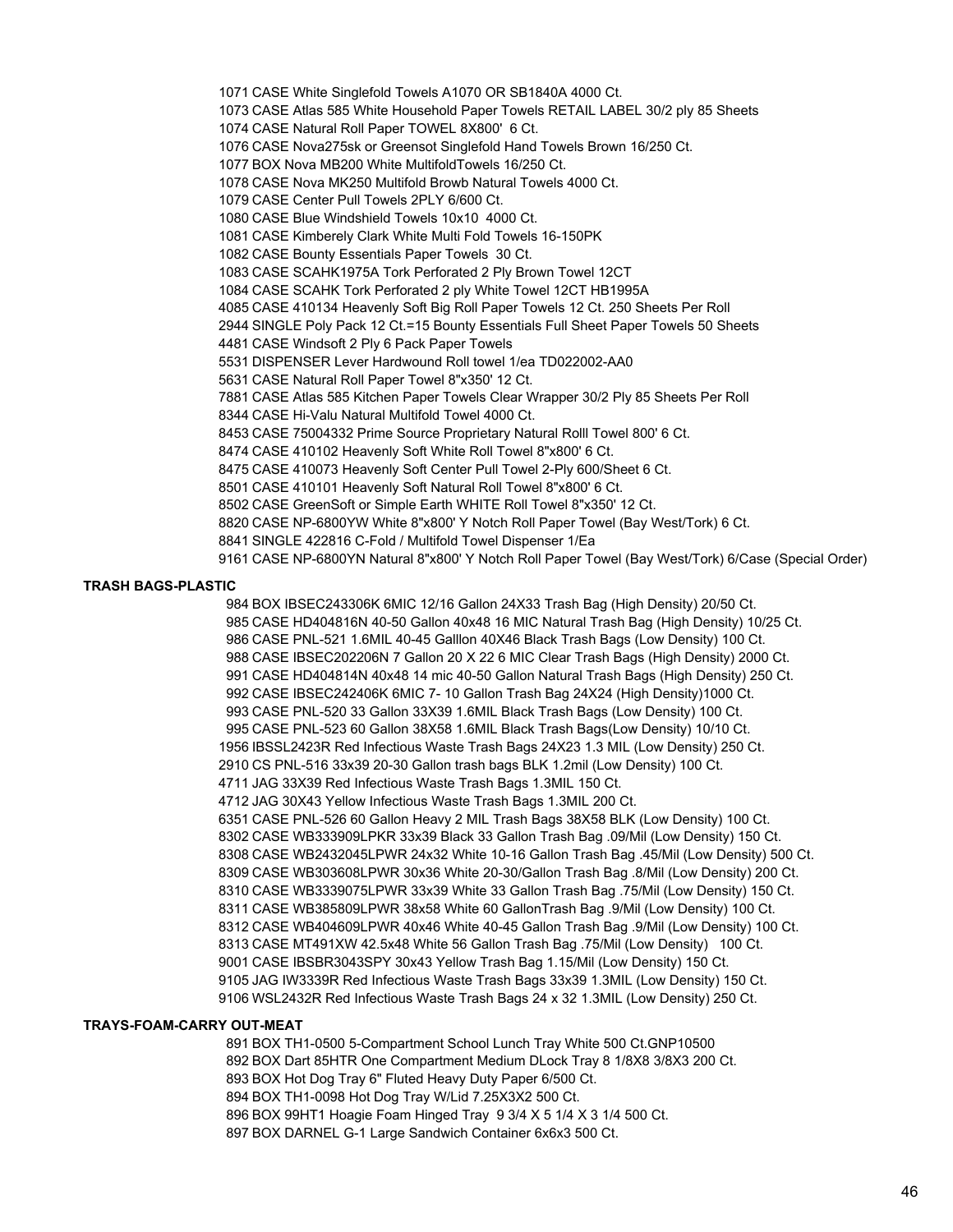BOX 50HT1 OR 22400 Medium Foam Sandwich Tray 5 1/8 X 5 3/8 X 500 Ct. BOX DART 85ht3 Medium 3-Compartment DLock Heavy WT 200 Ct. BOX DARNEL M-205 All Purpose Hinged Tray 9 1/4x6 1/2x2 3/4 200 Ct. {NO SUB} BOX 95HT3 3-Compartment Trays 200 Ct. NO SUB BOX GENPAK or SPRING GROVE Large 9x9 1-Compartment Hinged Tray 200 Ct. BOX DARNEL S-3 Large 9x9 3-Compartment Hinged Tray 200 Ct. BOX DARNEL Q-1 Medium 8x8 1-Compartment Hinged Tray 200 Ct. BOX DARNEL Q-3 Medium 8x8 3-Compartment Hinged Tray 200 Ct. BOX GENPACK SN203 3-Compartment Large Foam Tray 200 Ct. BOX 0532 C-#50" Food Tray 1/2 LB. 4 3/16 X 6 13/16 1000 Ct. BOX 0429 "#500" Food Tray 5 LB. 8 9/16 X 11 3/16 500 Ct. BOX #100 Food Tray 1 LB. 5 1/2 X 7 1/16 1000 Ct. BOX 0417 "#200" Food Tray 2 LB. 6 X 4 1000 Ct. BOX 0425 C -#300" Food Tray 3 LB. 7 7/16 X 9 11/16 500 Ct. BOX 025 Food Tray 1/4LB. 4 1/16 X 5 5/16 1000 Ct. BOX VFT1000 #10 Food Tray 10 LB. 250 Ct. #2 Yellow Trays 8X5-7-10/34 500 Ct. 1S Tray Foam White TF101SO 5 x 5 x 5/8 1000 Ct. 2S Tray Foam White TF102SO 8 x 81/2 x 5/8 500 Ct. #2 TF10020 White Foam Tray 8X8X3/4 500 Ct. 4S or 34M Tray Foam White TF104SO 91/8 x 71/8 x 5/8 500 Ct. 4D Tray Foam White T04D1 91/2 x 7 x 1 1/4 500 Ct. 4D TF404D1 4D Blue Foam Tray 9.5X7X1.25 500 Ct. 8S TF108S0 White Foam Tray 10x8x5/8 500 Ct. 12S Tray Foam White TF112SO 11 x 9 x 5/8 250 Ct. 10S White Foam Tray TF110S0 10.75x5-7/10x5/8 500 Ct. 17S White Foam Tray TF117S0 8-3/10x4-4/5x5/7 1M Ct. 20S White Foam Tray TF1-2050 8.75x6x5/8 500 Ct. 25D White Tray Foam SAME AS 25SH 8x15x7/8 250 Ct. 25S Yellow Foam Tray TF324SH 8x15x7/8 250 Ct. 20K Yellow Foam Tray TF3-20K0 100 Ct. TF308SO 8S Yellow Foam Tray 500 Ct. 10K Yellow Foam Tray TF310K50 10-7/10x7x2 250 Ct. BOX #FC3 Aluminum 3-Compartment Container With Lids 250 Ct. Black 4S Trays UZ50WC Ultrazap Black Soaker Pads BOX Clearview Plastic 1-Compartment Medium Hinged Plastic Container 8X8X3 200 Ct. BOX PACTIV YHLW-V903 VENTED #-Compartment Hinged Tray 9x9x3 150 ct.

#### **TURKEY BREAST DELI**

CASE Cobble Street Boneless Turkey Breast Foil Wrapped 20#R/W

PC. Kretschmart Turkey Breast Hickory Smoked 9# R/W

CASE Smoked Butterball Turkey Breast 3/7# RW

PC. Smoked Butterball Turkey Breast 1/7# RW

PC. Kretschmar Buffalo Chicken Breast 4# R/W

PC. Hormel Smoked Turkey Breast 10# R/W

PCS. Bryan Cajun Turkey Breast R/W 8# R/W

CASE Bryan Cajun Turkey Breast 2-8 # R/W

CASE Cajun Butterball Turkey Breast 2/7# R/W

PC. Butterball Cajun Turkey Breast 7# R/W

PC. Kretschmar Browned Oven Roasted Turkey Breast 8# R/W

CASE Kretschmar Browned Oven Roastred Turkey Breast 16# R/W

Case Butterball Lemon Pepper Turkey Breast 2/6# R/W

PC. Eckrich Browned Fried Turkey Breast 7# R/W

PC. Kretschmar Sun Dried Turkey Breast 4# R/W

PC. Smoked Butterball Smoked Turkey Breast SLICED 8# R/W

PC. Kretschmar Garlic & Herb Chicken Breast 5# R/W

CASE Hormel Smoked Turkey Breast 2/10# R/W

PC. Eckrich Browned Fried Chicken Breast 6# R/W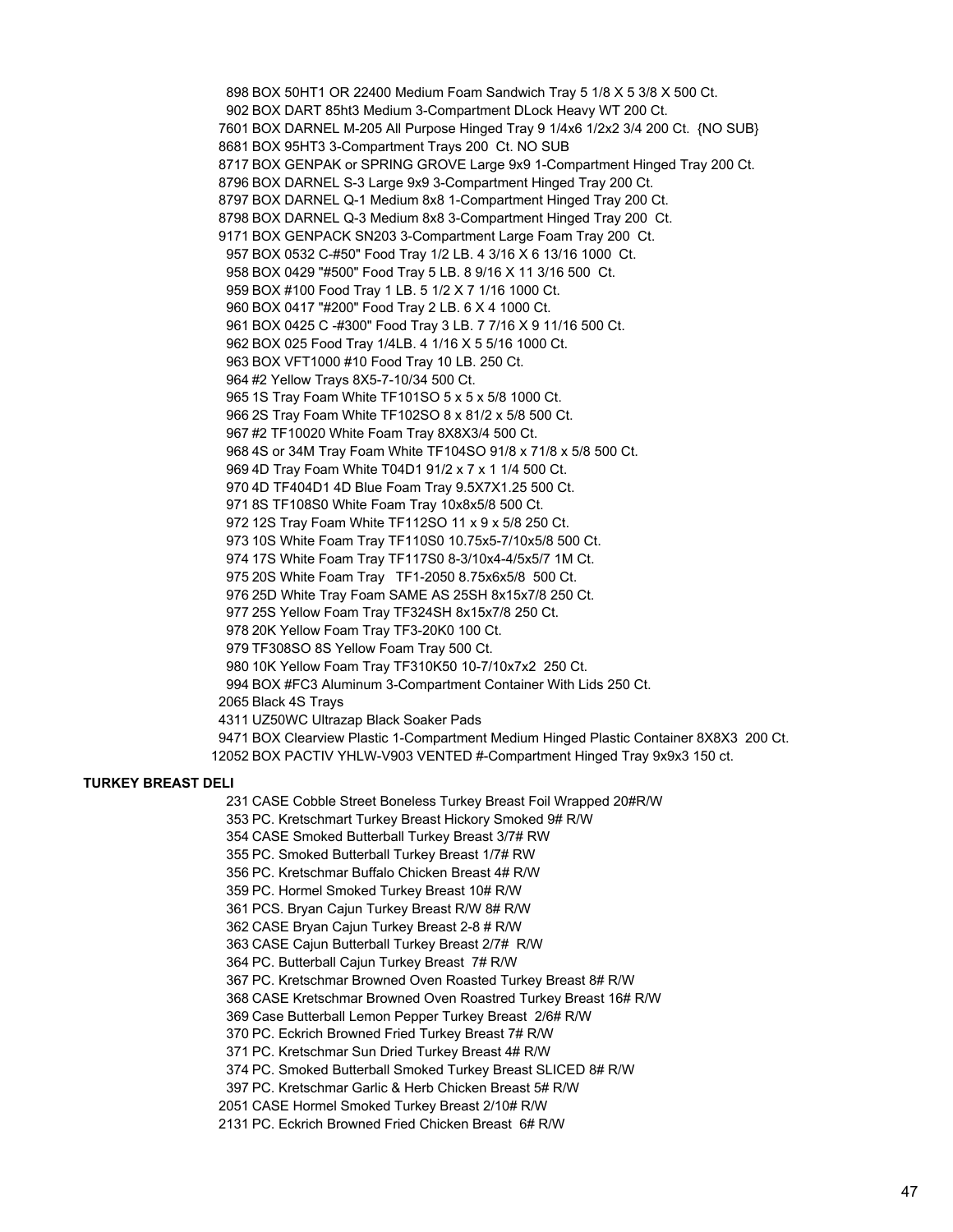PC. Kretschmar Cajun Turkey Breast 5# R/W PC. Kretschmar Smoked Turkey Breast SLICED 9# R/W PC. Butterball Cajun Turkey Breast SLICED 7# R/W PC Kretschmar Buffalo Chicken Breast SLICED 4# R/W PC. Kretschmar Browned Oven Roasted Turkey Breast 8# R/W PC. Kretschmar Cajun Turkey Breast SLICED 5# R/W CASE Whole Turkeys R/W 10-16 LB (4 IN CASE) PC. Whole Turkey R/W 10-16 LB PC. Kretschmar Brown Oven Roasted Turkey Breast SLICED 8# R/W

#### **VEGETABLES #10 CANS**

 SINGLE CAN Fresh Blackeye Peas SINGLE CAN Chopped Spinach SINGLE CAN Chopped Turnip Greens 1175 SINGLE CAN Marina Sauce SINGLE CAN Chopped Mixed Greens SINGLE CAN Shredded Sauer Kraut SINGLE CAN Lima Beans TOD SINGLE CAN White Hominy SINGLE CAN Refried Beans SINGLE CAN Showboat Pork & Beans fci SINGLE CAN Whole Kernel Corn #10 SINGLE CAN Mixed Vegetables SINGLE CAN Sliced Pickled Beets SINGLE CAN Belgian Whole Baby Carrots SINGLE CAN Green Sweet Peas SINGLE CAN Spaghetti Sauce SINGLE CAN Butter Beans SINGLE CAN Pizza Sauce SINGLE CAN Diced Peas & Carrots SINGLE CAN Tomato Sauce SINGLE CAN Bush Baked Beans (26 SERVINGS) SINGLE CAN Sliced Carrots SINGLE CAN Whole Potatoes SINGLE CAN Yams (Sweet Potatoes) Cut Syrup Pack SINGLE CAN Sliced White Potatoes SINGLE CAN Tomato Paste SINGLE CAN Fancy Sliced Beets SINGLE CAN Cut Green Beans SINGLE CAN Bush's Chili Beans SINGLE CAN Whole Peeled Tomatoes in Juice SINGLE CAN Cream Style Corn SINGLE CAN Pinto Beans SINGLE CAN Tomato Puree SINGLE CAN Stewed Tomatoes SINGLE CAN Great Northern Beans SINGLE CAN Diced Tomatoes CASE 6/10 Cut GREEN Beans 4 Sieve Cut CASE 6/10 Diced White Potatoes CASE 6/10 Bush Chili Beans CASE 6/10 Dark Kidney Beans CASE 6/10 Leaf Spinach CASE 6/10 Bush/Bountiful Harvest Great Northern Beans CASE 6/10 Sliced Fancy Beets CASE 6/10 Pinto Beans CASE 6/10 Fresh Blackeye Peas CASE 6/10 Chopped Spinach CASE 6/10 Chopped Turnip Green

CASE 6/10 Purple Hull Peas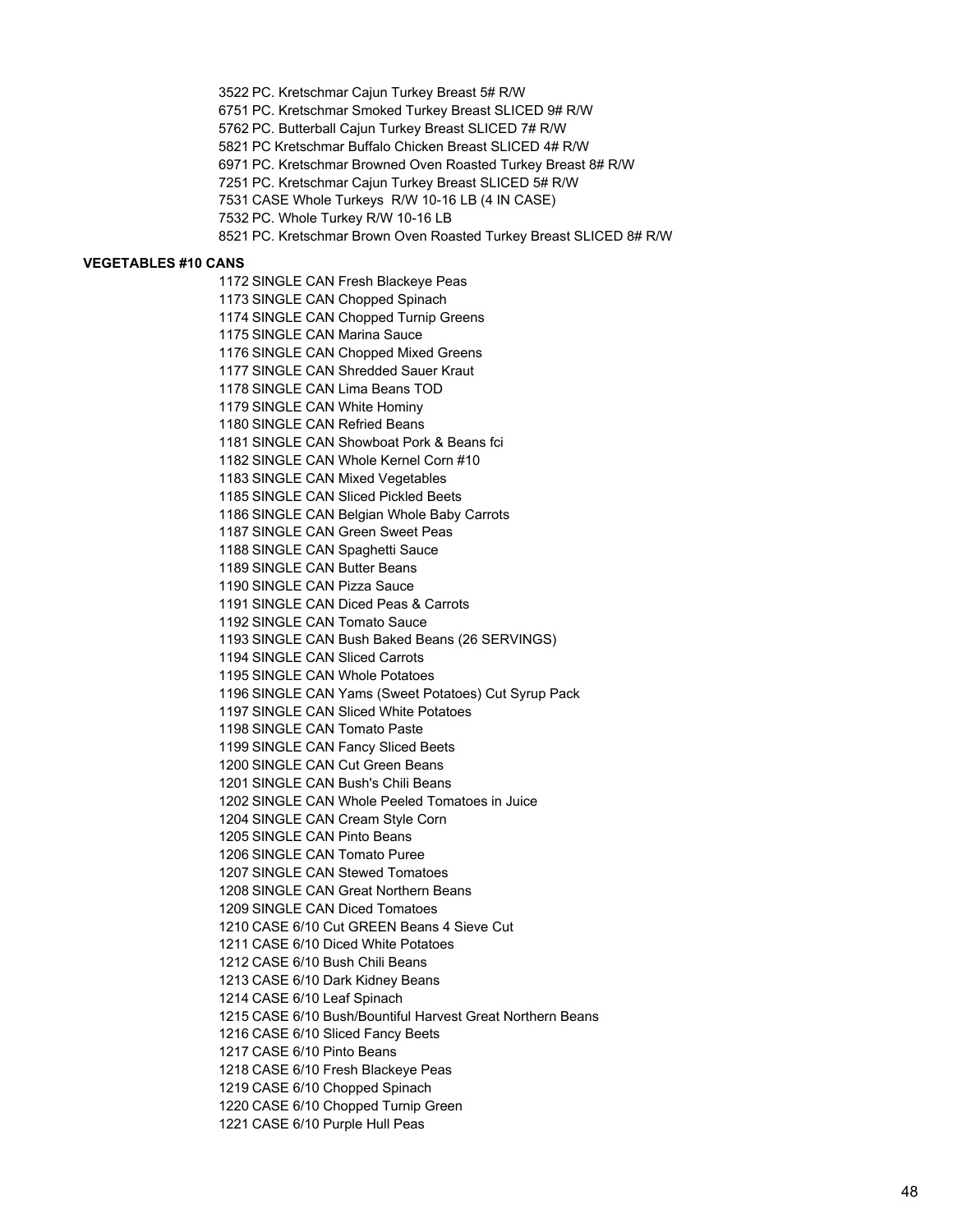CASE 6/10 Golden Hominy CASE 6/10 Chopped Mixed Greens CASE 6/10 Shredded Sauer Kraut CASE 6/10 Lima Beans TOD CASE 6/10 White Hominy CASE 6/10 Whole Potatoes 90/110 CT. CASE 6/10 Marinara Sauce CASE 6/10 Butter Beans CASE 6/10 Allens 3 Bean Salad (SPECIAL ORDER) CASE 6/10 Pumpkin CASE 6/10 Green Sweet Peas 4 Sieve Fancy CASE 6/10 Cream Style Corn CASE 6/10 Sliced Carrots CASE 6/10 Belgium Whole Baby Carrots CASE 6/10 Tomato Sauce CASE 6/10 Diced Tomatoes CASE 6/10 Bush Best Baked Beans CASE 6/10 Sliced White Potatoes CASE 6/10 Fancy Whole Kernel Corn CASE 6/10 Mixed Vegetables CASE 6/10 Peas & Carrots CASE 6/10 Yams (Sweet Potatoes) Cut Syrup Pack CASE 6/10 Whole Peeled Tomatoes in Juice CASE 6/10 Tomato Heavy Puree CASE 6/10 Stewed Tomatoes CASE 6/10 Refried Beans CASE 6/10 Vegetables for Stew CASE6/10 Diced Carrots CASE 6/10 Showboat Pork & Beans CASE 6/10 Heinz Chili Sauce (SPECIAL ORDER) CASE 6/10Tomato Paste CASE 6/10 Red Gold Spaghetti Sauce CASE 6/10 Sliced Pickled Beets CASE 6/10 Crushed Tomatoes SINGLE CAN ONLY Chef BoyArdee Ravioli #10 CASE Manwich Sloppy Joe Sauce 4/107 oz. SINGLE CAN Red Kidney Beans #10 CASE RoTel Tomatoes 12/28 oz. SINGLE CAN Pumpkin CASE 6/10 Collard Greens SINGLE CAN Collard Greens CASE 6/10 Contadina Spaghetti Sauce 6/10 (SPECIAL ORDER) CASE 6/10 Cranberry Sauce CASE 6/10 Chef Boyardee Beef Ravioli in Tomato Sauce CASE 6/10 Crushed Tomatoes SINGLE CAN Black Beans #10 (SPECIAL ORDER) CASE Allen Field Peas Tiny W/Snaps SIMGLE CAN Cranberry Sauce

# **WATER-DRINKING**

 CASE 6-1 Gallon Drinking Water CASE Glaicer Clear Water 24/16.9 oz. CASE Dasan 24/20 oz. Bottle Water PALLET (84 Cases) Glacier Clear Water 24/16.9 oz.

### **WEINERS-RETAIL PACKAGED**

 CASE Morrell Jumbo Weiners 6/1 32-12 oz. Pkg. PC. Morrell Jumbo Weiners 6-1 12 oz. Pkg. CASE Morrell Weiners Colored 8 in Pkg. 32/12 oz. Pkg. PC. Morrell Weiners 12 oz. 8 in Pkg.